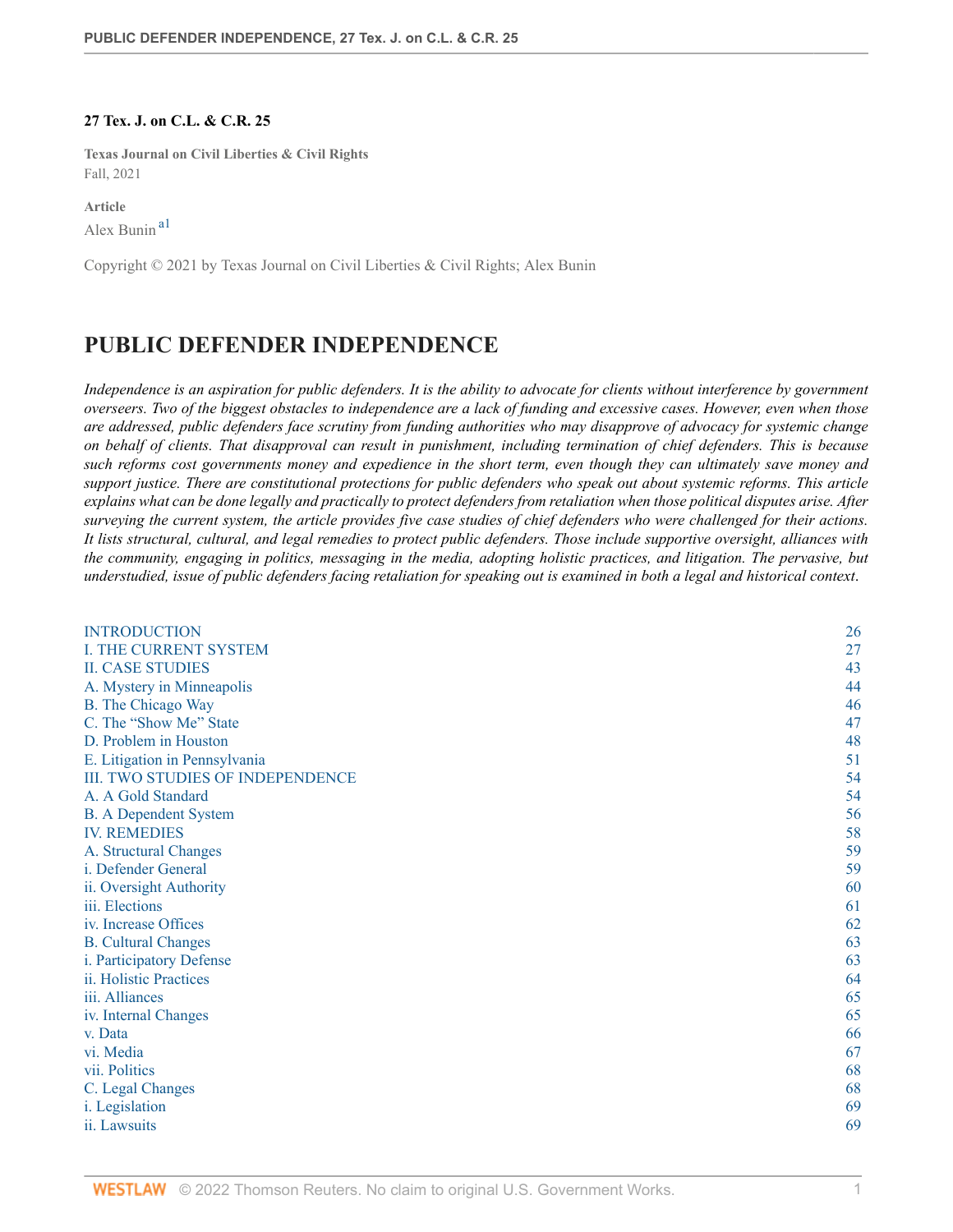#### [iii. Judges](#page-21-1) [70](#page-21-1) [CONCLUSION](#page-21-2) [71](#page-21-2)

#### <span id="page-1-0"></span>**\*26 INTRODUCTION**

Public defenders are salaried lawyers of an organization whose mission is to zealously represent criminal defendants unable to afford counsel. In theory, public defenders are the best lawyers to represent poor defendants. They specialize in criminal defense. They work in combination with other lawyers, investigators, administrators, and social workers. Their remuneration is not dependent upon the volume of cases they handle. Like a large law firm, with many specialties and skills that support one another, a public defender office is stronger than the sum of its parts.

However, there are three reasons that public defenders are criticized as appointed lawyers. First, public defender offices are often underfunded. Second, public defenders frequently have too many cases. Third, they are not independent of political influence.

<span id="page-1-4"></span><span id="page-1-3"></span><span id="page-1-2"></span>\*27 There has been much study and reporting about the underfunding and excessive cases given to public defenders. <sup>[1](#page-21-3)</sup> These deficiencies have been dominant in public defense from its beginning until the present.<sup>[2](#page-21-4)</sup> It is generally agreed that providing adequate funds and introducing workload limits will solve those problems.<sup>[3](#page-21-5)</sup>

Achieving independence is more complicated than merely adding money and work boundaries. Anytime a chief defender considers taking a position in conflict with their organization's funding and governing authority, it creates a potentially adverse political influence that can harm the organization and cost the chief defender their job. In this context, independence means being able to speak out about those political issues without fear of retaliation.

The lack of independence among public defenders from their oversight authorities is pervasive throughout the United States, and yet there has been little recognition of the problem. As will be seen below, public defenders have constitutional protections to speak out about issues such as a lack of funding, excessive cases, and systemic issues like bail reform. Politicians, administrators, judges, and prosecutors have misunderstood these citizen speech rights, and have retaliated against chief public defenders for legitimately speaking up for their clients and employees.

Public defenders need independence because of the nature of their jobs. They represent criminal defendants. Crimes are acts which society made illegal because they are immoral or potentially harmful to other citizens. In speaking on behalf of criminal defendants and asserting their legal rights, public defenders put themselves in opposition to the governments who fund them. In an adversarial legal system, governments prefer to be seen as advocating for law enforcement and safety rather than criminal defendants and their lawyers.

#### <span id="page-1-1"></span>**I. THE CURRENT SYSTEM**

<span id="page-1-5"></span>When the United States Supreme Court issued *Gideon v. Wainwright* in 1963, the justices made no effort to suggest in what form public defense should be provided. It required only that when a person is charged with a felony, the charging jurisdiction must pay for a lawyer if the defendant cannot  $*28$  afford one. <sup>[4](#page-22-0)</sup> The opinion left many questions about how to administer that process. Various experiments both preceded and followed *Gideon*. The public defender model has existed in many variations since the beginning of the twentieth century.  $5$ 

<span id="page-1-8"></span><span id="page-1-7"></span><span id="page-1-6"></span>Every state and the federal government has its own criminal laws and procedures. Within states, most public defense systems vary from county to county. In Texas, there are 254 counties, and each has a separate public defense system. Some jurisdictions appoint private attorneys on a contract basis.  $^6$  $^6$  Others manage private attorneys through a central administration.  $^7$  $^7$  Some have public defenders, but the default method throughout America is for individual judges to pick the private lawyers they appoint to defendants in their courts. In some places, those lawyers may have no other qualification than a law license.

<span id="page-1-10"></span><span id="page-1-9"></span>Gideon did not create the concept of public defenders. Los Angeles had a public defender as early as 1914. <sup>[8](#page-22-4)</sup> Travis County

(Austin), Texas, home of one of America's fastest growing cities, only established a public defender office in 2020.  $9$  Those counties, and others, made the decisions to pay for public defenders. They were not legally required to; but based on research and advice they came to the conclusion that a public defender office was an appropriate response to their constitutional duty to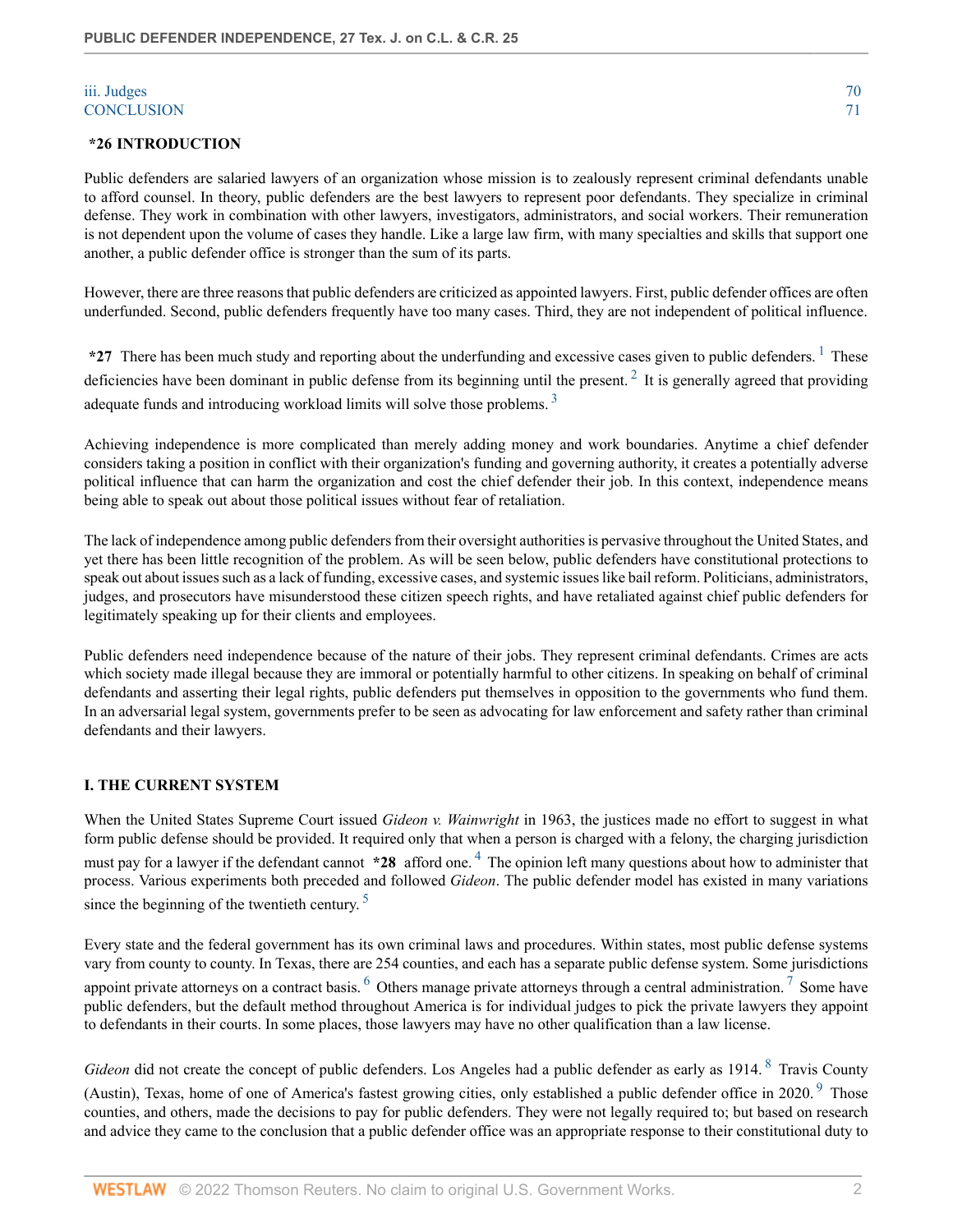<span id="page-2-0"></span>appoint counsel. Those governments influenced how the offices were set up and staffed, and who would lead them. That power to oversee public defenders continues, especially when those offices seek an annual budget, or when the chief is reviewed.  $10$ 

Most public defender offices receive government funding, either because they are government entities, or indirectly through contracts or grants. When funding is withheld from defenders, or when their positions are threatened by government action, there may be cognizable claims of retaliation.

<span id="page-2-1"></span>In *Flora v. County of Luzerne*, the United States Court of Appeals for the Third Circuit found that a chief public defender could bring a lawsuit over his termination when his county-employer fired him for speaking out. <sup>[11](#page-22-7)</sup> The **\*29** basis for the termination was for filing a class action lawsuit against the county. The chief alleged inadequate funding and staffing at the public defender office, and also raised the issue that the local courts had failed to process expungements ordered by the Pennsylvania Supreme Court. [12](#page-22-8) He argued his firing was retaliation for speaking out.

<span id="page-2-3"></span><span id="page-2-2"></span>In finding the chief defender had a cause of action, the Third Circuit distinguished a previous United States Supreme Court case, *Garcetti v. Cabellos*, holding that public employees could be fired over statements made "pursuant to official duties." <sup>[13](#page-22-9)</sup> In that case, the Supreme Court nullified the free speech rights of public employees by applying the government speech doctrine to them whenever they speak pursuant to their official duties.  $14$ 

<span id="page-2-7"></span><span id="page-2-6"></span><span id="page-2-5"></span><span id="page-2-4"></span>The plaintiff in *Garcetti* was an assistant district attorney who wrote a "disposition memo" about defects in a criminal case that his office refused to dismiss. <sup>[15](#page-22-11)</sup> The defense later called the prosecutor as a witness. The prosecutor received position transfers he perceived as punishment for his actions. <sup>[16](#page-22-12)</sup> He filed a grievance and then sued. The Supreme Court found that it was part of his official duties to write the memo, placing it outside of citizen speech, and therefore, unprotected by the First Amendment.<sup>[17](#page-22-13)</sup> The case is troubling, particularly because it means a government attorney has no protection from discipline when he is trying to follow the constitutional and ethical obligations of his job.

<span id="page-2-8"></span>The test in *Garcetti* has been defined in three parts: (1) if the statement was made as part of the government employee's official duties, it is not protected; (2) if the subject matter of the statement is not a public concern, it is not protected; and (3) if the statement disrupts or interferes with the government employer's mission, protection may be denied. <sup>[18](#page-22-14)</sup>

<span id="page-2-9"></span>In *Flora*, the Third Circuit found that neither filing a lawsuit nor pointing out the expungement problems were part of the chief defender's official duties. <sup>[19](#page-22-15)</sup> In other words, speaking out--although during working hours-is not necessarily part of a defender's official duties, even if the topics involve the subject of public defense. Governments do not hire employees to publicly criticize them-which is how chief public defenders sometimes run into trouble with their employers.

**\*30** Alternatively, a public defender who was fired for denigrating his clients would have no claim to a free speech defense under *Garcetti*. It meets no element of the three-part test. Keeping client confidences is part of a public defender's official duties; attorney-client relationships are not public concerns; and breaching those confidences would be highly disruptive to the functioning of a public defender office. Similarly, an assistant public defender who was fired for complaining to others at work about his transfer within the office had no claim of retaliation because the internal transfer was not a public concern.  $20$ 

<span id="page-2-13"></span><span id="page-2-12"></span><span id="page-2-11"></span><span id="page-2-10"></span>In another case, the United States Supreme Court held that a court-appointed lawyer does not engage in state action in their representation of appointed criminal defendants. [21](#page-22-17) In *Polk County v. Dodson*, the Court stated, "[t]here can be no fair trial unless the accused receives the services of an effective and independent advocate." <sup>[22](#page-22-18)</sup> The term "advocate" implies speech. <sup>[23](#page-22-19)</sup> The term "independent" implies they are not government-controlled duties. Public defenders have free speech rights and governments may be liable for retaliating against them when they speak up on matters of public importance that are not part of their official duties. [24](#page-22-20)

<span id="page-2-16"></span><span id="page-2-15"></span><span id="page-2-14"></span>Public defenders, while paid by the government, are presumed to speak for their clients in court.<sup>[25](#page-23-0)</sup> When they are speaking up for clients beyond those official duties they have citizen speech rights. Thus, "the state cannot 'buy' the public defender's speech to promote a message different from providing criminal defendants constitutionally sufficient--meaning loyal, effective, and independent--representation."<sup>[26](#page-23-1)</sup>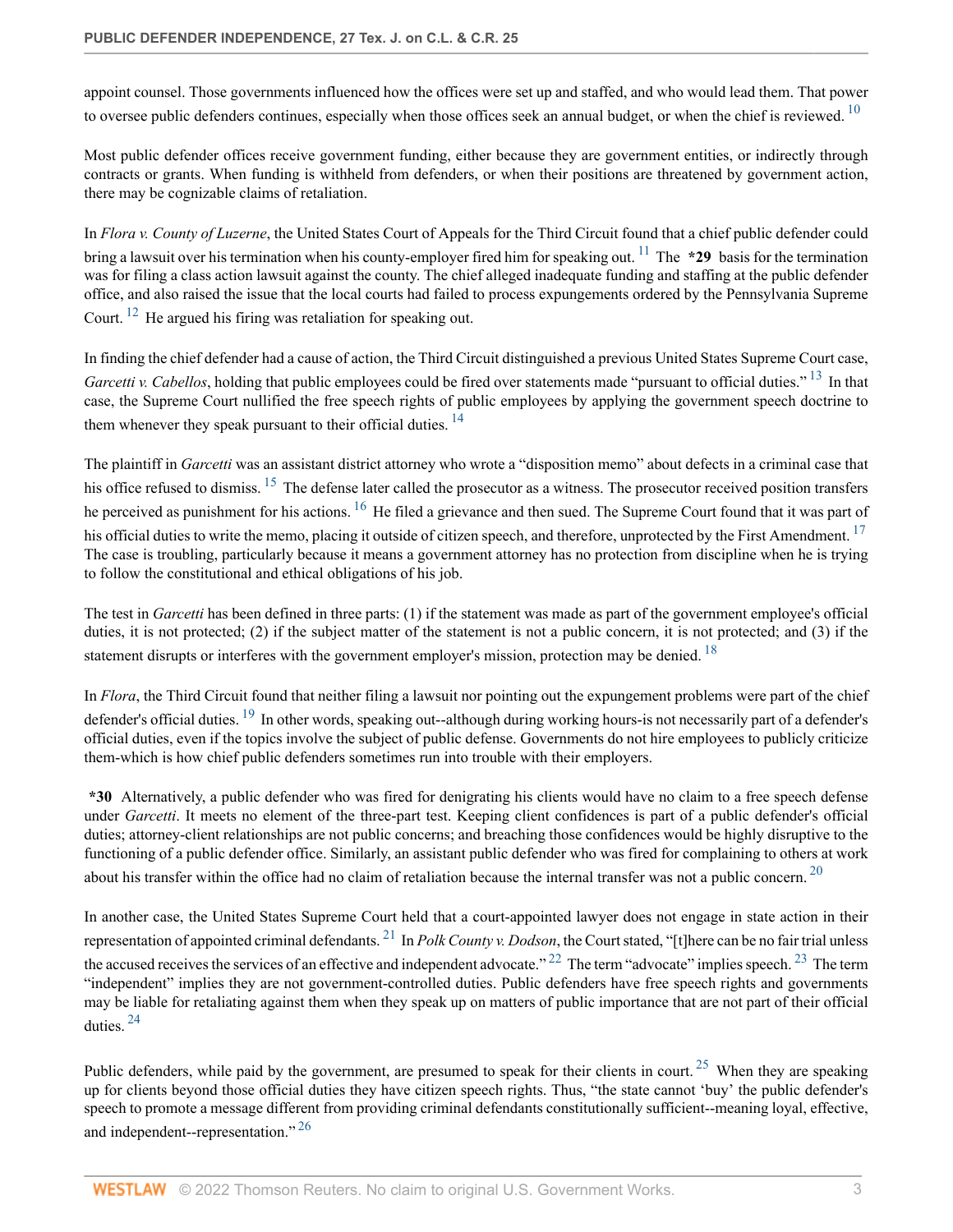<span id="page-3-0"></span>Dividing the political obstacles to independence into categories is not to imply they are not interrelated. A lack of funds becomes a political influence when public defenders--usually through their chief public defender--petition, lobby, or sue their oversight authority for resources. The same occurs when the chief defender refuses new appointments to the office because lawyers are already overloaded and can no longer provide effective assistance of counsel.  $27$  Even when neither resources nor workloads are at issue, political influences can damage public defender offices.

<span id="page-3-1"></span>In other words, when public defenders are fighting for assets merely **\*31** to survive, other policy concerns get less attention. [28](#page-23-3) If resources and workloads reach reasonable levels, the principle of independence takes on a different meaning. When public defenders have the time and money to promote systemic change there are additional challenges.

<span id="page-3-2"></span>Independence is a fundamental American value. The Declaration of Independence preceded the United States Constitution by almost two decades. Independence for public defenders means being able to take policy positions that have consequences beyond representing a single client in a case. However, those positions may diverge from, or even contradict those of, funding agencies, oversight entities, or politicians. [29](#page-23-4)

<span id="page-3-3"></span>For instance, when a public defender office is part of government it is typically funded by the same officials who pay for prosecutors and law enforcement agencies. In responding to challenges among those priorities, public defenders can face threats of termination, potentially decreased funding, and higher caseloads. It is a relationship dependent upon the support of those who may not always share the same mission.<sup>[30](#page-23-5)</sup>

<span id="page-3-4"></span>It is the nature of the adversarial legal system that not only are prosecutors and police the opponents of defense lawyers and their clients in their individual cases, but they also are regarding larger policy issues. If the government overseers do not balance the needs of each, it will result in unequal and lower funding for public defense.<sup>[31](#page-23-6)</sup> One reason this may have received little previous discussion, is that those inside such a system often fail to see such imbalances.  $32$ 

<span id="page-3-6"></span><span id="page-3-5"></span>Even nonprofit public defender organizations depend on grants and government funding to support operations. For example, the nonprofit, The Bronx Defenders, was threatened with loss of its \$20 million contract with New York City after two of its lawyers participated in a video protesting the killing of Eric Garner at the hands of police.<sup>[33](#page-23-8)</sup> As a settlement for promoting the alleged "anti-police" video, the lawyers were forced to resign. <sup>[34](#page-23-9)</sup>

<span id="page-3-8"></span><span id="page-3-7"></span>When a public defender speaks out in favor of a lawsuit or protests **\*32** against the same government that employs or funds her, it is likely to raise questions from government officials. What is the extent of that lawyer's right to speak about an issue that will benefit her clients, but may cost the government money? What is the balance among financial concerns, expedience, and justice that will allow public defenders to work independently? This article attempts to answer those questions. <sup>[35](#page-23-10)</sup> The type of political issues that can endanger chief public defenders are often systemic challenges. Bail reform or reducing fines and fees are two examples. Taking a position that ultimately benefits their clients, but can also cost their local government millions of dollars, may jeopardize public defenders' positions. Often, the chief's job is at-will, or is an appointment for a term. There may be little due process or transparency in replacing a chief public defender.

<span id="page-3-9"></span>An example of how quickly a political issue can escalate occurred in the mid-1990s when the United States Congress cut off funding for death penalty resource centers.  $36$  These offices provided post-conviction habeas corpus litigation on behalf of defendants sentenced to death in state courts around the country. Many congressional members were upset by their success and worked together to get the offices shut down to look tough on the death penalty. In response, New York Times columnist Anthony Lewis wrote:

<span id="page-3-10"></span>The right to a competent lawyer is the mark of a civilized society. I know of no action by the radical Republicans as uncivilized, as indecent as this one. It reminds me of what Joseph N. Welch said to Senator Joseph McCarthy: "Until this moment, Senator, I think I never really gauged your cruelty or your recklessness." [37](#page-23-12)

Congress seeking to disband the centers were not the only political actors attempting to overturn a portion of the public defender system. In New York City, Mayor Rudolph Giuliani terminated the city's contract with the Legal Aid Society because their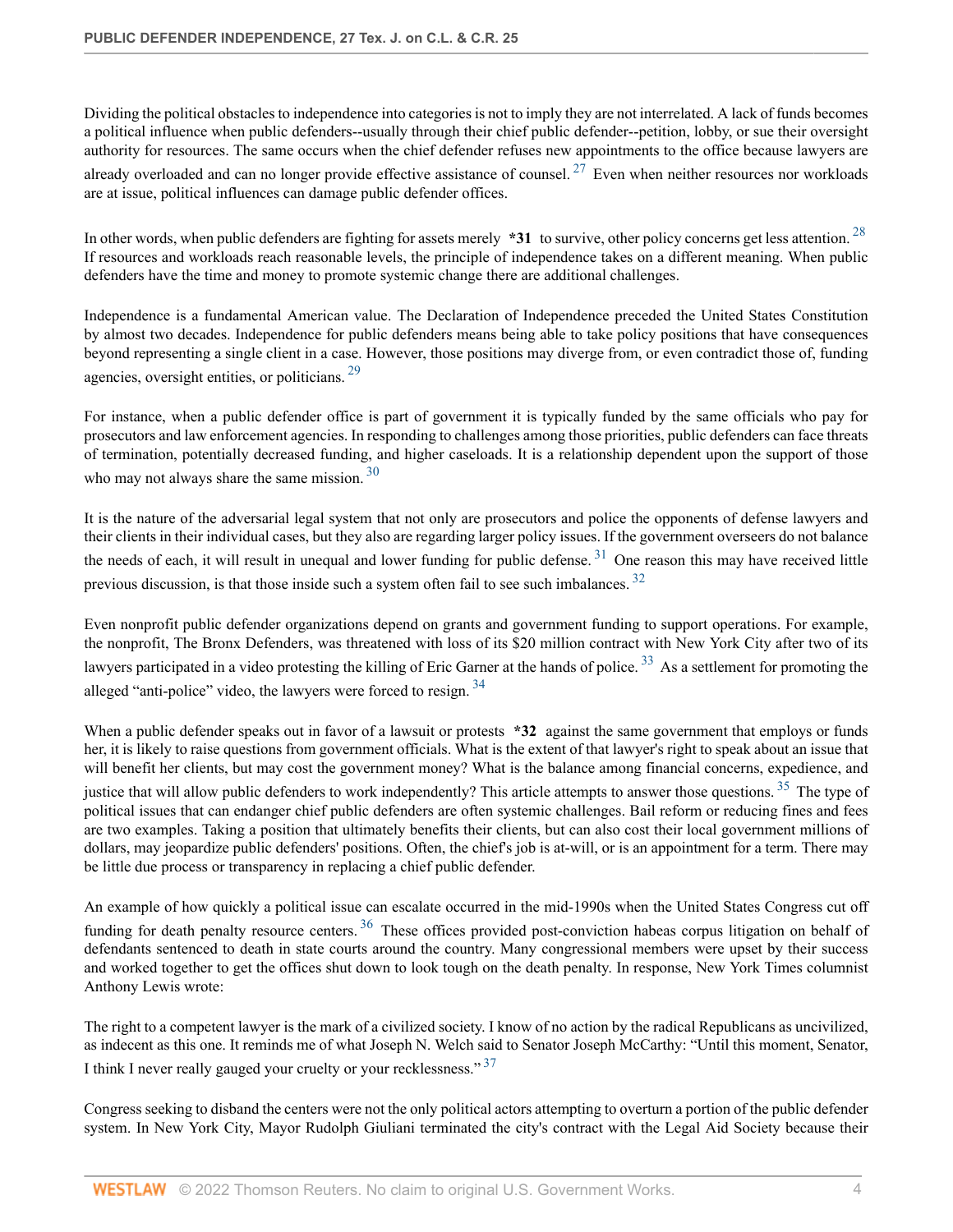<span id="page-4-1"></span><span id="page-4-0"></span>lawyers staged walk outs to pressure the city government to increase their wages.<sup>[38](#page-23-13)</sup> It took over a year, and the creation of alternative defender offices, to fully reestablish the city's public defender system. [39](#page-23-14)

<span id="page-4-2"></span>Vague claims of impropriety or mismanagement may cloud the real **\*33** motives for changing a chief or punishing an organization. For example, in 2009, Maryland fired its chief defender, allegedly because she refused to implement staff changes requested by her board, which she described as "unlawful and wrong." <sup>[40](#page-23-15)</sup> This was likely part of a broader policy disagreement. In related correspondence, her board chairman stated that it was not the job of public defenders to "rehabilitate and life assist" clients. <sup>[41](#page-23-16)</sup> Lacking a more public process, it was difficult to know the actual reason for her termination.

<span id="page-4-10"></span><span id="page-4-9"></span><span id="page-4-8"></span><span id="page-4-7"></span><span id="page-4-6"></span><span id="page-4-5"></span><span id="page-4-4"></span><span id="page-4-3"></span>This type of political independence is parallel to, but different from, independence of individual lawyers to make decisions on behalf of each client. <sup>[42](#page-24-0)</sup> Legal precedent <sup>[43](#page-24-1)</sup> and rules of professional responsibility <sup>[44](#page-24-2)</sup> are designed to protect criminal defense lawyers from the influence of judges and others that might inhibit zealous representation of their individual clients, <sup>[45](#page-24-3)</sup> such as cutting their fees.  $^{46}$  $^{46}$  $^{46}$  Although those tenets require vigilance,  $^{47}$  $^{47}$  $^{47}$  at least they are documented. Most rights, even those recognized as constitutionally protected, are not self-enforcing and demand the persistence of lawyers. <sup>[48](#page-24-6)</sup> Those issues of independence are typically between individual lawyers and the judges who appoint them or oversee the work they do in court.<sup>[49](#page-24-7)</sup> Although they can be representative of larger policy issues, they are focused on a result in an individual case. The right and ability to argue for systemic change is not so clearly articulated.

<span id="page-4-11"></span>It is difficult enough for each lawyer with individual cases to make sure the rules, laws and constitutions are enforced. Judges cannot assume that role for them. Almost 90 years ago, the United States Supreme Court **\*34** stated:

<span id="page-4-12"></span>But how can a judge, whose fonctions are purely judicial, effectively discharge the obligations of counsel for the accused? He can and should see to it that in the proceedings before the court the accused shall be dealt with justly and fairly. He cannot investigate the facts, advise and direct the defense, or participate in those necessary conferences between counsel and accused which sometimes partake of the inviolable character of the confessional.  $50$ 

<span id="page-4-13"></span>Lawyer and journalist, Amy Bach, described a courtroom scene in a rural Georgia county that is emblematic of the precarious role of individual public defenders.  $51$  A single lawyer was paid by the county to represent all poor criminal defendants on a part-time basis. He was overworked, underpaid and could have been easily replaced by another lawyer. He barely had time to talk to clients the morning of their court dates and otherwise huddled with the judge and prosecutor at the bench while others in the courtroom could not hear the proceedings.  $52$ 

<span id="page-4-15"></span><span id="page-4-14"></span>The day she observed this, Bach was accompanied by Stephen Bright. At the time, Bright was president and senior counsel at the Southern Center for Human Rights and taught at Harvard and Yale law schools. He stood up in the gallery and in a booming voice requested that the judge speak up so all could hear. The judge either realized who he was or was at least influenced by the strength of his advocacy and appearance. The judge spoke audibly to all present for the rest of the day.  $53$  The story is instructive regarding the actions of those involved. The defense lawyer either never considered asking the judge to speak up or thought better of it. He was dependent upon the judge for his compensation and careful not to upset her. The judge was satisfied with the lack of transparency because it promoted efficiency. It was only when a strong presence came from outside the system, not beholden to the court, that the procedure changed, even if only for that day. As the United States Court of Appeals for the Fifth Circuit stated 60 years ago, "We consider undivided loyalty of appointed counsel to client as essential to due process."<sup>[54](#page-24-12)</sup> Judges are regarded respect, but clients are owed loyalty. [55](#page-24-13)

<span id="page-4-17"></span><span id="page-4-16"></span>Journalist Radley Balko distinguished between the dilemmas faced by individual public defenders and the policy matters confronting chiefs:

**\*35** In fact, public advocacy is especially important for a chief public defender, because there are also strong incentives that keep defense attorneys from reporting the systemic problems they experience day to day. If you're a public defender who notices prosecutorial misconduct or if you encounter a judge who sets unusually high bail amounts, speaking out on those problems could make it a lot more difficult to do your job. If you report a prosecutor for misconduct (complaints that almost always go nowhere), that prosecutor may not offer your other clients favorable plea bargains. And of course, no lawyer wants to get on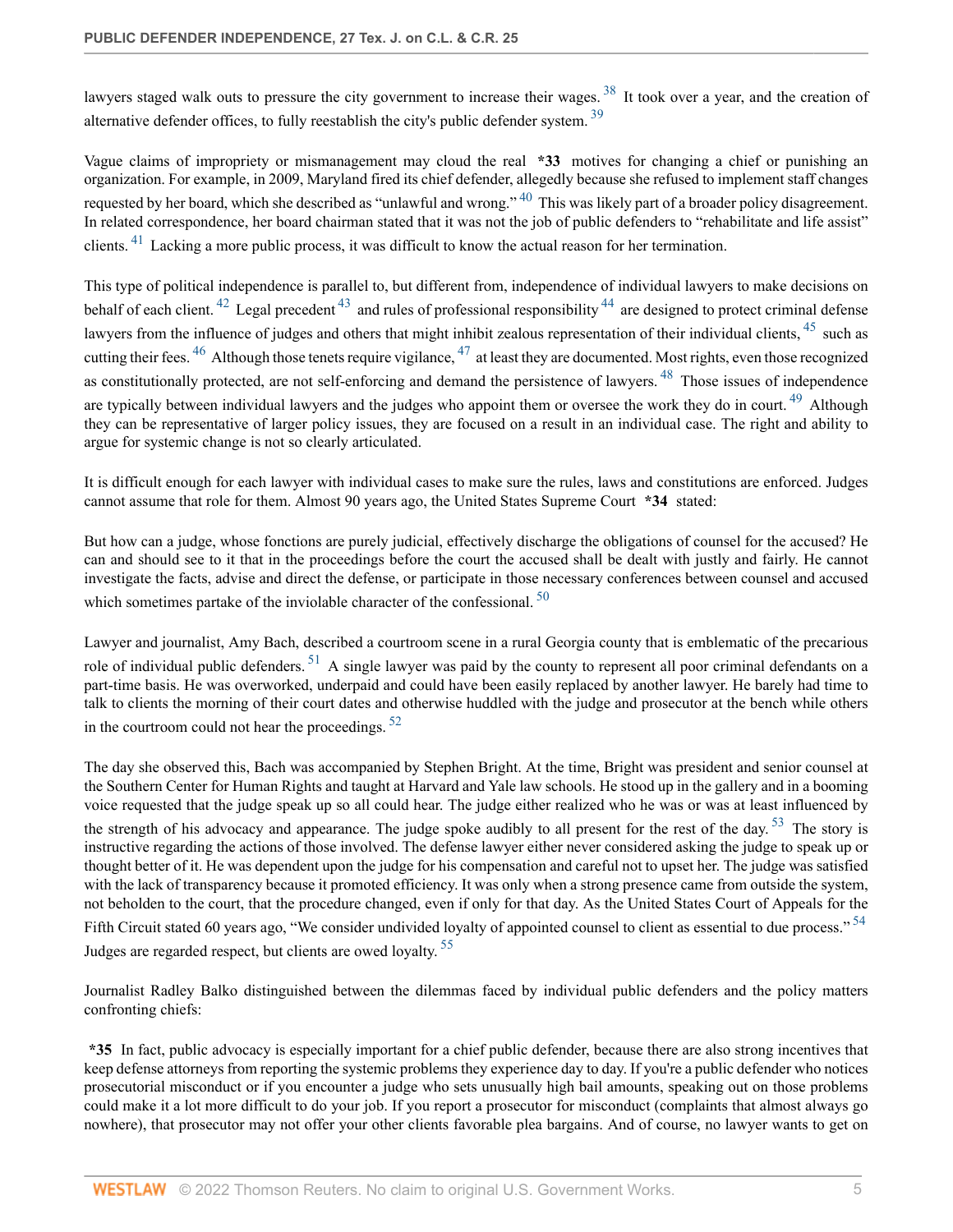<span id="page-5-0"></span>the bad side of a judge. So as the head of the office, a chief public defender can bring attention to these problems in a way that attorneys on the front lines often can't.<sup>[56](#page-24-14)</sup>

This article focuses on the broader policy considerations that are in the interest of public defenders and their clients generally. Those are the issues which challenge the economic and public safety policies of their governments and controlling authorities. A lack of funding or too many cases has led to lawsuits either filed by public defenders or on their behalf by outside organizations. Less attention has been paid to political issues, beyond funding and case volume. Although the goals for policy and those for individual clients sometimes come into conflict, for the most part, a public defender office can pursue policy goals without disadvantaging individual clients. [57](#page-24-15)

<span id="page-5-3"></span><span id="page-5-2"></span><span id="page-5-1"></span>A lack of funding and too many cases, usually act in unison to the detriment of public defenders. <sup>[58](#page-24-16)</sup> Too little money means that it is difficult to hire a sufficient number of competent lawyers and staff. That leads directly to those lawyers having more cases than they can effectively handle. Funding does not just mean compensating the lawyers, but also paying for necessary resources like experts and investigation.<sup>[59](#page-25-0)</sup> Responding to these problems is both a political and legal issue. It is arguably an ethical duty. [60](#page-25-1) Public defenders may request, lobby, protest, or sue for relief. Sometimes, the complaints come from outside groups who seek to hold the public defenders and their funding authorities accountable in court.  $61$ 

<span id="page-5-6"></span><span id="page-5-5"></span><span id="page-5-4"></span>Many reports and studies call for "full funding" of indigent defense without explaining what that means. While there are geographic and **\*36** jurisdictional differences, the formulas for those costs are not a mystery. [62](#page-25-3) Most of a public defender office's costs are for personnel. The lawyers, investigators, social workers, and administrative staff should at least be paid comparably with persons holding similar positions at the prosecutor's office. Benefits should also be the same.

Non-personnel costs are overhead, including rent, furniture, supplies, equipment, books, training and travel, Internet and related services (e.g., electronic legal research), and case costs (e.g., experts, translation, reports). Such expenses are fairly easy to calculate and to predict based upon the estimated number of cases the office will receive.

<span id="page-5-12"></span><span id="page-5-11"></span><span id="page-5-10"></span><span id="page-5-9"></span><span id="page-5-8"></span><span id="page-5-7"></span>Louisiana has a poor history of adequately funding and staffing public defender offices. <sup>[63](#page-25-4)</sup> Louisiana public defenders are divided by judicial districts made up of one or more parishes--the equivalent of counties. <sup>[64](#page-25-5)</sup> There are districts that have only a single public defender for all their cases. <sup>[65](#page-25-6)</sup> The offices are overseen by a statewide board, but much of each office's funding comes from the revenue of fines, fees, and traffic tickets in their jurisdiction.  $^{66}$  $^{66}$  $^{66}$  This has created severe funding gaps.  $^{67}$  $^{67}$  $^{67}$  A public defender who formerly led that board said, "It's a really unreliable and mercurial source of funding." <sup>[68](#page-25-9)</sup> The context of his statement was about the New Orleans chief public defender's decision to begin refusing some cases in 2007 and again in 2012. The lack of funding corresponded to a dearth of lawyers to effectively represent all appointed clients. With a budget that is a third of the district attorney's and caseloads twice or more national standards, Orleans Public Defenders frequently struggles for adequate funding. [69](#page-25-10) The Louisiana Supreme Court agreed with that analysis as far back as 1993, [70](#page-25-11) **\*37** but more recently the court has been an obstacle to reform.  $71$ 

<span id="page-5-18"></span><span id="page-5-17"></span><span id="page-5-16"></span><span id="page-5-15"></span><span id="page-5-14"></span><span id="page-5-13"></span>When the office began refusing cases again in 2016,  $^{72}$  $^{72}$  $^{72}$  it was sued by the American Civil Liberties Union (ACLU) for violating its duty to provide effective assistance of counsel.<sup>[73](#page-25-14)</sup> Although, this type of lawsuit is typically welcomed by the public defenders who are sued, it is only because they hope the result will be additional funding.  $^{74}$  $^{74}$  $^{74}$  Otherwise, it merely creates more tension between defenders and their oversight authority.<sup>[75](#page-26-0)</sup>

<span id="page-5-20"></span><span id="page-5-19"></span>Elsewhere, the Wyoming Supreme Court held that their judges could not force public defenders to take more cases than they could handle, but other than preventing them from being held in contempt, no relief was provided for the systemic problem of unfunded mandates.<sup>[76](#page-26-1)</sup> One Attorney General of the United States weighed in on the issues of underfunded and overworked public defenders in the State of Washington. In a federal court pleading, the Department of Justice urged:

First, a public defender must have the authority to decline appointments over the caseload limit. Second, caseload limits are no replacement for a careful analysis of a public defender's workload, a concept that takes into account all of the factors affecting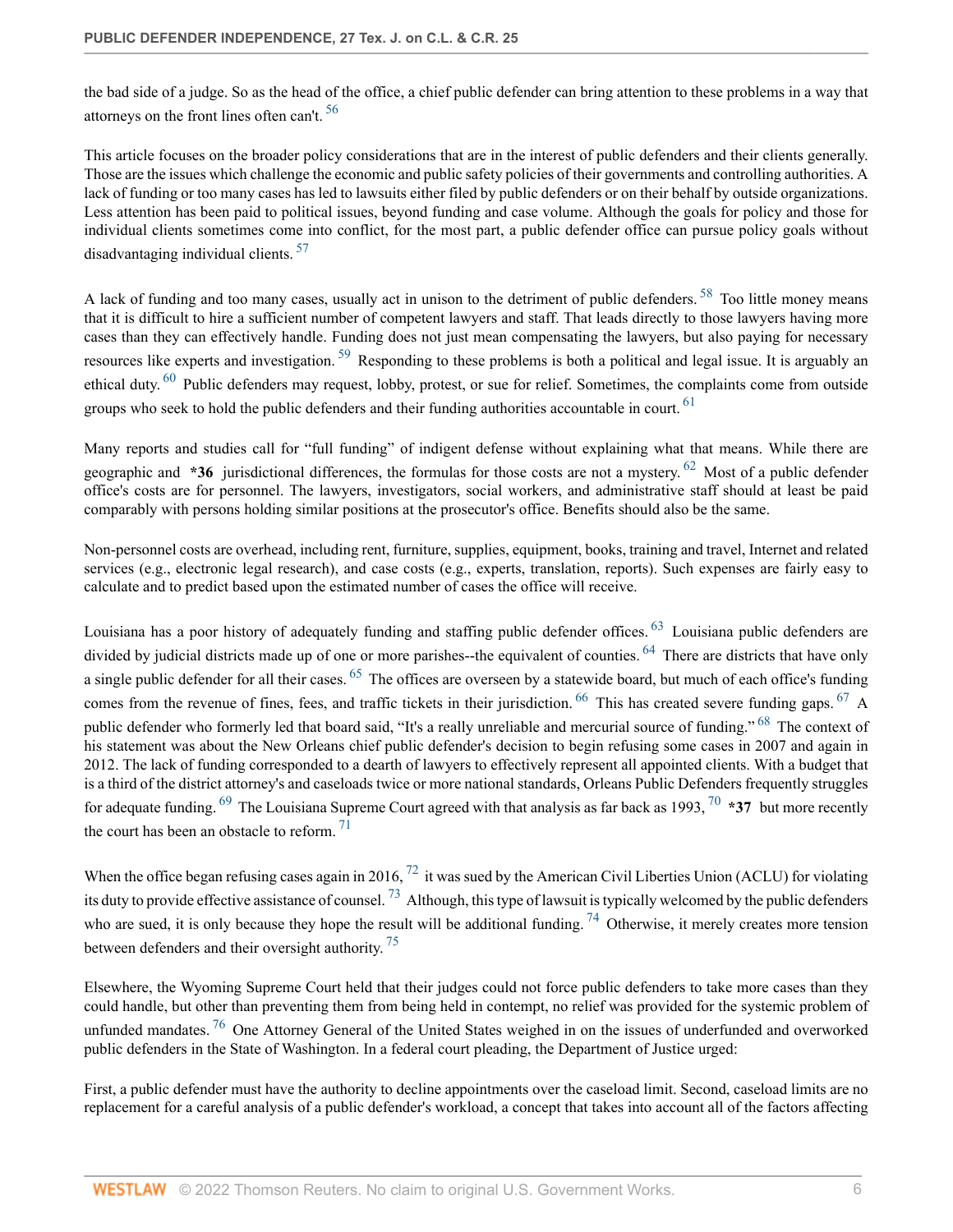<span id="page-6-0"></span>a public defender's ability to adequately represent clients, such as the complexity of cases on a defender's docket, the defender's skill and experience, the support services available to the defender, and the defender's other duties.<sup>[77](#page-26-2)</sup>

<span id="page-6-1"></span>Local authorities are not as vocal in supporting public defense because it gets less attention than law enforcement and other funding needs. Thus, the extent to which states and localities are succeeding in fulfilling the promise of the constitutional right to counsel "varies widely." [78](#page-26-3)

<span id="page-6-2"></span>Workloads, not merely case maximums, must be calculated in each jurisdiction. Some states, like Texas and Missouri, have completed workload **\*38** studies.<sup>[79](#page-26-4)</sup> Only workload studies can determine how much an assistant public defender can reasonably take on to ensure they are still providing effective assistance of counsel. The American Bar Association's (ABA) Standing Committee on Ethics and Professional Responsibility issued a formal opinion in 2006 that stated in part:

If workload prevents a lawyer from providing competent and diligent representation to existing clients, she must not accept new clients. If the clients are being assigned through a court appointment system, the lawyer should request that the court not make any new appointments. Once the lawyer is representing a client, the lawyer must move to withdraw from representation if she cannot provide competent and diligent representation .... Lawyer supervisors, including heads of defenders' offices and those within such offices having intermediate managerial responsibilities, must make reasonable efforts to ensure that the other

<span id="page-6-3"></span>lawyers in the office conform to the Rules of Professional Conduct. <sup>[80](#page-26-5)</sup>

<span id="page-6-4"></span>In his seminal book on the subject, *Securing Reasonable Caseloads: Ethics and Law in Public Defense*, the late Dean Norman

<span id="page-6-6"></span><span id="page-6-5"></span>Lefstein did the math. <sup>[81](#page-26-6)</sup> He calculated that there were about 255-258 workdays a year. Assuming a defender took minimal sick leave or vacation and worked beyond a normal 40-hour week, he or she might have as many as 1850 hours per year to spend on cases. Under those circumstances, an attorney with 311 cases in a year could devote all of six hours to each client's case. <sup>[82](#page-26-7)</sup> However, in the nation's largest 100 counties, an appointed lawyer handles an average of 530 cases annually. <sup>[83](#page-26-8)</sup> That is only three-and-a-half hours of work per case.

Many overloaded public defenders have more than 530 serious felony cases in a year. This number also includes no time for continuing legal education, administrative tasks and assisting others on their cases. No overloaded lawyer has time to work on bail reform, reducing fines and fees, legislative work, or much else. Forcing defenders to take too many cases serves several purposes-- short term cost savings, expedited case processing, and creating obstacles to reforming the system. The result is injustice. In 2002, the ABA issued its *Ten Principles of a Public Defense Delivery System*; the very first principle stated:

The public defense function, including the selection, funding, and payment of defense counsel, is independent. The public defense function **\*39** should be independent from political influence and subject to judicial supervision only in the same manner and to the same extent as retained counsel. To safeguard independence and to promote efficiency and quality of services, a nonpartisan board should oversee defender, assigned counsel, or contract systems. Removing oversight from the judiciary ensures judicial independence from undue political pressures and is an important means of furthering the independence of public defense. The selection of the chief defender and staff should be made on the basis of merit, and recruitment of attorneys should involve special efforts aimed at achieving diversity in attorney staff. [84](#page-26-9)

<span id="page-6-8"></span><span id="page-6-7"></span>This recommendation reflects unanimity among public defense providers, and those who study them, that political independence in public defense is a priority. However, the ABA has no power to enforce the principles and they are not self-enforcing. Surveys "indicated a significant 'disconnect' between perceptions regarding adherence to each Principle and the reality of everyday practice."<sup>[85](#page-26-10)</sup>

<span id="page-6-9"></span>The National Association for Public Defense (NAPD), is the nation's largest organization committed solely to public defense. <sup>[86](#page-26-11)</sup> The NAPD's *Principle 2: Public Defense Must Be Independent of Judicial and Political Control* is similar to ABA's Principle One, and states in part:

<span id="page-6-10"></span>The fair administration of justice requires that representation by lawyers be free from real or perceived inappropriate influence. Representation should be without political influence and subject to judicial supervision only in the same manner and to the same extent as are prosecutors and attorneys m private practice. <sup>[87](#page-26-12)</sup>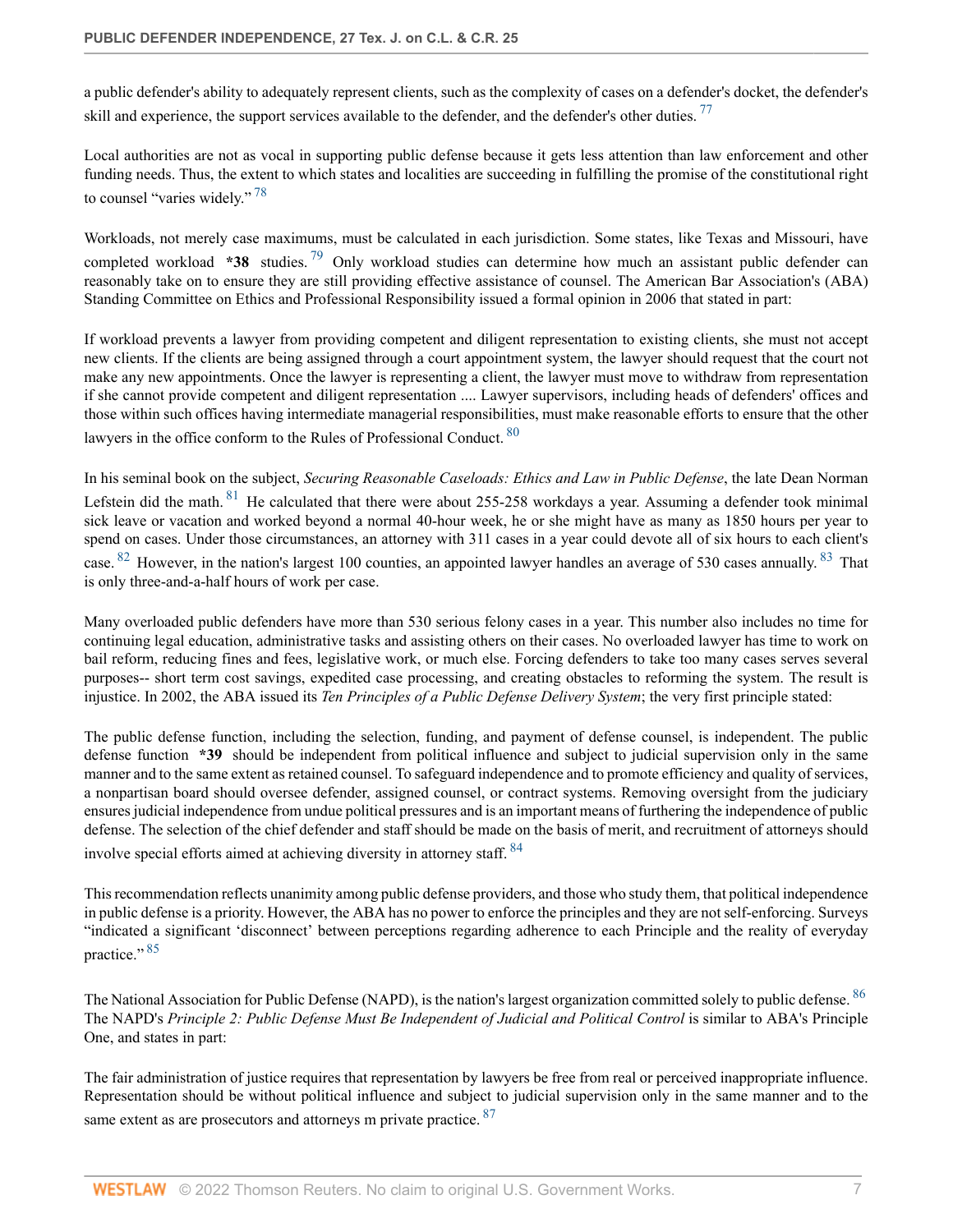The NAPD's principle is less specific than the ABA's but has a broader reach. By warning against even "perceived inappropriate influence," it covers situations in which those in power--be they judges, prosecutors, or others-- imply that public defenders will be rewarded or punished for doing their jobs. It is only when that implied threat is removed that there is actual independence.

<span id="page-7-2"></span><span id="page-7-1"></span><span id="page-7-0"></span>Take the recommendation that judges should supervise public defense lawyers to the same extent as retained counsel. Judges sometimes simply refuse to appoint public defenders, <sup>[88](#page-26-13)</sup> or to appoint any lawyers at **\*40** all. <sup>[89](#page-26-14)</sup> Some judges are unwilling to relinquish control of both how and when court appointments are made.  $90$ 

<span id="page-7-3"></span>Although instances of judicial overreach affect all criminal defense lawyers,  $91$  The ABA's Principle One does not account for the fact that public defenders also deal with judges on systemic policy issues affecting defense work--issues in which judges have considerable authority to decide on their own.

<span id="page-7-5"></span><span id="page-7-4"></span>For example, judges may influence policy in a manner that the ADA's Principle One clearly rejects, such as which particular assistant public defenders may practice in their courts.  $92$  In contrast, judges do not pick which retained lawyers work in their courts because a defendant's choice of retained counsel is constitutionally protected from judicial interference. <sup>[93](#page-27-1)</sup> Retained private lawyers usually deal with judges only in individual cases and rarely encounter the disparity of authority in negotiating these broader policy issues.

Recently, the ABA has considered updating the Ten Principles. Slimmed down, but substantially the same, amended Principle One is proposed as follows:

Public Defense Providers and their lawyers should be independent of political influence and subject to judicial supervision only in the same manner and to the same extent as retained counsel and the prosecutor. To safeguard independence and promote effective and competent representation, a nonpartisan board should oversee the Public Defense Provider. The selection of the head of the Public Defense Provider, as well as lawyers and staff, should be made on the basis of merit and achieving diversity (*notes omitted*). [94](#page-27-2)

<span id="page-7-6"></span>One significant addition in the proposal, is a reminder to judges to not supervise public defenders (and other appointed counsel) differently than they would supervise prosecutors. As with retained lawyers, judges typically do not get to decide which prosecutors work in their court. This principle seeks to avoid a tendency in some courts to treat hired lawyers and prosecutors with more deference than those who are appointed by those courts to represent defendants.

<span id="page-7-7"></span>**\*41** The more subservient one's role, the less independent one is likely to be viewed and treated. Judges who select, monitor, and pay lawyers can be presumed to treat those lawyers as dependent upon them--and potentially as opponents when they speak up. [95](#page-27-3) Independence, however, is more likely to engender respect.

<span id="page-7-8"></span>There has always been cognitive dissonance for judges overseeing court appointed lawyers. They often complain about doing the work of its administration, particularly reviewing payment vouchers of private appointed lawyers. <sup>[96](#page-27-4)</sup> Yet, the same judges are loathe to relinquish that responsibility, as if it would somehow reduce their role or stature.

<span id="page-7-9"></span>When judges do mistreat public defenders, they rarely face consequences. Recently, in Arkansas, a judge was censured after he implied on two different occasions to public defenders that their clients should plead guilty.  $97$  In both of these cases the defenders were women. In one instance, it was during a trial in which it was clear to all in attendance the judge was unnecessarily berating the female defender. The case ultimately resulted in an acquittal. After a short suspension and some training, the judge will return to the bench.

<span id="page-7-11"></span><span id="page-7-10"></span>None of the above principles speak to the actions prosecutors take to impede defender independence. In California, a prosecutor threatened to stop a public defender from using social media to accuse prosecutors of perpetuating racism and police brutality.<sup>[98](#page-27-6)</sup> Another California chief defender was condemned by her district attorney for raising the specter that there was racial disparity in prosecutions, only to be vindicated later by statistical proof.<sup>[99](#page-27-7)</sup>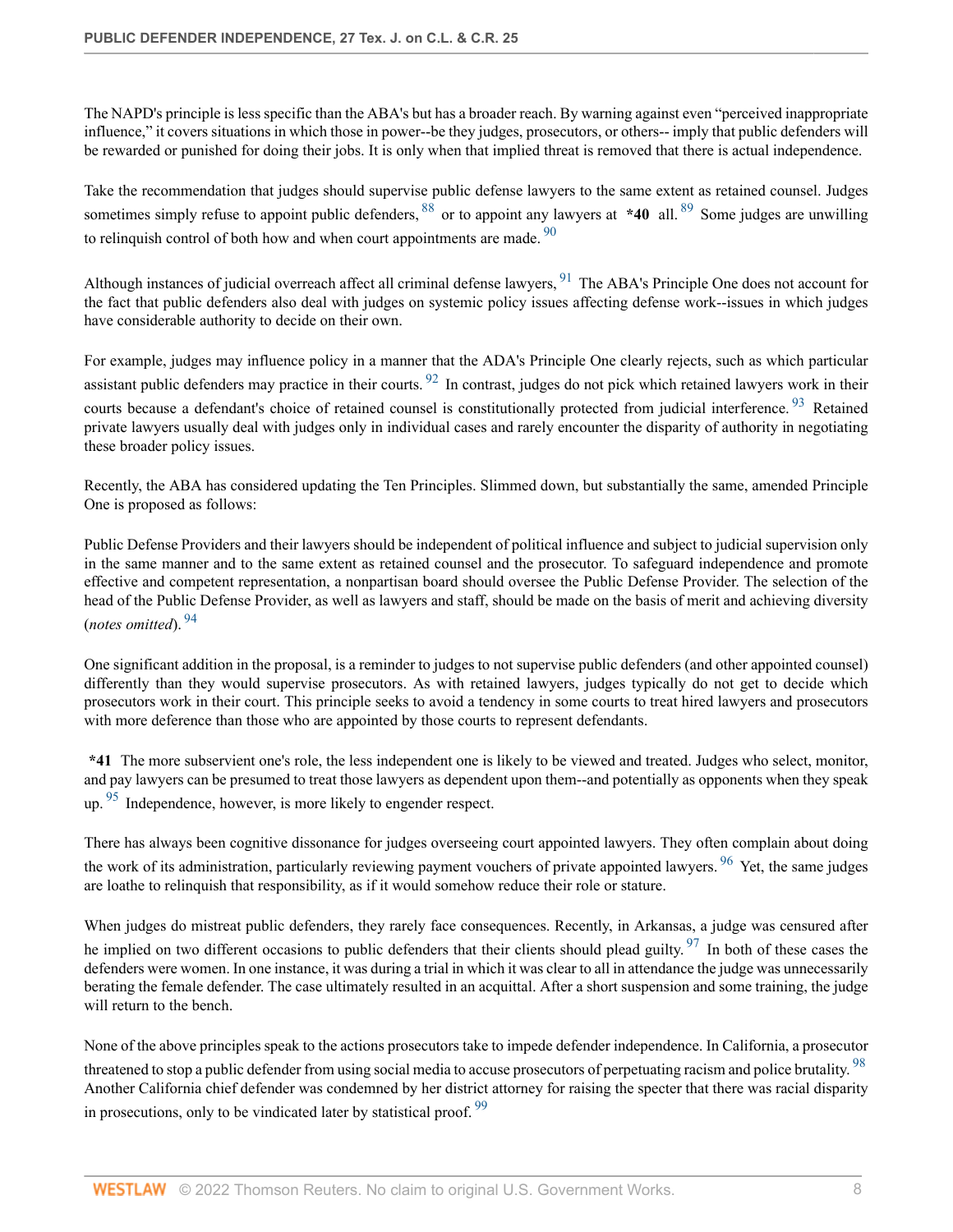<span id="page-8-2"></span>In New Orleans, public defenders were "threatened with criminal charges for routine work like interviewing witnesses or obtaining records." <sup>[100](#page-27-8)</sup> The rules of professional responsibility generally address these issues, but because public defenders are so vulnerable to such attacks, there should be specific admonitions against them. It does not take threats of **\*42** prosecution to make public defenders feel unguarded. A district attorney in Massachusetts, who was elected as a progressive prosecutor, derided local public defenders as privileged and uncaring.  $101$  The district attorney's claims inaccurately stereotyped public defenders. The statewide defender program defended its lawyers. The district attorney later apologized. <sup>[102](#page-27-10)</sup>

<span id="page-8-5"></span><span id="page-8-4"></span><span id="page-8-3"></span>Despite the premise, the ABA's Principle One, in either iteration, provides no concrete steps to remove political influences, except the buffer of a nonpartisan board. <sup>[103](#page-27-11)</sup> However, that is no small point. Having a nonpartisan board--without judges, prosecutors, or law enforcement--is still not the norm.

<span id="page-8-7"></span><span id="page-8-6"></span>One California county had law enforcement representatives on its hiring committee for the chief public defender. A local criminal defense lawyer said, "That's like having the New England Patriots make draft picks for the Atlanta Falcons." <sup>[104](#page-27-12)</sup> Another California county put the sheriff on its hiring committee for chief public defender. <sup>[105](#page-27-13)</sup> That county is enmeshed in a scandal of improperly using jailhouse informants in a facility overseen by that same sheriff. <sup>[106](#page-27-14)</sup>

<span id="page-8-8"></span>Partisan or not, active judges bring particular problems to a public defender board. Their board function is simply an extension of their control over individual public defenders in their courtrooms. Instead of merely making rulings and passing judgment, they influence budget and hiring decisions. Most chief defenders have had the experience of judges suggesting lawyers that they should hire. Besides applying their own agendas upon the office, judges may also not be representative of the community the office serves.  $107$ 

<span id="page-8-10"></span><span id="page-8-9"></span>Even a board made of members with motivations consistent with the **\*43** office does not assure independence for the chief or the office.  $108$  Although it is generally feared that law enforcement goals and judicial expediency will compete with defender independence, board members who share the office's core mission may still have tactical disputes with the office.

<span id="page-8-11"></span>There are usually many potential improvements necessary in any jurisdiction and a board's views about how to achieve them may not be consistent with the chief or the office itself. History has shown divergent views on the reasons to employ public defenders, including those who merely want expedience rather than zealous representation. <sup>[109](#page-28-2)</sup>

# <span id="page-8-0"></span>**II. CASE STUDIES**

<span id="page-8-12"></span>It is difficult to know when a chief defender has been punished for speaking out. This is because the systems that regulate their appointment and conduct are often not clear. Sometimes, the only public knowledge comes from an item in the media discussing what those outside the process have surmised. When Atlanta's chief public defender was ousted from her job, local civil rights groups protested that municipal judges wanted her fired for keeping homeless persons out of jail. [110](#page-28-3) Little was said by the city to refute those allegations.

<span id="page-8-14"></span><span id="page-8-13"></span>Recent examples, of possible retaliation against defenders occurred in two large Midwest cities. Both involved outspoken female chief public defenders who had previously taken positions in opposition to their oversight authorities. These were in Hennepin County (Minneapolis), Minnesota [111](#page-28-4) and in Cook County (Chicago), Illinois. [112](#page-28-5) In each case, they were not reappointed to additional terms, without an open process or an explanation.

In other cases, defenders were driven out or were the subject of retaliation. Sometimes a jurisdiction's dispute with a chief defender is clearly political, and for reasons unrelated to funding or workloads. Two examples with different results were in Harris County (Houston), Texas **\*44** and Montgomery County, Pennsylvania. Both were largely influenced by the issue of bail reform and the chief defender's opposing stance to their employing county.

#### <span id="page-8-1"></span>**A. Mystery in Minneapolis**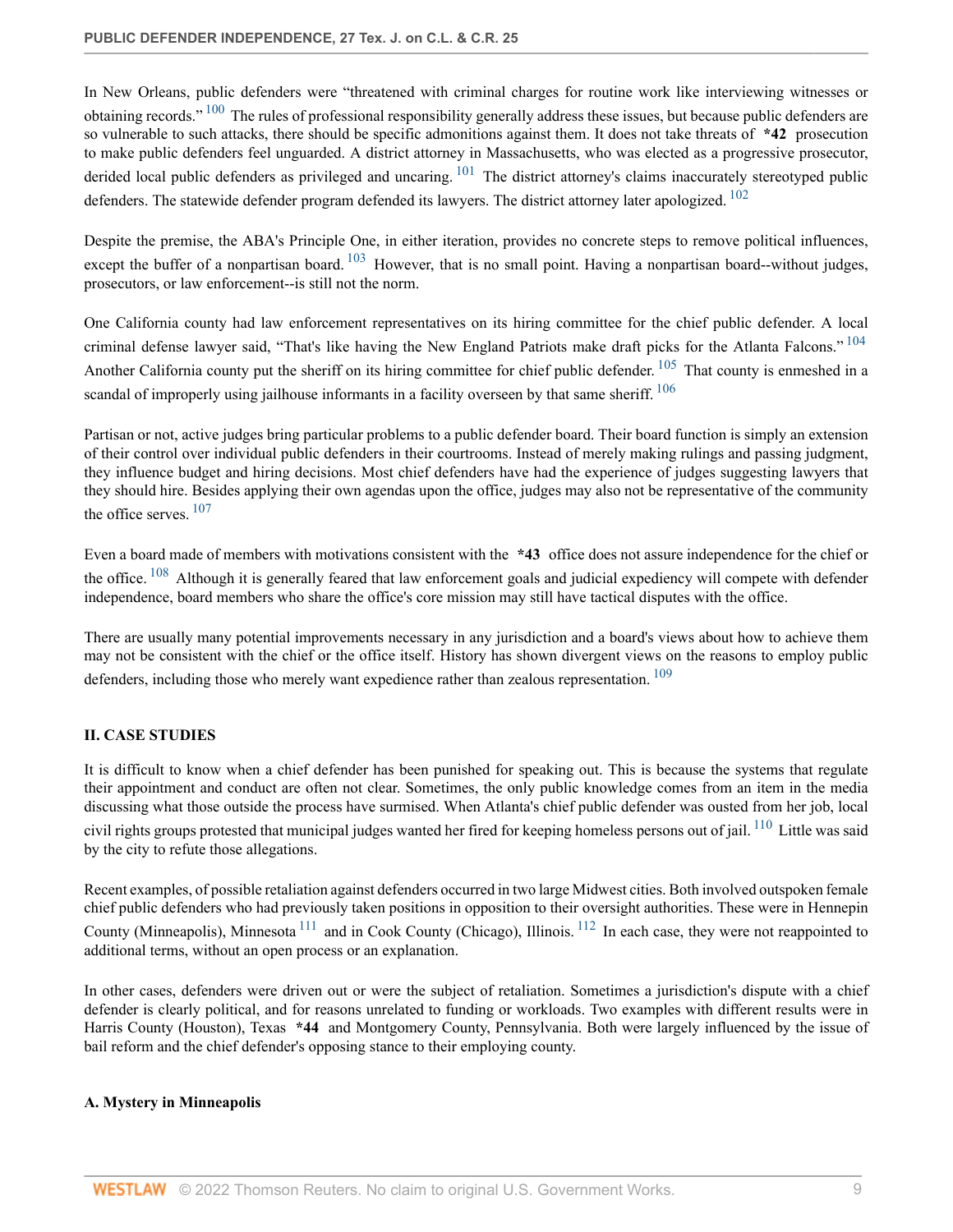<span id="page-9-1"></span><span id="page-9-0"></span>Two days before Christmas in 2019, Mary Moriarty was indefinitely suspended as chief public defender for Hennepin County. <sup>[113](#page-28-6)</sup> The announcement came in a text to her from the state's public defender administrator on behalf of the Minnesota Board of Public Defense. Moriarty had been chief defender since 2014 and with the office since 1990. <sup>[114](#page-28-7)</sup> Aside from a meeting with a subcommittee of the board the previous week--where no suspension had been discussed--there was no notice for the action.  $115$  She was reportedly "baffled" by the decision.  $116$ 

<span id="page-9-4"></span><span id="page-9-3"></span><span id="page-9-2"></span>The board members were selected by the governor and chief justice of the Minnesota Supreme Court.<sup>[117](#page-28-10)</sup> The board appoints, regulates, and funds the chief public defenders in each judicial district. For almost three months, the board's only statement about the suspension was, "Mary Moriarty will be on paid leave pending a review of issues that have been brought to the attention of members of the Board of Public Defense."<sup>[118](#page-28-11)</sup>

<span id="page-9-7"></span><span id="page-9-6"></span><span id="page-9-5"></span>Although the board hired a public relations representative to handle the matter, no comments were issued. "I find it odd that an organization that has complained about not being sufficiently funded could afford to hire a PR firm," said local lawyer Jordan Kushner. <sup>[119](#page-28-12)</sup> Individuals and nonprofit groups supporting Moriarty pointed out that she had been outspoken on public issues, including public defender salaries. [120](#page-28-13) The Minnesota American Civil Liberties Union (ACLU) issued a statement that said in part:

<span id="page-9-8"></span>Given all of her contributions, the State Board of Public Defense owes it to the community to explain her suspension and to ensure that there **\*45** is a fair and transparent review with sufficient due process. No one should be fired for being speaking [sic] truth to power.  $^{121}$  $^{121}$  $^{121}$ 

<span id="page-9-10"></span><span id="page-9-9"></span>Current employees of the office also responded in support of their chief. [122](#page-28-15) Former United States congressman and current Minnesota Attorney General, Keith Ellison, tweeted that Moriarty is "one of the most principled people I know. I'm concerned about her treatment; it appears connected to her advocacy for racial justice."<sup>[123](#page-28-16)</sup>

<span id="page-9-13"></span><span id="page-9-12"></span><span id="page-9-11"></span>The previous year, the National Center for State Courts issued a report praising the office for its service to clients. <sup>[124](#page-29-0)</sup> The principle author stated in a separate letter to the Minnesota Board of Public Defense: "This is an impressive set of results. Simply said, Mary Moriarty runs one of the best public defender offices in the country."  $^{125}$  $^{125}$  $^{125}$  Three months after her suspension, the board presented Moriarty with a written reprimand and allowed her to return to work.  $^{126}$  $^{126}$  $^{126}$  The reprimand listed three items requiring discipline: (1) a comment about public defender funding, (2) being "non-collaborative" with other agencies, and (3) use of social media. [127](#page-29-3)

<span id="page-9-14"></span>The letter stated no clear set of facts describing exactly what Moriarty did or did not do. The first item appeared to be about her response to a county commissioner's question during her budget presentation that the county would be a better source of funding for her office than the state, something she told the board herself. The "non-collaboration" accusation seemed to be a reference

<span id="page-9-15"></span>to her public statements that the county prosecutor had not lived up to promises to end low-level drug prosecutions. <sup>[128](#page-29-4)</sup> The social media item apparently referred to potential confusion between her private account and office accounts and discussing racial discrimination and other social issues on office accounts.

When her term as chief public defender came up for renewal later that year, the board simply voted (four to two) not to renew her and to choose **\*46** a new chief. There was no formal explanation, although it was preceded by a six-hour public meeting described in part as follows:

<span id="page-9-16"></span>The discussion included an hour of public testimony in support of Moriarty and touched on some of the most intractable problems in the criminal justice system, such as mass incarceration and racial disparities. In other moments, the discussion felt like a personal battle between Moriarty and the state's Chief Public Defender Bill Ward. <sup>[129](#page-29-5)</sup>

If the reasons for not reappointing her were the same as for the reprimand, then they amounted to speaking out on behalf of clients and defenders, perhaps more forcefully than the board desired. The exact reasons, and how they were justified, may never be publicly known. However, about nine months after failing to reappoint her, the board settled with Moriarty over her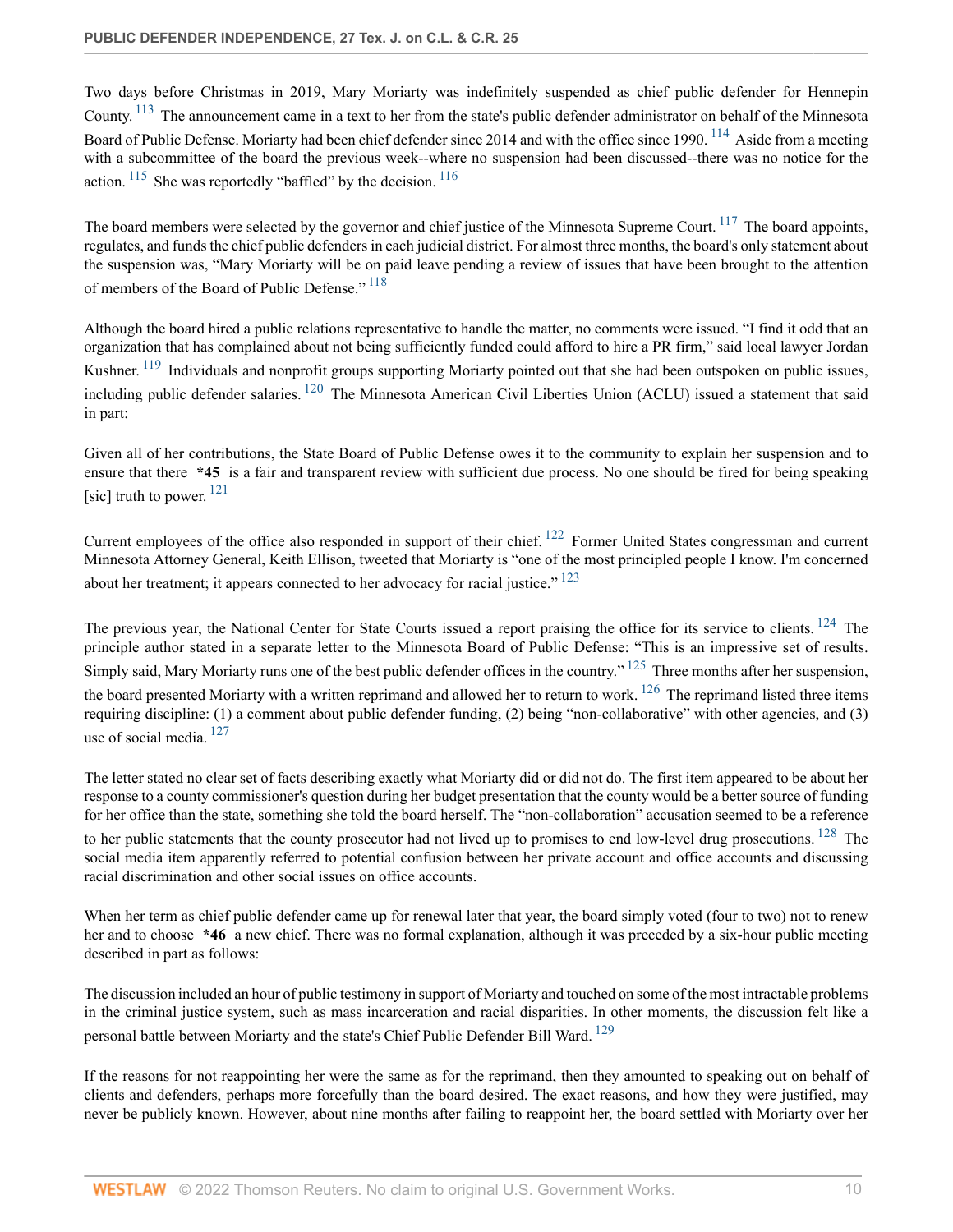<span id="page-10-3"></span><span id="page-10-2"></span>termination for \$300,000<sup>[130](#page-29-6)</sup> The settlement did not include her reinstatement. It provided for her retirement and her agreement not to seek employment with any of Minnesota's public defender offices overseen by the board. While neither side announced the reason for the settlement, Moriarty implied the dollar amount of the agreement supported the merit of her claim. For the board, the state's public defender responded that it was a matter of weighing "the costs of settling issues versus the costs involved with protracted litigation  $[.]^{131}$  $[.]^{131}$  $[.]^{131}$  Once again, there was no official basis stated for anything done to Moriarty. Such a process leaves open the possibility of merely denigrating an outspoken chief defender, terminating them without a public explanation, and quietly paying for the issue to go away.

# <span id="page-10-0"></span>**B. The Chicago Way**

<span id="page-10-4"></span>In Cook County, Illinois, Amy Campanelli was seeking a second six-year term after her initial appointment in 2015. The Chicago Tribune described her as "well-known for her seemingly boundless energy and fierce advocacy of indigent clients both in and out of the courtroom."  $132$ 

<span id="page-10-6"></span><span id="page-10-5"></span>Cook County has an unusual line of authority over chief public defenders. In Illinois counties with a population of over 1,000,000, "a properly qualified person shall be appointed to the position by the President with the advice and consent of the Board."<sup>[133](#page-29-9)</sup> This provision effectively applies only to Cook County. Smaller counties have their chief public defenders chosen **\*47** and removed by the judges of the circuit court. [134](#page-29-10) DuPage County, Illinois's second largest, is about 80,000 inhabitants short of having its board president pick the chief defender.

<span id="page-10-7"></span>Calling the process "transparent," Cook County's president picked the selection team. Then she picked the chief's replacement after getting only two names from her selection committee. Neither were Campanelli. The review of the president's decision was a vote by county commissioners without any public discussion about the current chief's work, or alternatives to the president's choice. [135](#page-29-11)

<span id="page-10-8"></span>The Tribune framed the result as "somewhat surprising" and hailed Campanelli's strong advocacy. She had successfully sued the City of Chicago over denying phone calls to defendants, urged bail reform, promoted immigrants' rights, and championed other public policy stances. [136](#page-29-12)

<span id="page-10-9"></span>She was a defendant in a lawsuit that named her and the sheriff for failure to protect female assistant public defenders from being exposed to lewd conduct by jailed clients. The county settled the lawsuit for \$14 million, a month before she was replaced. <sup>[137](#page-29-13)</sup> Because of her title it made sense she was listed as a party, but it is difficult to understand what she could have done to solve the problem, absent taking punitive measures against her own clients. The county board president denied that the lawsuit affected the appointaient process. <sup>[138](#page-29-14)</sup>

<span id="page-10-10"></span>This was an example of a chief defender being let go with neither a public process nor a public explanation. Often, in these situations, employers claim the opacity is to protect the privacy of the employee, but in none of the examples in this article did the chief defender seek that privacy. It was done for the benefit of the employer, not the employee.

#### <span id="page-10-1"></span>**C. The "Show Me" State**

<span id="page-10-12"></span><span id="page-10-11"></span>Even when there has been no suggestion a chief defender was forced out, political issues can prematurely speed their exit. Michael Barrett was the chief public defender for Missouri, then one of the most poorly funded offices in the nation.<sup>[139](#page-29-15)</sup> At one point, he tried to appoint the governor--his previous employer--to a case, in order to get his attention about the problem of underfunding and excessive work. It did not succeed. After four years **\*48** as chief public defender he was done. <sup>[140](#page-29-16)</sup> One of the pressures Barrett faced was the attacks on his lawyers. The Missouri Supreme Court put a Columbia-based public defender on probation for a year for neglecting clients because he had too many cases. <sup>[141](#page-29-17)</sup> In response Barrett said:

<span id="page-10-13"></span>Last month, the Missouri Supreme Court warned public defenders that they must follow the ethics rules just like every other lawyer, and that the answer to an excessive caseload was to either quit or decline to accept more cases than can be handled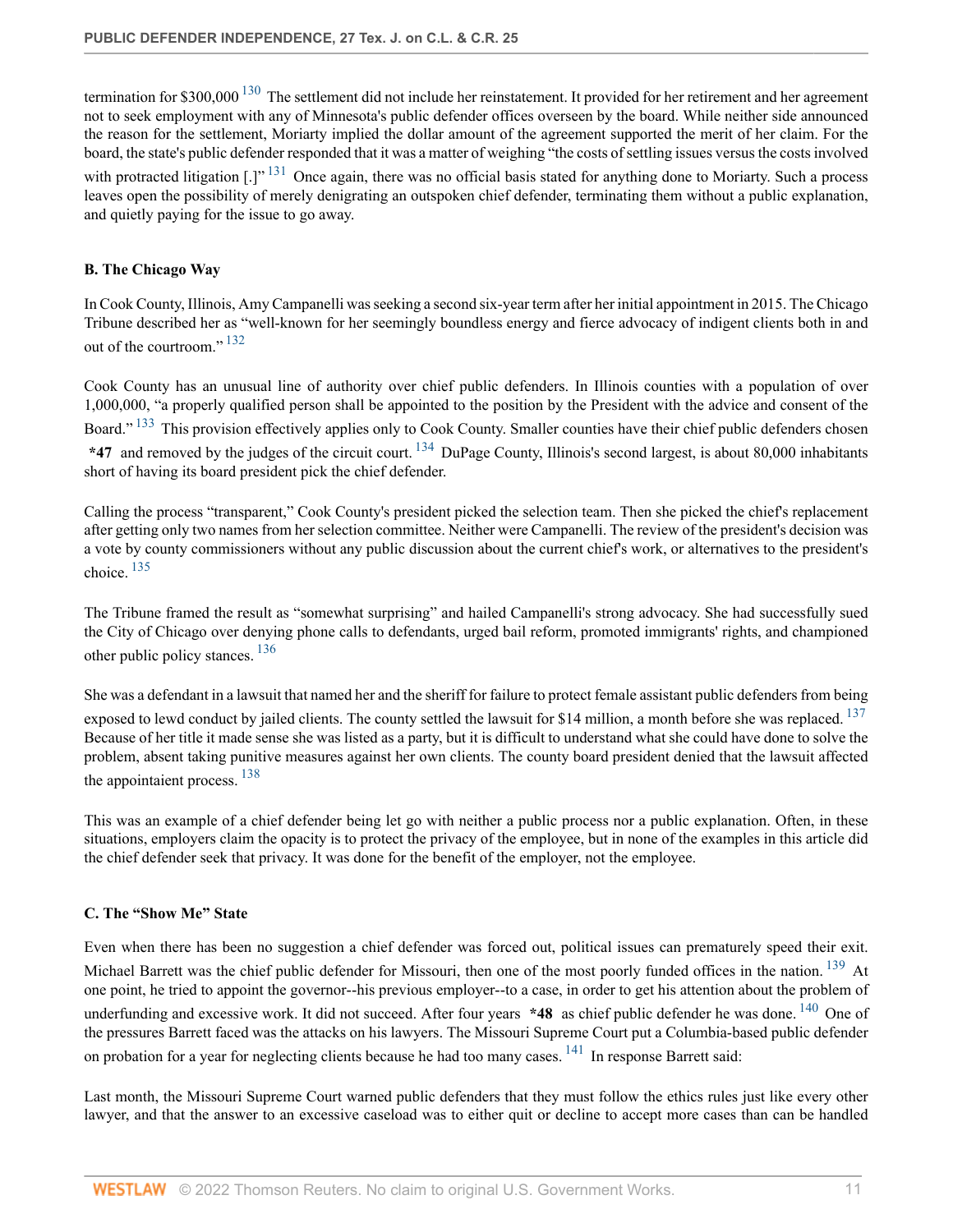<span id="page-11-1"></span>ethically. Now the court tells us that we are indeed not like other lawyers and we must first get the court's permission before declining a case on ethics grounds. [142](#page-30-0)

<span id="page-11-3"></span><span id="page-11-2"></span>This was years after the state's highest court had clearly stated that courts could not meet their Sixth Amendment obligations merely by appointing counsel; courts instead must appoint competent counsel. <sup>[143](#page-30-1)</sup> Competent counsel means a lawyer, not just unburdened by too many clients, but also free from conflicts.  $144$ 

<span id="page-11-4"></span>Sometimes, the way to silence a vocal chief defender is to simply ignore their efforts long enough that they just leave in frustration. Barrett, a respected public defender, with previous years of public service, was put in an impossible position--asked to ignore systemic violations of the constitutional right to effective assistance of counsel.  $^{145}$  $^{145}$  $^{145}$  No ethical lawyer can put up with that.

# <span id="page-11-5"></span><span id="page-11-0"></span>**D. Problem in Houston**

<span id="page-11-10"></span><span id="page-11-9"></span><span id="page-11-8"></span><span id="page-11-7"></span><span id="page-11-6"></span>Harris County, Texas, is the third largest county in the United States, <sup>[146](#page-30-4)</sup> encompassing Houston, the nation's fourth largest city.  $147$  Before 2010, the county never had a public defender of any kind.  $148$  It was known for a patronage system of criminal appointments made by partisan elected **\*49** judges to private lawyers--often their own campaign contributors. [149](#page-30-7) A couple of lawyers even slept during portions of capital murder trials,  $150$  and others carried high-volume caseloads that were too large to be competently handled. <sup>[151](#page-30-9)</sup> Elected judges frequently appointed friends to cases even when case volumes greatly exceeded accepted standards. <sup>[152](#page-30-10)</sup> The majority of criminal court judges were former prosecutors, elected on law and order platforms, and satisfied that the system both convicted and punished quickly. <sup>[153](#page-30-11)</sup>

<span id="page-11-15"></span><span id="page-11-14"></span><span id="page-11-13"></span><span id="page-11-12"></span><span id="page-11-11"></span>The Harris County Public Defender's Office was established in 2010. It faced political opposition even before it started. <sup>[154](#page-30-12)</sup> The office was later studied over time and found to provide better representation than the previous system. <sup>[155](#page-30-13)</sup> It was lauded by national experts. [156](#page-30-14)

<span id="page-11-16"></span>In 2016, two nonprofit civil rights organizations filed a class action lawsuit in the United States District Court for the Southern District of Texas on behalf of misdemeanor defendants who had been detained in the Harris County jail due to their inability to afford cash bail.  $157$  The county, its sheriff, misdemeanor judges, and criminal law hearing officers were defendants. The plaintiffs sought alternatives to money bail. The defendants refused to concede that the system, which often kept misdemeanor defendants in jail until they pled guilty, violated due process or equal protection. <sup>[158](#page-30-16)</sup>

<span id="page-11-18"></span><span id="page-11-17"></span>A majority of Harris County Commissioners Court, the county's **\*50** legislative and executive body, voted to pay millions of dollars to outside counsel to fight the suit. <sup>[159](#page-31-0)</sup> All but two of the sixteen misdemeanor judges opposed settlement. The chief public defender was an at-will employee of the commissioners court, separated only by a board whose members were all selected by the commissioners court, including judges and commissioners. In 2018, he faced termination over allegations of misconduct, the most prominent being cooperating with the plaintiffs in the lawsuit and the media concerning bail reform. <sup>[160](#page-31-1)</sup>

<span id="page-11-19"></span>By the morning of the commissioners court meeting at which the termination issue was on the agenda, local, state, and national bar associations had sent representatives and letters in support of the chief public defender. The NAPD, with 17,000 members and 120 organizational members, wrote in part, "An independent public defender must be able to advocate for his or her clients independent of the county or state organization that funds the public defense function" signed by its 26-person steering committee. [161](#page-31-2)

<span id="page-11-21"></span><span id="page-11-20"></span>The Harris County Criminal Lawyers Association's president told the Houston Chronicle, "[The commissioner] is retaliating against [the chief defender] because he aided the litigants in the bail lawsuit, which is what his job is, and he does his job well." <sup>[162](#page-31-3)</sup> Both he and the president of the Texas Criminal Defense Lawyers Association appeared and spoke on behalf of the chief defender. The National Association of Criminal Defense Lawyers sent a representative who said, "To punish [the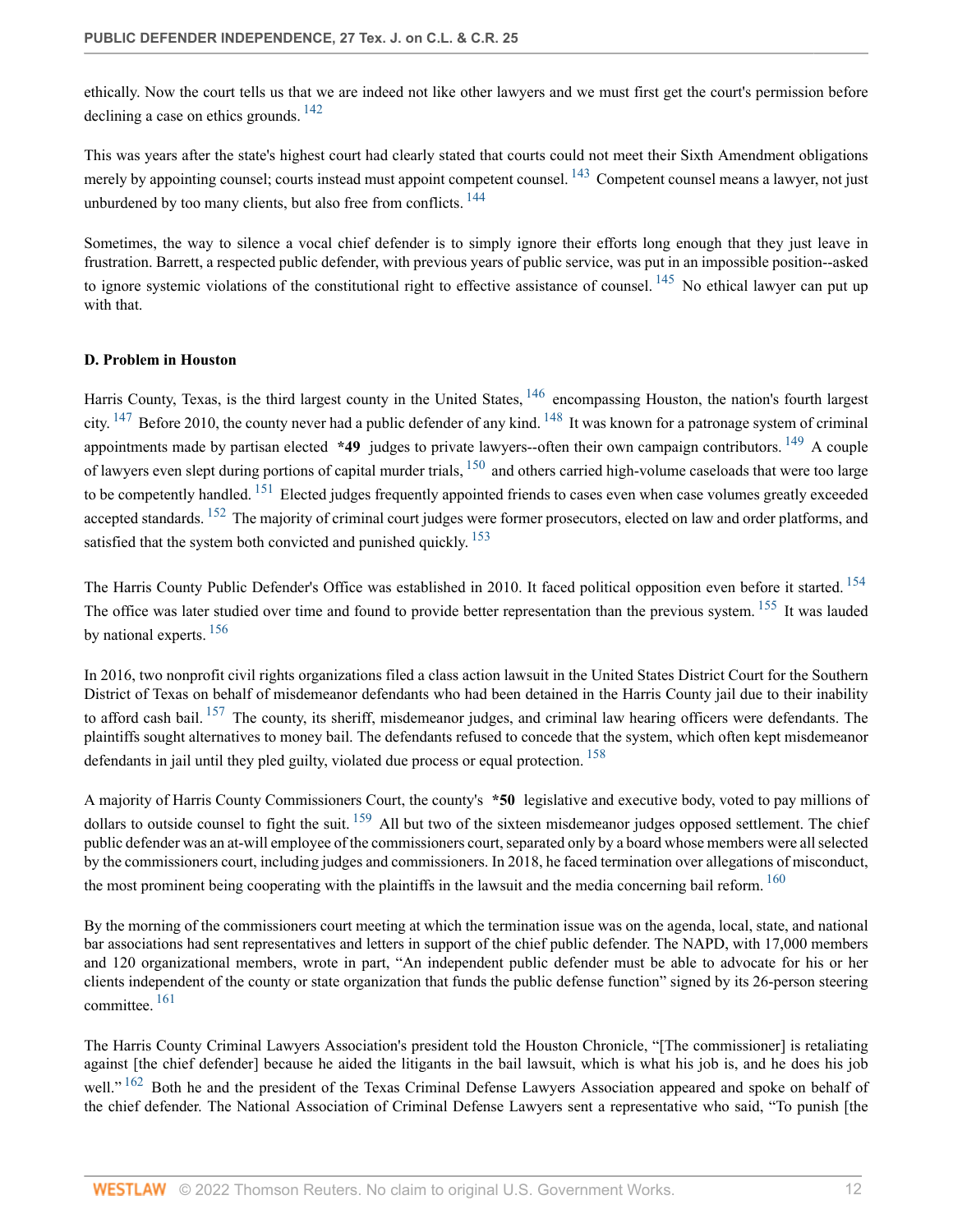<span id="page-12-1"></span>chief defender] for doing his job would undermine the legitimacy of the entire system." <sup>[163](#page-31-4)</sup> That same morning, the Houston Chronicle published an editorial from its board, stating in part:

It's bad enough that Harris County officials have wasted \$6 million in taxpayer money to defend an unconstitutional bail system that has long freed the rich and let the poor languish in jail. Now they're wasting our time with a new kind of injustice: ridiculous allegations hurled at the **\*51** county's respected Chief Public Defender Alex Bunin.

\* \* \*

<span id="page-12-2"></span>"The county cannot tell us that because they have a position in a lawsuit, that we can put that above and beyond our client's needs," Bunin said. He isn't the only county official to speak out against an unconstitutional system. He's the only one who isn't elected, which leaves him vulnerable to retaliation.<sup>[164](#page-31-5)</sup>

<span id="page-12-3"></span>After hearing from various speakers, including the chair of the public defender office's board, commissioners court took no action and referred the matter to the board. A few months later, the board issued an opinion exonerating the chief defender. <sup>[165](#page-31-6)</sup> The commissioners court never took up the matter again.

<span id="page-12-6"></span><span id="page-12-5"></span><span id="page-12-4"></span>Five months later, two members of commissioners court were voted out of office, changing its political majority. <sup>[166](#page-31-7)</sup> The same happened to the misdemeanor courts, with fifteen judges replaced with members of the other party. <sup>[167](#page-31-8)</sup> Soon after, the federal bail lawsuit was settled, and new local rules were adopted freeing virtually all misdemeanor defendants on unsecured bonds and requiring no cash payments--the exact position the chief public defender had urged.  $168$ 

### <span id="page-12-7"></span><span id="page-12-0"></span>**E. Litigation in Pennsylvania**

<span id="page-12-8"></span>Montgomery County, Pennsylvania is just northwest of Philadelphia. <sup>[169](#page-31-10)</sup> In 2020, the chief public defender of the county, Dean Beer, and the deputy chief, Keisha Hudson, were under fire for refusing to withdraw an amicus brief criticizing the county's bail policies. <sup>[170](#page-31-11)</sup> In particular, they complained that the county did not provide counsel to defendants at their initial bail hearings and that the defendants' ability to pay cash bail was **\*52** not considered. [171](#page-31-12)

<span id="page-12-11"></span><span id="page-12-10"></span><span id="page-12-9"></span>A local judge allegedly called the chief defender into his office, and the judge was "visibly upset, as he held a copy of the amicus brief." <sup>[172](#page-31-13)</sup> The judge was said to have stated he believed the brief was inaccurate and that, if the chief defender did not withdraw it, the judge would no longer abide a pretrial program the defender supported.  $^{173}$  $^{173}$  $^{173}$  The judge allegedly asked the chief to publicly state the brief was "wrong" and apologize to him. The judge threatened a disciplinary complaint against the chief. <sup>[174](#page-31-15)</sup>

<span id="page-12-14"></span><span id="page-12-13"></span><span id="page-12-12"></span>The Montgomery County Board of Commissioners, the chief defender's governing authority, ordered him to withdraw the brief, and he did.  $175$  Even though the brief was withdrawn, both the chief and his deputy chief were soon fired.  $176$ 

<span id="page-12-15"></span>About 100 supporters of the public defenders protested the firings on the courthouse steps.  $177$  The commissioners court refused to reconsider the terminations. In response, the two sued the county for retaliation and for violating a whistle blower statute. The county moved to dismiss by claiming the plaintiffs were acting pursuant to their official duties and therefore not entitled to free speech protections.

<span id="page-12-18"></span><span id="page-12-17"></span><span id="page-12-16"></span>In July 2020, the Quattrone Center for Fair Administration of Justice, at the University of Pennsylvania School of Law, issued a report in response to the events in Montgomery County.  $^{178}$  $^{178}$  $^{178}$  It was neither publicly released nor acknowledged by the county's commissioners court.  $179$  Chief among the recommendations was to create a nonpartisan governing board to oversee the office, something that still does not exist. <sup>[180](#page-32-5)</sup>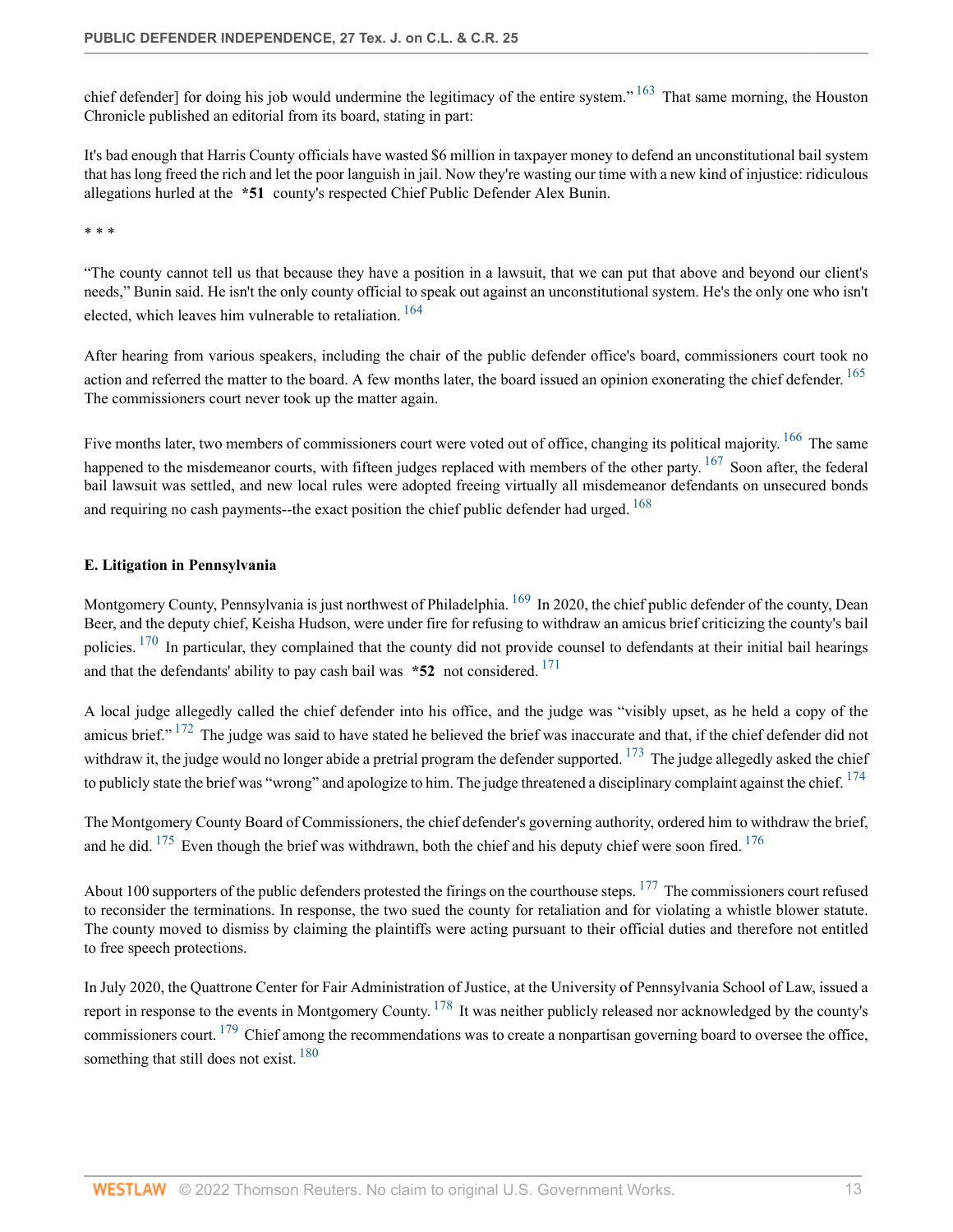<span id="page-13-2"></span>**\*53** About a year later, the county settled with the plaintiffs, paying them damages of \$310,000. [181](#page-32-6) The defenders were not reinstated. The settlement was not public, and there were no court findings, but the county previously admitted in its pleadings that:

<span id="page-13-3"></span>[A] public employee's speech is protected by the First Amendment when: (1) the employee spoke as a citizen; (2) the statement involved a matter of public concern; and (3) the government employer did not have an "adequate justification for treating the employee differently from any other member of the general public as a result of the statement he made."  $182$ 

<span id="page-13-5"></span><span id="page-13-4"></span>Therefore, in settling the suit, it can be presumed the county conceded Beer and Hudson spoke as citizens in urging bail reform. The defendants later claimed that they had submitted to a study from a center associated with Temple University's law school <sup>[183](#page-32-8)</sup> and allegedly promised to follow its recommendations for defender independence.<sup>[184](#page-32-9)</sup>

<span id="page-13-7"></span><span id="page-13-6"></span>Around the same time that the chief and deputy chief public defenders sued over their firings, the ACLU sued Montgomery County on behalf of local citizens complaining that the firings of the public defenders violated Pennsylvania's Sunshine Act- a law requiring a vote on the firings to take place at a public meeting.  $185$  That lawsuit was settled in the plaintiffs' favor in July 2021. <sup>[186](#page-32-11)</sup> However, while that lawsuit was pending, the ACLU sued the county again. This time because the county's correctional facility retaliated against ACLU lawyers, preventing them from visiting clients.  $^{187}$  $^{187}$  $^{187}$  It is unclear that Montgomery County learned any lessons from these unsuccessful retaliations. There is no evidence they adopted recommendations from either of the two academic reports regarding the state of public defender independence in the county.

#### <span id="page-13-8"></span><span id="page-13-0"></span>**\*54 III. TWO STUDIES OF INDEPENDENCE**

Below are two systems that have been studied. The first, generally had a good reputation for funding, workloads, and a lack of political interference. The second, has been hampered by the conflict between its mission and the role of its oversight authority. It bears repeating that there is no single perfect system, but evaluating current practices gives guidance about what works and what does not.

#### <span id="page-13-1"></span>**A. A Gold Standard**

<span id="page-13-10"></span><span id="page-13-9"></span>Over more than 50 years, many have termed the federal public defense structure "the gold standard" for other criminal law appointment systems to aspire. <sup>[188](#page-32-13)</sup> That perception was based mostly on the adequate funding and limited workloads that have existed among federal public defenders, nonprofit community defenders, and the private lawyers compensated under the Criminal Justice Act of 1964 (CJA). <sup>[189](#page-32-14)</sup> Of the 94 federal districts, 91 are served by federal public defenders or community defenders. [190](#page-32-15)

<span id="page-13-13"></span><span id="page-13-12"></span><span id="page-13-11"></span>In recent years, there have been more questions about the independence of the CJA, which is overseen by committees of judges and managed by the Administrative Office of the United States Courts (AO). <sup>[191](#page-33-0)</sup> Budget cuts and reorganization of that system in 2013 raised the intensity of the discussion about the federal defender independence. <sup>[192](#page-33-1)</sup> There were calls for a freestanding agency outside the judiciary, a national board, and local boards.  $193$ 

<span id="page-13-16"></span><span id="page-13-15"></span><span id="page-13-14"></span>**\*55** In 2017, a committee of federal judges, academics, federal defenders and private lawyers, chosen by United States Supreme Court Chief Justice John G. Roberts, issued a report on the state of the CJA. <sup>[194](#page-33-3)</sup> The report's main conclusion about federal public defense was, "The needed course of action is clear: Congress should create an autonomous entity, not subject to judicial oversight and approval." <sup>[195](#page-33-4)</sup> The report made 35 interim recommendations as part of a transition from judicial oversight to an independent administration of federal public defense with its own direct funding and management. Regarding the current condition of federal public defender independence, the report stated:

Several federal public defenders testified to the Committee that the nature of the appointment cycle--a four-year term with no presumption of reappointment-- creates a destabilizing environment in which they feel hamstrung as managers of their offices and, in some instances, beholden to the judiciary. Some federal defenders told the Committee they were reluctant to ask for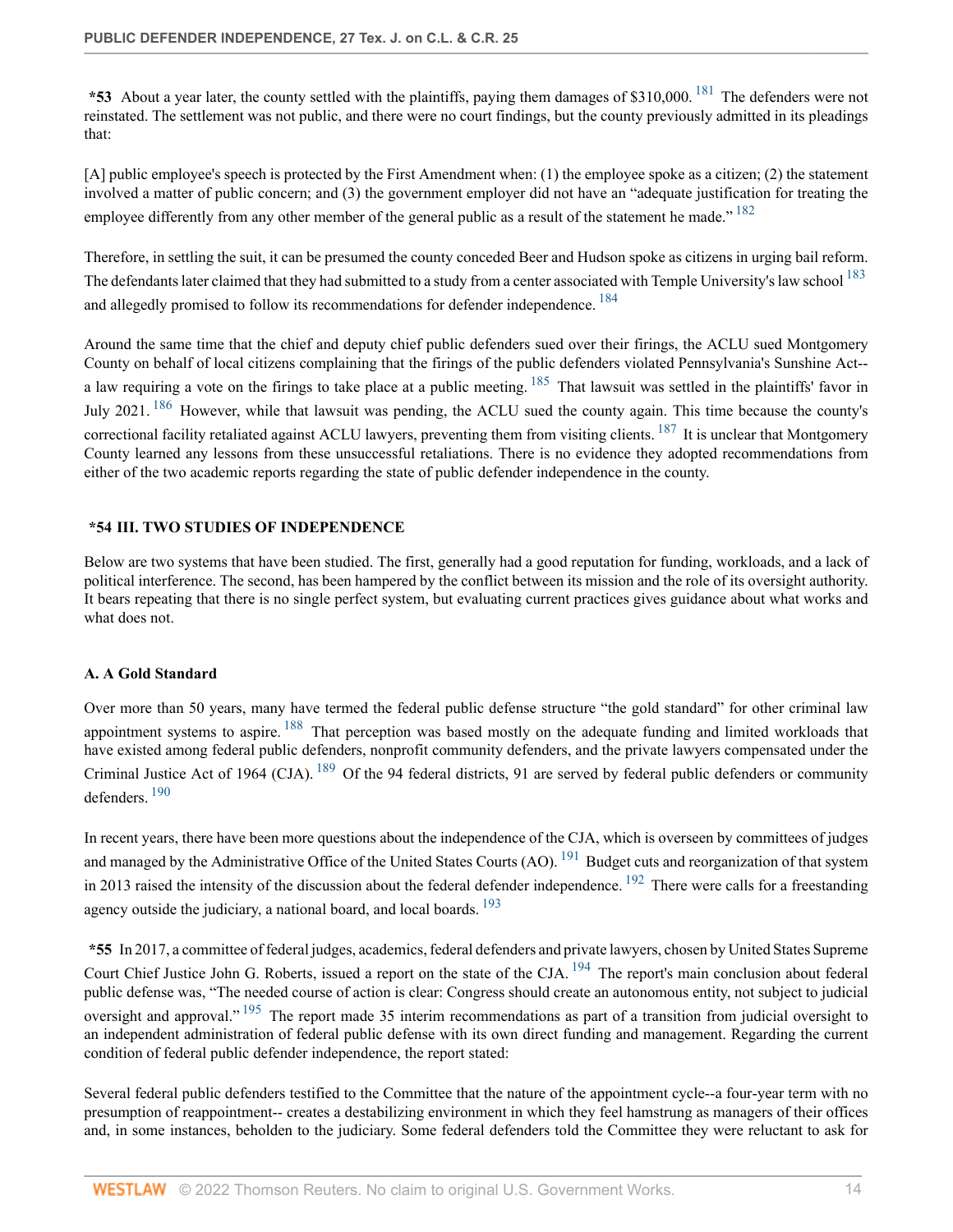<span id="page-14-1"></span>staff increases, even when desperately needed, fearing such requests would negatively affect their prospects for reappointment. Several defenders even said they felt pressure to base hiring and budgeting decisions on the preferences of individual judges, rather than the best interests of their indigent clients, to bolster their chances of reappointment. <sup>[196](#page-33-5)</sup>

<span id="page-14-3"></span><span id="page-14-2"></span>The entire report was never adopted by the Judicial Conference of the United States. <sup>[197](#page-33-6)</sup> Neither were its recommendations for independence embraced. A memo from the AO, issued about a year later, sent to federal defenders and private attorney representatives, stated that only nineteen of the interim recommendations from the report (some modified) had been adopted by the Judicial Conference. <sup>[198](#page-33-7)</sup> The sixteen omitted recommendations included those either increasing defender independence or restricting judicial oversight. The adopted recommendations mostly covered additional training.

<span id="page-14-4"></span>The following year, another memo from the AO stated the Judicial Conference adopted twenty-nine of the thirty-five interim recommendations from the *Cardone Report* (ten more). [199](#page-33-8) These related to vouchers for private lawyers, CJA plans, capital appointments, and training. None of the first six recommendations creating structural change were included. The changes resulted in some increased independence for defenders, but not sweeping change. The rest, including whether there should be an independent federal agency, are still being studied.

### <span id="page-14-5"></span><span id="page-14-0"></span>**\*56 B. A Dependent System**

<span id="page-14-6"></span>In determining optimal independence for public defenders, it is helpful to look at what clearly is not independence. The least independent public defender model is exemplified by State Counsel for Offenders (SCFO), which represents Texas prisoners charged with crimes while in the custody of the Texas Department of Criminal Justice (TDCJ). <sup>[200](#page-33-9)</sup> TDCJ "manages inmates in state prisons, state jails, and private correctional facilities that contract with the TDCJ." <sup>[201](#page-33-10)</sup> SCFO reports directly to the Texas Board of Criminal Justice (TBCJ), which is "responsible for hiring the executive director of TDCJ and setting rules and policies that guide the agency." [202](#page-33-11)

<span id="page-14-7"></span>In other words, the public defenders who represent Texas prisoners work for the same authorities who oversee the prisons where their clients are incarcerated. The same board that supervises them and sets their budget chooses the head of all Texas prisons. The board itself is chosen by the governor. Therefore, regardless of how SCFO actually performs, there is not even an appearance of independence. A former head of the SCFO trial division was joined by other lawyers in beseeching the TBCJ that "interference and influence from state prison officials essentially made it impossible for them to do their jobs-- namely, to defend poor inmates accused of committing crimes inside Texas prisons."<sup>[203](#page-33-12)</sup>

<span id="page-14-11"></span><span id="page-14-10"></span><span id="page-14-9"></span><span id="page-14-8"></span>In 2017, the State Bar of Texas Legal Services to the Poor in Criminal Matters Committee issued a report on SCFO (*SCFO Report*). <sup>[204](#page-33-13)</sup> Although the report was not published by the State Bar itself, it was based upon surveys of current and former SCFO lawyers, and prosecutors from the State Prosecution Unit (SPU), <sup>[205](#page-33-14)</sup> as well as published materials. <sup>[206](#page-33-15)</sup> The report based its assessment on the ABA's *Ten Principles of a Public Defense Delivery System*. [207](#page-33-16)

<span id="page-14-13"></span><span id="page-14-12"></span>**\*57** Of the thirty-one persons surveyed, nearly 84% of respondents either strongly disagreed or disagreed that SCFO was adequately independent from TDCJ management, that it had adequate control over its own budget, and that it did not need additional operational independence to effectively represent inmate clients. <sup>[208](#page-33-17)</sup> Over three-quarters strongly disagreed or disagreed with the statement "SFCO's policies and office rules do not hamper zealous representation of SFCO's clients to the full extent permitted by  $\text{law}$ ."<sup>[209](#page-33-18)</sup>

<span id="page-14-18"></span><span id="page-14-17"></span><span id="page-14-16"></span><span id="page-14-15"></span><span id="page-14-14"></span>Eighty-seven percent strongly disagreed or disagreed that SFCO had adequate resources to effectively represent clients. [210](#page-33-19) Over 80% strongly disagreed or disagreed SCFO lawyers were able to adequately retain expert services.<sup>[211](#page-34-0)</sup> Seventy percent of respondents either strongly disagreed or disagreed with the statement that SCFO attorneys "have sufficient independent discretion to adequately represent their clients."<sup>[212](#page-34-1)</sup> Ninety percent strongly disagreed that SCFO had equal resources, compensation, and treatment as the prosecutors. [213](#page-34-2)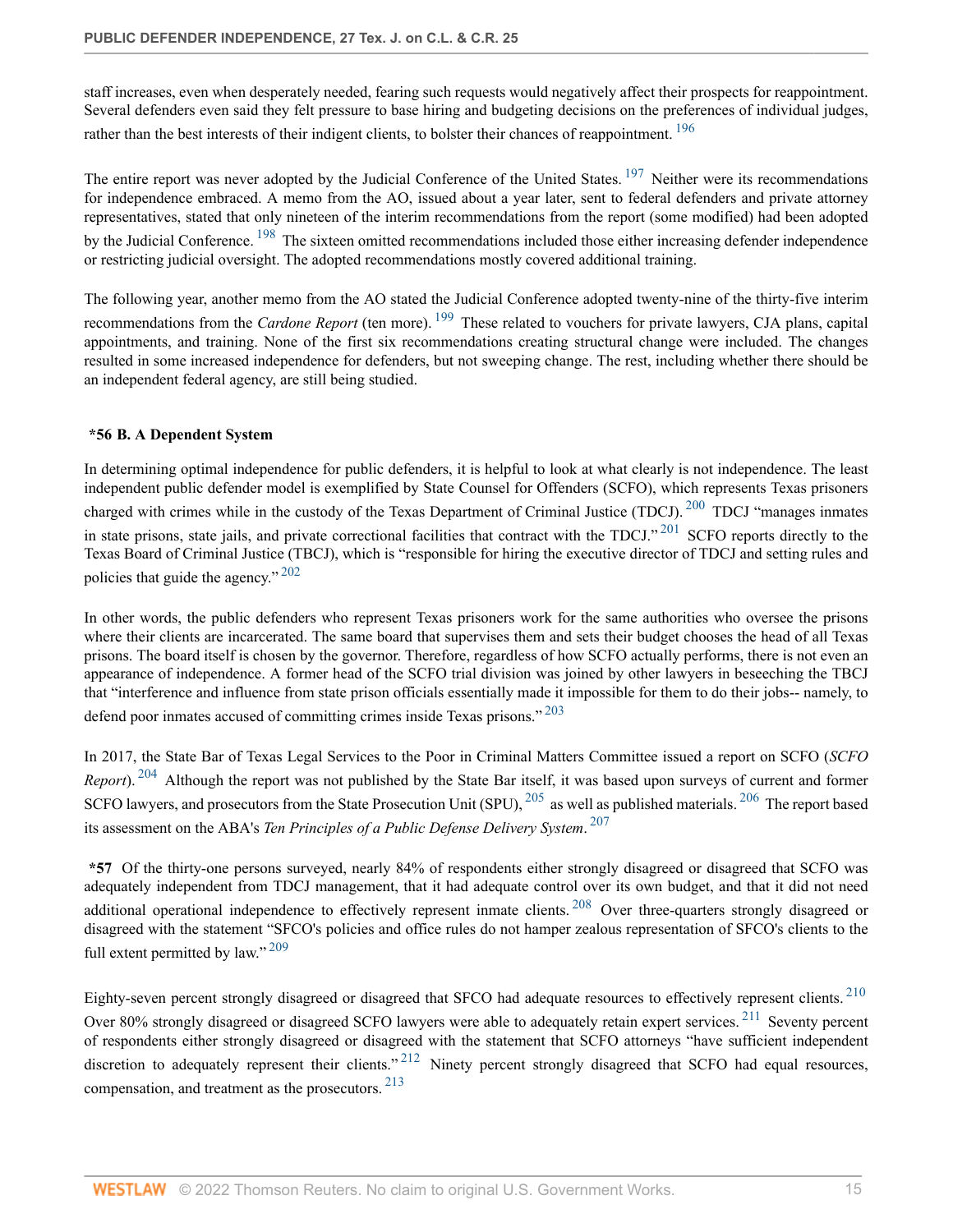<span id="page-15-4"></span><span id="page-15-3"></span><span id="page-15-2"></span>Specific comments by respondents indicated that the director and management of SCFO were negatively influenced by their control from TDCJ and their relationship to TDCJ.  $^{214}$  $^{214}$  $^{214}$  Respondents said SCFO lawyers were prevented from employing trial strategies that private lawyers might use, such as subpoenaing TDCJ officials, maintaining privileged communications with clients, or taping inside TDCJ facilities.  $^{215}$  $^{215}$  $^{215}$  Restrictions on equipment and travel were also sources of complaints.  $^{216}$  $^{216}$  $^{216}$  Other objections were high caseloads, high turnover, and a lack of internal training or support. [217](#page-34-6)

<span id="page-15-5"></span>Another indicator of SCFO's lack of independence is a comparison to its adversary prosecuting agency, SPU. SPU has an independent board which chooses its director, and has higher salary ranges and adequate appropriations. Prosecutors can, therefore, pay more for experts and have more administrative support.

<span id="page-15-7"></span><span id="page-15-6"></span>Even before the report, SCFO had been criticized for inattention to the plight of prisoners facing civil commitment, a program that detains those convicted of sexual violence indefinitely beyond their sentences.<sup>[218](#page-34-7)</sup> "The situation got so bad that starting in 2014, the Texas Criminal Defense Lawyers Association began discouraging members from taking jobs with **\*58** the office."<sup>[219](#page-34-8)</sup> Although many competent lawyers have worked at SCFO, and served their clients well, it is not a structure that prizes independence or innovation.

# <span id="page-15-0"></span>**IV. REMEDIES**

Some very thoughtful suggestions have already been offered to protect defender independence. This portion of the article will review those suggestions. There is unlikely any single innovation that will provide complete independence to public defenders. Defenders will always rely upon a funding authority that must divide money among various agencies, often with competing interests, whether the oversight is nonpartisan, or even if the public defender is a stand-alone agency. To suggest a single fix for all jurisdictions ignores that diverse models of public defense have succeeded in different places, both government and private. However, there is reason to believe that a combination of these ideas can be effective in protecting defender autonomy.

<span id="page-15-9"></span><span id="page-15-8"></span>For example, compare three public defender organizations that are each different in funding, oversight, and jurisdiction. The Public Defender Service of Washington D.C. (PDS) is a government-funded model in a city-sized jurisdiction. It is funded by the federal government and has an eleven-member board of trustees.<sup>[220](#page-34-9)</sup> The National Legal Aid and Defender Association (NLADA) issued a glowing report titled: *PDS: A Model of Client-Centered Representation*. [221](#page-34-10) PDS touts its independence even though it can potentially be subject to the whims of Congress. <sup>[222](#page-34-11)</sup> Much of their confidence is due to strong leadership, community support, and history of success for clients.

<span id="page-15-15"></span><span id="page-15-14"></span><span id="page-15-13"></span><span id="page-15-12"></span><span id="page-15-11"></span><span id="page-15-10"></span>The Bronx Defenders is a nonprofit corporation operating in one borough in New York City.<sup>[223](#page-34-12)</sup> It is funded by a contract with the city, grants, and private support. <sup>[224](#page-34-13)</sup> Started in 1997, it began with a mission termed "holistic defense." <sup>[225](#page-34-14)</sup> By serving the community beyond traditional criminal defense work, it developed strong support locally and spread its **\*59** message nationally. <sup>[226](#page-34-15)</sup> The Office of the Colorado State Public Defender is a statewide government entity covering urban and rural counties across the entirety of Colorado. <sup>[227](#page-34-16)</sup> The state has a single public defender with offices across the state. <sup>[228](#page-34-17)</sup> A fiveperson public defender commission is appointed by the state's chief justice. The office has received national respect for its leadership, staff, and results, including in high profile capital cases.  $229$ 

<span id="page-15-18"></span><span id="page-15-17"></span><span id="page-15-16"></span>All three organizations are considered excellent models, which have protected their independence in various ways. Probably the most important characteristic they share is adequate funding and reasonable workloads. <sup>[230](#page-34-19)</sup> As described above, the lack of these stifle defenders' ability to deal with any other issues or to argue for independence. However, when both factors exist- which helps any office regardless of the structure--then they promote independence.

#### <span id="page-15-1"></span>**A. Structural Changes**

Structural changes are needed to modify the position of the public defender office within the criminal legal system. The *Cardone* Committee recommended moving the federal public defense from the federal judiciary to become an independent federal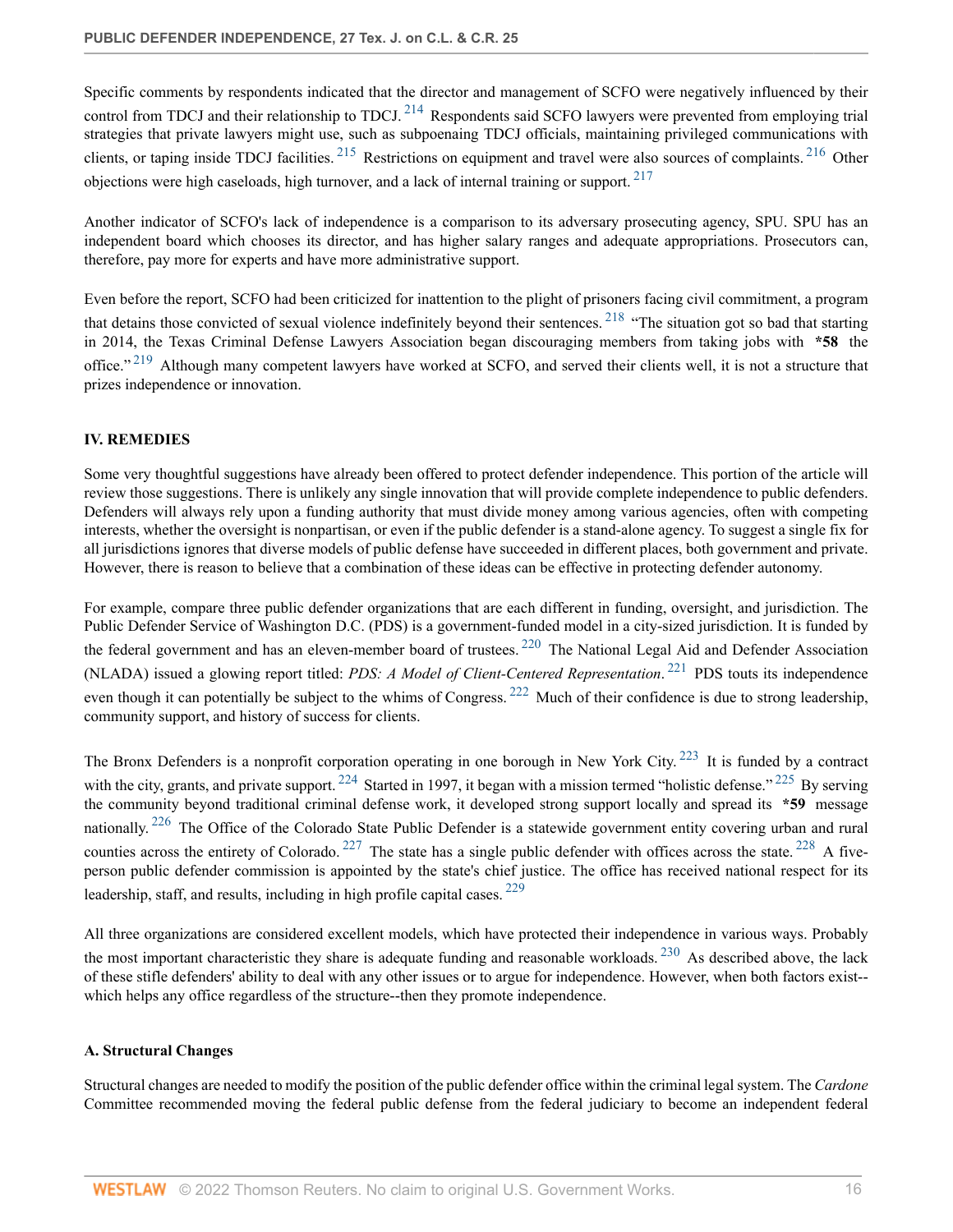<span id="page-16-3"></span>agency.  $231$  This is an example of a dramatic change that may have substantially good or bad effects, however, there are other ideas for structural changes:

#### <span id="page-16-4"></span><span id="page-16-0"></span>*i. Defender General*

<span id="page-16-5"></span>One idea is to create a national protector of public defense called a "defender general." <sup>[232](#page-34-21)</sup> The defender general could receive appropriations **\*60** and authority to fund states and localities through grants. [233](#page-35-0) This would not completely fund all offices in perpetuity, but with grant conditions mandating higher quality, the office could improve public defense across the country.

<span id="page-16-6"></span>However, the Defender General may be more of leader with a bully pulpit than someone with actual powers to set binding policy. The power to fund is the real ability to control what defenders do and nobody has yet seriously argued that the federal government will pay for all public defense in the United States. No government has eagerly embraced this role.<sup>[234](#page-35-1)</sup>

<span id="page-16-8"></span><span id="page-16-7"></span>A more limited suggestion for a defender general is that they practice before the United States Supreme Court as a mirror image of a solicitor general, but only in criminal cases.  $235$  Senator Cory Booker introduced legislation to create such an office, but it was not passed. [236](#page-35-3)

<span id="page-16-9"></span>Since public defenders represent individual clients, it is much more difficult for any defender general to act unilaterally. An attorney general can instruct all subordinate prosecutors to adopt certain stances. A defender general cannot require defense lawyers to do anything that would conceivably disadvantage any client.  $^{237}$  $^{237}$  $^{237}$  Still, it would be beneficial to have a national voice speaking up when priorities and resources for public defenders are put at risk.

#### <span id="page-16-1"></span>*ii. Oversight Authority*

<span id="page-16-10"></span>Another idea is simply to move defender offices under a larger umbrella than local governments or local courts. Those locally controlled systems are subject to the agenda and control of a small group of elected officials or judges that may be unfriendly to defender independence or even the office's mission of public defense. A statewide system diffuses the reach of any local attack upon public defense, but it does not work well if the state is not committed to full funding. <sup>[238](#page-35-5)</sup> The example of abolishing death penalty resource centers shows even a national program is not sheltered from politics. [239](#page-35-6)

<span id="page-16-13"></span><span id="page-16-12"></span><span id="page-16-11"></span>The *Cardone Report* recommended independent oversight for the federal public defense system.<sup>[240](#page-35-7)</sup> Those systems already exist in some states. The statewide commission is best suited to distribute grants, set best **\*61** practices and standards, such as workloads. <sup>[241](#page-35-8)</sup> They can advise counties about establishing new public defense programs.

<span id="page-16-15"></span><span id="page-16-14"></span>Merely moving defender programs among different branches of government is rarely a solution by itself.<sup>[242](#page-35-9)</sup> One suggestion is to give chief public defenders the powers of an inspector general within the executive branch of state government. <sup>[243](#page-35-10)</sup> That would give the office some leverage in the power to investigate other executive branch agencies. However, there is currently no consensus on whether this or any other structural change guarantees defender independence. At a minimum, whoever oversees chief defenders should not be able to hire and fire them without a transparent process.

#### <span id="page-16-2"></span>*iii. Elections*

Electing public defenders, who then seek an appropriation of funds to run their offices, is one method intended to increase independence. It removes bureaucratic and political control over them. The chief defender answers to the voters. However, as with elected judges, it is unclear that more democracy is what is needed. At least district attorneys and attorneys general have easily defined issues like "progressive reform" versus "tough on crime." The job of public defender is often misunderstood, and the position is likely to appear somewhere low down on the ballot.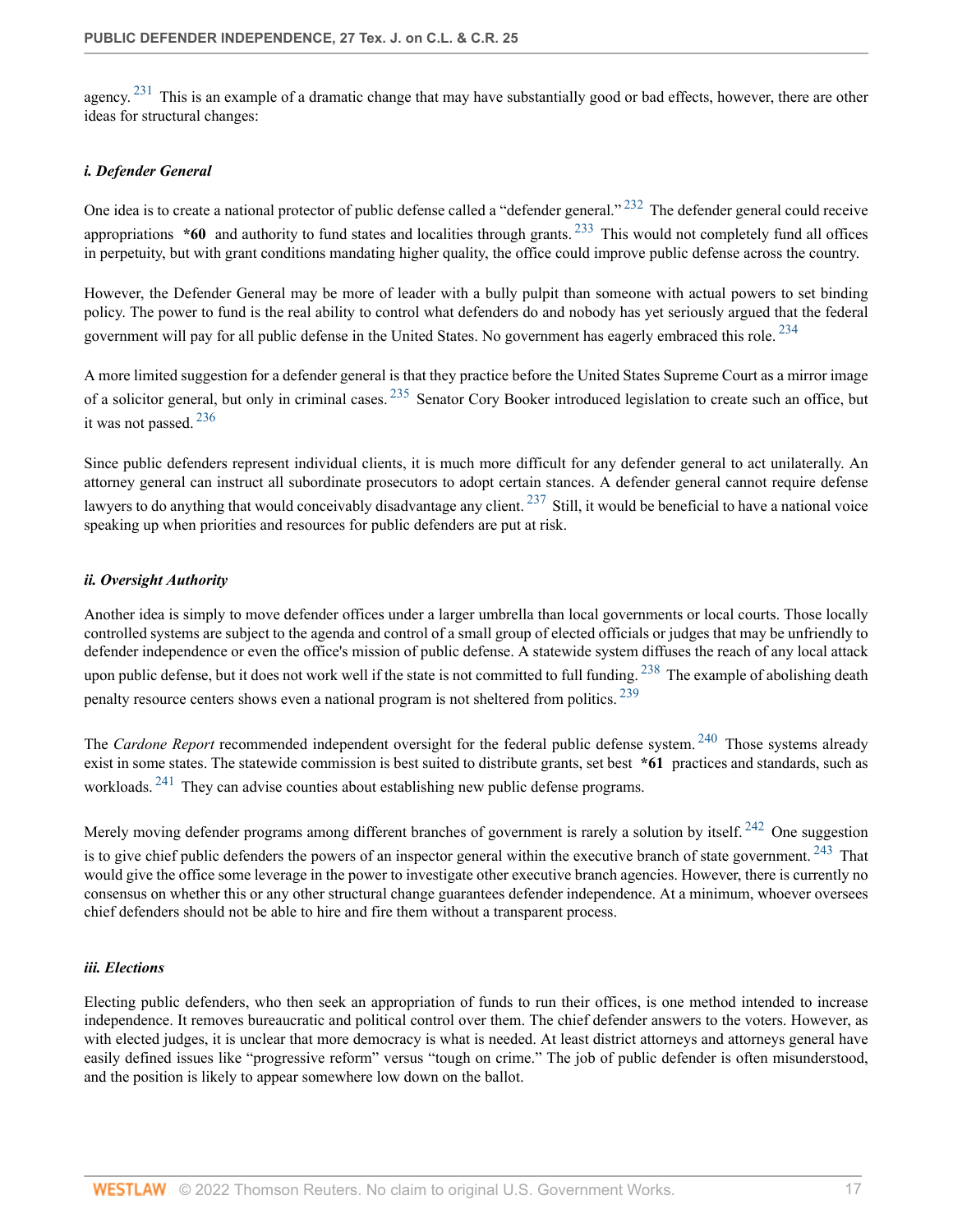<span id="page-17-3"></span>Elected public defender systems currently exist in four places: San Francisco, California; Lancaster County, Nebraska; Tennessee; and Florida. <sup>[244](#page-35-11)</sup> Such a system has been far from a uniform solution. These election-based systems typically involve partisan elections in jurisdictions where one party dominates. Sometimes, that means a very qualified defender is elected even when all insiders (including the majority party), know the candidate has a different political allegiance than the majority party. In other elections, a candidate has appealed to the majority with a "law and order" campaign--effectively a platform against one's own prospective clients.

<span id="page-17-5"></span><span id="page-17-4"></span>**\*62** The latter situation has often ended badly. In 2008, a public defender running for the majority party was elected in Florida's Fourth Judicial Circuit on the promise that neither he nor his attorneys would accuse the police of lying. <sup>[245](#page-35-12)</sup> When he was elected, the police department threw a party, which he attended.  $246$  In 2013, a series of stories in the Florida Times-Union revealed he had inappropriate relationships with women: hiring them based on their attractiveness, drinking with them in his office, inviting them to shower with him. Those stories alleged he fired those women after his wife came into the office and demanded it, and then his chief of staff deleted public records. He was later fined and suspended from the practice of law. <sup>[247](#page-35-14)</sup>

<span id="page-17-6"></span>Elections can help protect chief public defenders from the problem of being surreptitiously removed on manufactured claims of misconduct or poor performance when the real reasons involve citizen speech. However, elections do not assure protections from underfunding or political attacks that can make reelection difficult. Losing party support or being cast as protecting criminals are possible results for those who buck the system. In the alternative, a public defender can become not only dependent, but compliant, if the process does not value defendants.

### <span id="page-17-0"></span>*iv. Increase Offices*

<span id="page-17-8"></span><span id="page-17-7"></span>Studies of public defenders (at least those not severely handicapped by lack of resources) show they get better results for their clients than private lawyers who accept court appointments in criminal cases.  $^{248}$  $^{248}$  $^{248}$  There have also been studies that prove how defenders' work can be limited in order to provide both the best representation for individual clients and maximize the service they provide to their funding authorities.  $249$  Even in rural areas, counties can combine to create regional offices, maximizing their value when individual jurisdictions are financially stretched or have few  $*63$  criminal cases of their own. <sup>[250](#page-35-17)</sup>

<span id="page-17-9"></span>Creation and use of public defender offices should be a universal goal in all jurisdictions in the United States. Making defenders more prevalent gets all jurisdictions acclimated to their needs. There is also power in numbers. Defenders can then better support one another in seeking independence.

#### <span id="page-17-1"></span>**B. Cultural Changes**

Cultural changes are those which affect how defenders are perceived by those within the criminal legal system and outside of it. If public defender offices are merely insular agencies with a limited function in each case--that begins at appointment and ends at disposition--then they will have little support beyond the fact that someone must represent poor criminal defendants. Changes that seek to reduce recidivism and unite communities will enhance the work and perception of public defenders.

#### <span id="page-17-2"></span>*i. Participatory Defense*

<span id="page-17-11"></span><span id="page-17-10"></span>A recent phenomena is called "participatory defense." [251](#page-35-18) This organizes persons who face criminal charges, their families, and their communities, to educate them about what they are facing and fight for systemic reform in the criminal legal system.  $252$ They usually work in coordination with public defender offices, and typically share the same goals, but have the perspective of those involuntarily subjected to the system. Because they represent many independent voices, they are able to advocate on behalf of public defenders from outside of the office.

<span id="page-17-12"></span>Participatory defense is also under the umbrella of community-oriented defense, which seeks to ally public defenders with their local community to foster mutually constructive relationships.  $^{253}$  $^{253}$  $^{253}$  The role of public defense is inherently a community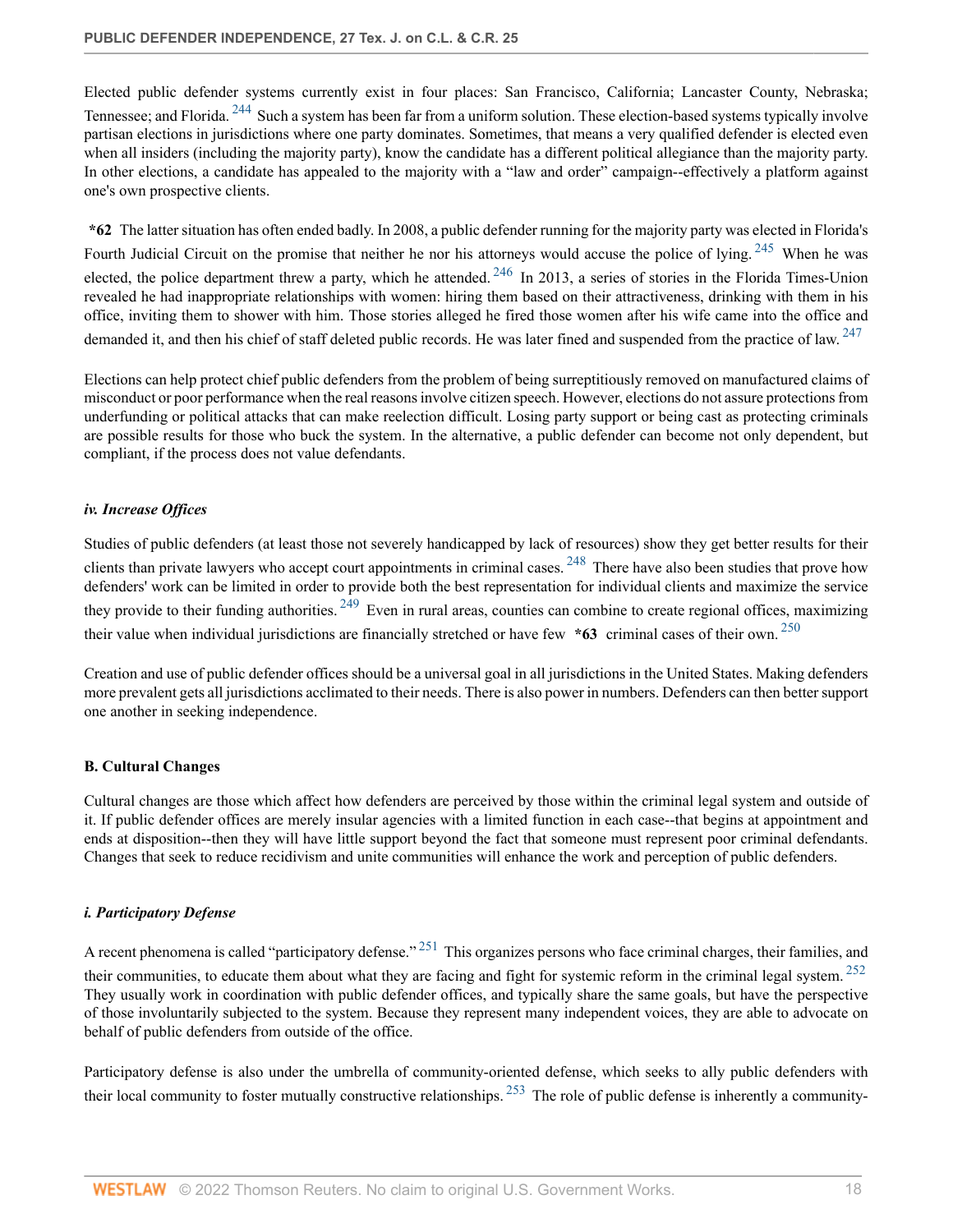<span id="page-18-3"></span>oriented job, because the public defense role is designed to serve local citizens. [254](#page-36-2) The more support from the **\*64** community, the more independence a public defender office has.

#### <span id="page-18-0"></span>*ii. Holistic Practices*

<span id="page-18-4"></span>The Bronx Defenders defined holistic defense with four pillars: (1) "seamless access to services that meet clients' legal and social support needs[;]" (2) "dynamic, interdisciplinary communication[;]" (3) advocates with an "interdisciplinary skill set[;]" and (4) "a robust understanding of, and connection to, the community served."  $^{255}$  $^{255}$  $^{255}$ 

<span id="page-18-5"></span>The term "holistic defense" covers anything that supports a client outside the traditional frame of their charged criminal cases- i.e., that beyond appointment to disposition in their criminal cases.  $256$  This includes addressing immigration consequences, health services, housing, benefits, and any other legal or social needs that will disentangle clients from the criminal legal system. The tenets include a client-centered practice, partnering with the community, addressing systemic problems, collaboration with others, and public education. [257](#page-36-5)

<span id="page-18-7"></span><span id="page-18-6"></span>Holistic defense has proven to be successful. [258](#page-36-6) It results in lower incarceration and removes obstacles to keep defendants from succeeding once they have left the criminal legal system. Holistic defense occurs from the beginning of a case, and because it is client-centered, it is done in cooperation with clients. It is within the confidentiality of the attorney-client relationship. It has been described as a "crime prevention" strategy. [259](#page-36-7)

<span id="page-18-8"></span>So-called "reentry" programs are involuntary court-ordered treatment and supervision, such as out-patient drug programs. Clients may need help in ways reentry programs are not set up for--e.g., attaching benefits, addressing civil liability, housing, employment, family disputes, expunging criminal records, etc. Reentry does not honor client choice in the way holistic practices can.

# <span id="page-18-9"></span><span id="page-18-1"></span>**\*65** *iii. Alliances*

An idea that has always existed, but should be recognized as a tactic for public defender independence, is unity with private appointed lawyers. Private appointed lawyers typically welcome the assistance and support of public defenders with their own cases. In turn, they can support public defenders when they are under attack on policy grounds. <sup>[260](#page-36-8)</sup>

<span id="page-18-11"></span><span id="page-18-10"></span>Local private lawyers have come to the aid of a besieged chief defender because they respect the work of the office and they benefit by support the office provides the bar generally. <sup>[261](#page-36-9)</sup> Public defender offices often provide continuing legal education, trial clothing for defendants, and research support. Private lawyers belong to local, state, and national criminal defense lawyer associations that have strike forces that often respond to attacks on defense lawyers quickly and effectively. <sup>[262](#page-36-10)</sup>

#### <span id="page-18-2"></span>*iv. Internal Changes*

<span id="page-18-12"></span>As stated in the aforementioned ABA principles, every public defender office should have a nonpartisan board as a buffer between the office and its funding source. <sup>[263](#page-36-11)</sup> However, the term "nonpartisan" is insufficient. Simply being unaffiliated with a political party does not assure neutrality.

Boards should reserve spots for those who support the concept of fully funded public defense but have no favoritism for or against the particular office. Therefore, although active law enforcement, prosecutors, and judges should clearly not be involved with supervising the office, neither should private lawyers who accept criminal court appointments. They may share some criminal legal goals, but they are competing for work.

Regardless of which branch of government funds public defenders, there should be an oversight board that is not only nonpartisan but diverse and supportive. "Diverse" means a broad section of the community that is affected by the criminal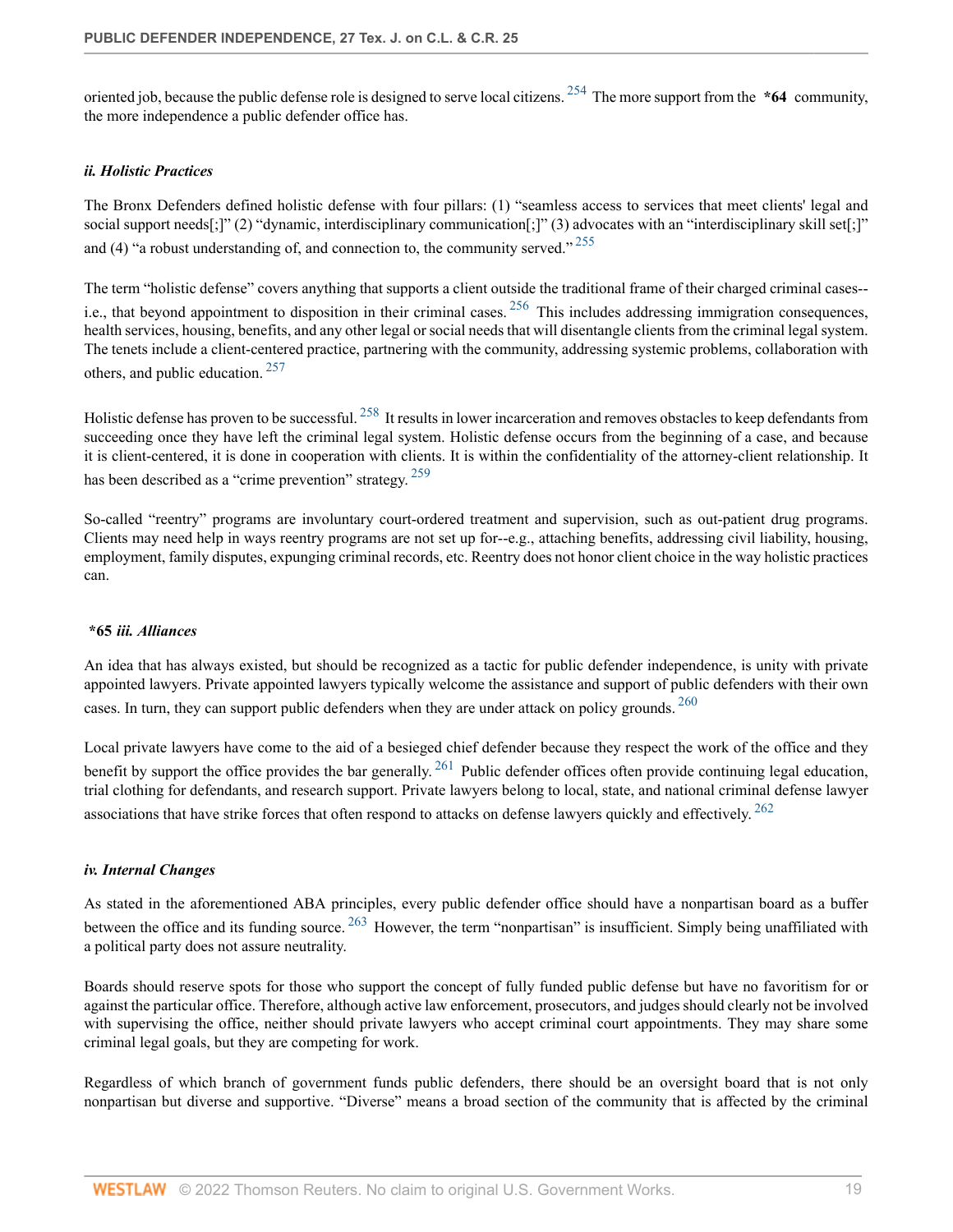legal system. "Supportive" describes those who agree with the general aims of public defense but have no conflict with the specific organization.

<span id="page-19-2"></span>Ideally, each public defender office would have an oversight board and each jurisdiction would also have a board or commission. <sup>[264](#page-36-12)</sup> Local boards recommend the hiring or firing of a chief defender to local government. The chief should also report to the local board on a regular basis, at least quarterly.

**\*66** Representatives from local bar associations with criminal defense experience, but that do not personally accept court appointed cases, are good potential board members. Professors of law or criminal justice, unelected community leaders such as clergy, or those who work at nonprofit organizations are appropriate. The board should also represent the racial, ethnic, and gender diversity of those in that system. Among the bar associations and nonprofits, special attention to communities or groups without a strong voice in the criminal legal system should be considered (e.g., a nonprofit for immigrants' rights).

<span id="page-19-3"></span>A broad coalition is important: not only because they will support the public defense mission from different perspectives but because it gives the office a larger voice in the community. Conservative political philosopher Ernst van den Haag described the genius of American democracy as "institutionalized mutual mistrust."  $265$  Therefore, even positions that may seem at first glance appear to be in opposition to that mission can be appropriate. For example, a director of a domestic violence clinic serves persons who may alternatively be victims and defendants.

#### <span id="page-19-0"></span>*v. Data*

<span id="page-19-6"></span><span id="page-19-5"></span><span id="page-19-4"></span>Beyond the data needed to set reasonable workloads for lawyers, data are an essential tool for the modern public defender. <sup>[266](#page-36-14)</sup> Gone are the days when anecdotes alone could justify a budget increase or new initiative. <sup>[267](#page-36-15)</sup> Defenders have long been behind on advances in technology. [268](#page-36-16)

<span id="page-19-8"></span><span id="page-19-7"></span>Virtually all public defender offices have adopted electronic case management systems, though some offices are still deficient. <sup>[269](#page-36-17)</sup> These are essential, not only for internal reporting, but also to gather data for systemic change, including litigation. <sup>[270](#page-36-18)</sup> Statistical reports can be powerful tools to convince courts of when a problem exists and how to solve it. <sup>[271](#page-36-19)</sup>

<span id="page-19-10"></span><span id="page-19-9"></span>**\*67** Funders and overseers have demanded performance measures to assure defenders are both efficient and cost-effective. Data are needed to support those measures. <sup>[272](#page-36-20)</sup> This can require timekeeping by task to make sure certain essential work is done, and adequate time is being allocated for that work. Setting the type of workload standards described above requires tracking data to create the workloads and more tracking to apply them. <sup>[273](#page-37-0)</sup>

<span id="page-19-13"></span><span id="page-19-12"></span><span id="page-19-11"></span>When defenders have control of their data, they are better able to address discussions about the effectiveness of their work. <sup>[274](#page-37-1)</sup> It allows defenders to show when they are doing well and to seek resources when they are hindered by underfunding and overwork. [275](#page-37-2) Increased knowledge is a means to independence and a goal by itself.

#### <span id="page-19-1"></span>*vi. Media*

<span id="page-19-14"></span>Traditionally, public defenders were only mentioned in the media in relation to their clients' cases or occasionally about underfunding issues. Today, public defenders are regularly sought for their opinions on policy and law.  $276$  Even when reporters do not reach out to them, defenders are more proactive in holding press conferences and media events. This does not even cover defender use of social media and websites to get their messages out to the public directly. An organization was started just for this purpose.  $277$ 

<span id="page-19-17"></span><span id="page-19-16"></span><span id="page-19-15"></span>Defenders also rely on others with a broader media presence, like celebrities, to get their messages out. <sup>[278](#page-37-5)</sup> Public defenders in Philadelphia **\*68** worked with members of the NFL's Eagles on the issue of bail reform. <sup>[279](#page-37-6)</sup> Sometimes an athlete or musician will get public attention to issues that public defenders cannot do alone.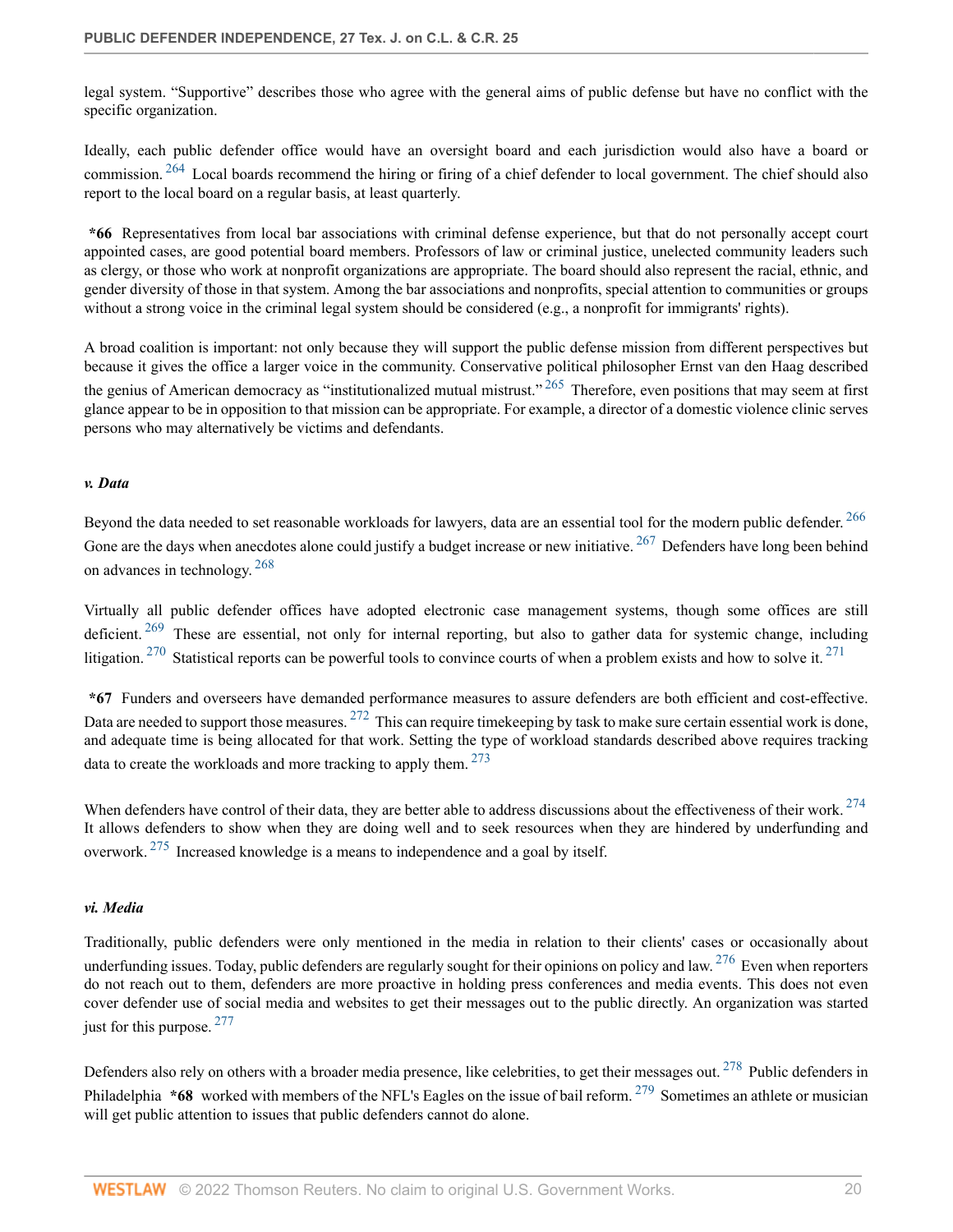#### <span id="page-20-0"></span>*vii. Politics*

After having previously warned that political issues threaten defenders, it seems incongruous to argue that public defenders should consider politics as one of the remedies to seek independence. However, even the majority of public defenders, who do not run in partisan elections, are unavoidably enmeshed into the politics of their jurisdiction. They ignore them at their peril.

Politics are remedial when the defender is allied with political forces who share the mission of defenders and can assist them. This is not always limited to aligning with progressives. Conservative judges and politicians often believe that there is great value in making sure good lawyers are properly given resources in order to competently prepare and try cases, both for reasons of fairness and to reduce appeals and post-conviction litigation later. There can be a point of agreement from both ends of the political spectrum when all can be educated on how holistic and client-centered practices reach common aims.

Politics are also divisively partisan, and this can be a trap for careless chiefs. Aligning oneself with a political party may be required for elected public defenders, but it can be an unnecessary distraction for those ultimately appointed and reviewed by partisan politicians. Whichever party is in control will affect how well the chief defender is perceived and how well they can negotiate.

The best approach may be to keep one's alliances to their nonbusiness hours and make decisions based only upon principles that best enhance public defense. Liberals may support services that can lead to lower recidivism. Conservatives may advocate reducing or eliminating unnecessary criminal laws. Each may have different reasons to support public defense and there is no reason to discourage well-intentioned support unless it comes with strings attached.

#### <span id="page-20-1"></span>**C. Legal Changes**

Legal changes are actual changes in the law or the criminal legal system itself. It takes independence simply for public defenders to become **\*69** involved in these processes. Defenders urge legislation that contradicts the demands of law enforcement and prosecutors. Engaging in litigation about systemic reform is always controversial. Both can provoke government overseers to pick a side, often the side of law enforcement and prosecutors.

#### <span id="page-20-2"></span>*i. Legislation*

<span id="page-20-5"></span><span id="page-20-4"></span>Defenders can take an active role in that process. In 2015, in reaction to a judge's refusal to appoint public defenders in post-convictioncases, the Harris County Public Defender's Office drafted language for SB 669, which was signed into law as [TEX.](http://www.westlaw.com/Link/Document/FullText?findType=L&pubNum=1000172&cite=TXCMART11.074&originatingDoc=I9bcecfaa9c4911ec9f24ec7b211d8087&refType=LQ&originationContext=document&vr=3.0&rs=cblt1.0&transitionType=DocumentItem&contextData=(sc.Search)) [CODE CRIM. PROC. ART. 11.074.](http://www.westlaw.com/Link/Document/FullText?findType=L&pubNum=1000172&cite=TXCMART11.074&originatingDoc=I9bcecfaa9c4911ec9f24ec7b211d8087&refType=LQ&originationContext=document&vr=3.0&rs=cblt1.0&transitionType=DocumentItem&contextData=(sc.Search))<sup>[280](#page-37-7)</sup> The statute requires Texas judges to appoint counsel in post-conviction writs of habeas corpus when the prosecution agrees relief is justified.  $^{281}$  $^{281}$  $^{281}$  The change was particularly important in a large urban jurisdiction like Harris County, where systemic errors, such as flawed forensic testing, can result in mass exonerations, but only by filing petitions for writs of habeas corpus, pursuant to Texas law. [282](#page-37-9)

#### <span id="page-20-6"></span><span id="page-20-3"></span>*ii. Lawsuits*

Lawsuits by outside groups can force governments to address systemic injustices without putting the public defenders in the cross hairs. Even when it is clear the public defenders support a lawsuit, keeping them out of the innumerable skirmishes that come up during litigation lowers animosity towards them. Similarly, media reports of injustice are less likely to provoke retaliation against public defenders than protests made directly by defenders themselves. Those outside the relationship between defenders and their oversight authorities can be a valuable buffer.

Governments are unlikely to allow defenders to use taxpayer dollars to sue them. Therefore, it is almost always outside nonprofit organizations who bring lawsuits regarding underfunding and overworking public defenders, resulting in detriment to their clients. Those situations are typically well known and do not require defenders to seek the litigation. Defenders and criminal reform nonprofits are often in regular contact and support each other on various policy issues. Stepping in to sue on behalf of defenders is usually a result of those relationships.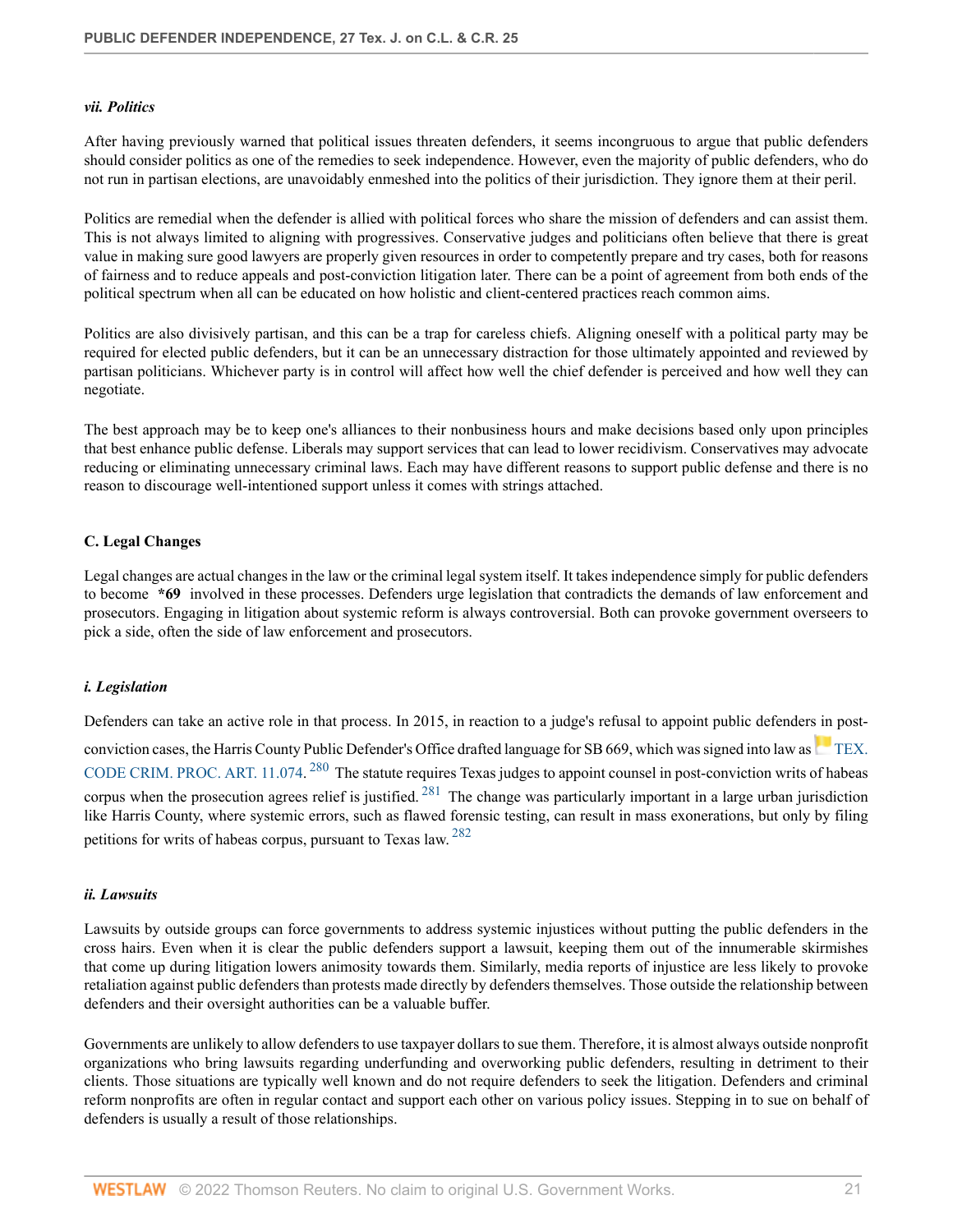<span id="page-21-7"></span><span id="page-21-6"></span>**\*70** Litigation is sometimes about issues that support the interests of public defenders' clients and their cases. For instance, a class action lawsuit was brought in New York City to end the police policy of stopping and frisking citizens without reasonable suspicion of a crime. <sup>[283](#page-37-10)</sup> In Galveston, Texas, the ACLU took the county to federal court over failing to provide counsel to defendants at their initial bail hearings. <sup>[284](#page-37-11)</sup> In New Orleans, the Civil Rights Corps sued the county for impoverishing defendants by an endless cycle of court costs, fines, and fees. <sup>[285](#page-37-12)</sup> On other occasions, the federal government should step in. <sup>[286](#page-37-13)</sup>

## <span id="page-21-8"></span><span id="page-21-1"></span>*iii. Judges*

In the past, most judges did not have experience as public defenders. This was due to a lack of public defender offices and the fact that the position was not seen as a path to the judiciary. President Joe Biden is the first United States president to actively seek candidates for the federal bench with previous tenures as public defenders. <sup>[287](#page-37-14)</sup> Additionally, many public defenders have recently been elected to state judgeships in partisan races. [288](#page-38-0)

<span id="page-21-12"></span><span id="page-21-11"></span>No current or former public defender has ever been appointed to the United States Supreme Court. Justice Thurgood Marshall, who retired in 1991, was the last justice with criminal defense experience. Six of the current justices have worked at the Department of Justice, mostly as prosecutors.<sup>[289](#page-38-1)</sup> It will be a sign of respect and recognition when the first public defender ascends to the Court. That lawyer will likely come from an office that is known for its independence.

### <span id="page-21-2"></span>**\*71 CONCLUSION**

Independence for public defenders is an important but elusive goal. The first step is to assure adequate funding and reasonable workloads. The lack of both promotes a system in which defenders are reluctant to push for their clients' rights for fear of punishment by termination, overwork, and insufficient compensation. Acquiescence will not suffice when protecting criminal defendants' most cherished constitutional rights. The price of that freedom is eternal vigilance.

However, even when reasonable funding and workloads are obtained, there need to be a variety of protections in place to assure the transparency and due process needed for public defenders to seek systemic changes. Structural, cultural, and legal devices should be employed to avoid attacks on public defenders. There are constitutional protections when they speak out. Defenders should not fear for their jobs if they want to be heard on issues that benefit their clients, even those that inconvenience the governments who fund their work.

#### <span id="page-21-10"></span><span id="page-21-9"></span>**Footnotes**

- <span id="page-21-0"></span>[a1](#page-0-0) Chief Public Defender, Harris County Public Defender's Office (Houston, Texas). The author established and managed federal and county public defender offices in Texas, Alabama, New York and Vermont for over 25 years. Thanks to David Patton, Brandon Garrett, Charlie Gerstein and Jonathan Rapping.
- <span id="page-21-3"></span>[1](#page-1-2) *See*KAREN HOUPPERT, CHASING GIDEON, THE ELUSIVE QUEST FOR POOR PEOPLE'S JUSTICE 20-21 (New Press 2013); *see also*NORMAN LEFSTEIN & ROBERT L. SPANGENBERG, NAT. RIGHT TO COUNS. COMM., JUSTICE DENIED: AMERICA'S CONTINUING NEGLECT OF OUR CONSTITUTIONAL RIGHT TO COUNSEL, (2009), https://archive.constitutionproject.org/pdf/139.pdf [https://perma.cc/L3U9-EMQ6].
- <span id="page-21-4"></span>[2](#page-1-3) Monroe H. Freedman, *[An Ethical Manifesto for Public Defenders](http://www.westlaw.com/Link/Document/FullText?findType=Y&serNum=0305191994&pubNum=0002989&originatingDoc=I9bcecfaa9c4911ec9f24ec7b211d8087&refType=LR&fi=co_pp_sp_2989_913&originationContext=document&vr=3.0&rs=cblt1.0&transitionType=DocumentItem&contextData=(sc.Search)#co_pp_sp_2989_913)*, 39 VAL. U. L. REV. 911, 913-14 (2005).
- <span id="page-21-5"></span>[3](#page-1-4) NORMAN LEFSTEIN, AM BAR ASS'N., SECURING REASONABLE CASELOADS: ETHICS AND LAW IN PUBLIC DEFENSE 20 (2011), https://www.in.gov/publicdefender/files/SecuringReasonable-Caseloads.Book.pdf [https://perma.cc/4XYD-2Z2Q].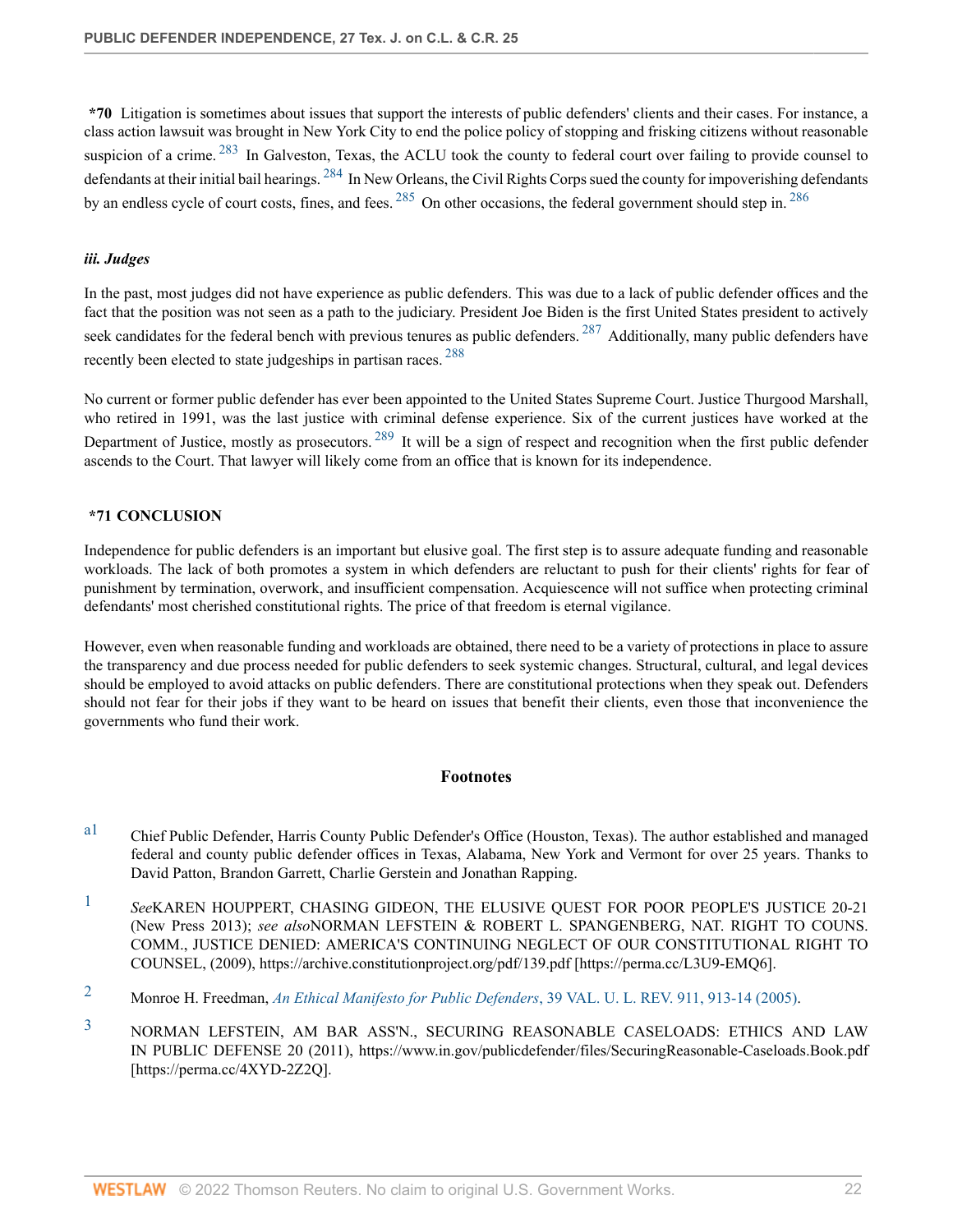- <span id="page-22-0"></span>[4](#page-1-5) *See* [Gideon v. Wainwright, 372 U.S. 335, 341-45 \(1963\)](http://www.westlaw.com/Link/Document/FullText?findType=Y&serNum=1963125313&pubNum=0000780&originatingDoc=I9bcecfaa9c4911ec9f24ec7b211d8087&refType=RP&fi=co_pp_sp_780_341&originationContext=document&vr=3.0&rs=cblt1.0&transitionType=DocumentItem&contextData=(sc.Search)#co_pp_sp_780_341); *see also* Alissa Pollitz Worden et al., *[A Patchwork of](http://www.westlaw.com/Link/Document/FullText?findType=Y&serNum=0366214590&pubNum=0003105&originatingDoc=I9bcecfaa9c4911ec9f24ec7b211d8087&refType=LR&originationContext=document&vr=3.0&rs=cblt1.0&transitionType=DocumentItem&contextData=(sc.Search)) [Policies: Justice, Due Process, and Public Defense Across American States](http://www.westlaw.com/Link/Document/FullText?findType=Y&serNum=0366214590&pubNum=0003105&originatingDoc=I9bcecfaa9c4911ec9f24ec7b211d8087&refType=LR&originationContext=document&vr=3.0&rs=cblt1.0&transitionType=DocumentItem&contextData=(sc.Search))*, 74 ALB. L. REV. 1423 (2011).
- <span id="page-22-1"></span>[5](#page-1-6) *See generally*SARA MAYEUX, FREE JUSTICE, A HISTORY OF THE PUBLIC DEFENDER IN TWENTIETH-CENTURY AMERICA (UNC Press Books 2020).
- <span id="page-22-2"></span> $6$  TEX. INDIGENT DEF. COMM'N, ANNUAL REPORT FOR FISCAL YEAR 2020 13 (2020) http:// www.tidc.texas.gov/media/8d92f48d6bbd826/tidc\_annual\_report\_fy20.pdf [https://perma.cc/AM9D-V5BD].
- <span id="page-22-3"></span>[7](#page-1-8) *See e.g., Offices of the San Mateo County Private Defender*, SAN MATEO CNTY. PRIV. DEF., https://pdpsmcba.org/ [https://perma.cc/FZX6-TMRB].
- <span id="page-22-4"></span>[8](#page-1-9) *Law Offices of the Los Angeles Public Defender*, L.A. PUB. DEF., https://pubdef.lacounty.gov/about-us/ [https:// perma.cc/ZE7D-Y6E9].
- <span id="page-22-5"></span>[9](#page-1-10) Ryan Autollo, *Travis County public defender starts Monday amid uncertain times*, AUSTIN AM. STATESMAN (Apr. 19, 2020, 4:40 PM), https://www.statesman.com/news/20200417/travis-county-public-defender-starts-monday-amiduncertain-times [https://perma.cc/M8UB-S3R3].
- <span id="page-22-6"></span>[10](#page-2-0) LEFSTEIN, *supra* note 1, at 82-84.
- <span id="page-22-7"></span>[11](#page-2-1) [Flora v. County of Luzerne, 776 F.3d 169, 179-81 \(3d Cir. 2015\).](http://www.westlaw.com/Link/Document/FullText?findType=Y&serNum=2035268470&pubNum=0000506&originatingDoc=I9bcecfaa9c4911ec9f24ec7b211d8087&refType=RP&fi=co_pp_sp_506_179&originationContext=document&vr=3.0&rs=cblt1.0&transitionType=DocumentItem&contextData=(sc.Search)#co_pp_sp_506_179)
- <span id="page-22-8"></span>[12](#page-2-2) *[I](https://1.next.westlaw.com/Link/RelatedInformation/Flag?documentGuid=I159abe199cf911e4b4bafa136b480ad2&transitionType=InlineKeyCiteFlags&originationContext=docHeaderFlag&Rank=0&ppcid=id0a2fc8910fa4581bfdf149172d797b5&contextData=(sc.Search) )d*[. at 172.](http://www.westlaw.com/Link/Document/FullText?findType=Y&serNum=2035268470&pubNum=0000506&originatingDoc=I9bcecfaa9c4911ec9f24ec7b211d8087&refType=RP&fi=co_pp_sp_506_172&originationContext=document&vr=3.0&rs=cblt1.0&transitionType=DocumentItem&contextData=(sc.Search)#co_pp_sp_506_172)
- <span id="page-22-9"></span>[13](#page-2-3) *[I](https://1.next.westlaw.com/Link/RelatedInformation/Flag?documentGuid=I159abe199cf911e4b4bafa136b480ad2&transitionType=InlineKeyCiteFlags&originationContext=docHeaderFlag&Rank=0&ppcid=id0a2fc8910fa4581bfdf149172d797b5&contextData=(sc.Search) )d.*at 178-79 (distinguishing [Garcetti v. Ceballos, 547 U.S. 410, 411 \(2006\)](http://www.westlaw.com/Link/Document/FullText?findType=Y&serNum=2009252264&pubNum=0000780&originatingDoc=I9bcecfaa9c4911ec9f24ec7b211d8087&refType=RP&fi=co_pp_sp_780_411&originationContext=document&vr=3.0&rs=cblt1.0&transitionType=DocumentItem&contextData=(sc.Search)#co_pp_sp_780_411)).
- <span id="page-22-10"></span>[14](#page-2-4) Margaret Tarkington, *[Government Speech and the Publicly Employed Attorney](http://www.westlaw.com/Link/Document/FullText?findType=Y&serNum=0362571175&pubNum=0001100&originatingDoc=I9bcecfaa9c4911ec9f24ec7b211d8087&refType=LR&fi=co_pp_sp_1100_2194&originationContext=document&vr=3.0&rs=cblt1.0&transitionType=DocumentItem&contextData=(sc.Search)#co_pp_sp_1100_2194)*, 2010 BYU L. REV. 2175, 2194-95 [\(2010\).](http://www.westlaw.com/Link/Document/FullText?findType=Y&serNum=0362571175&pubNum=0001100&originatingDoc=I9bcecfaa9c4911ec9f24ec7b211d8087&refType=LR&fi=co_pp_sp_1100_2194&originationContext=document&vr=3.0&rs=cblt1.0&transitionType=DocumentItem&contextData=(sc.Search)#co_pp_sp_1100_2194)
	- [Garcetti v. Ceballos, 547 U.S. 410, 414 \(2006\).](http://www.westlaw.com/Link/Document/FullText?findType=Y&serNum=2009252264&pubNum=0000780&originatingDoc=I9bcecfaa9c4911ec9f24ec7b211d8087&refType=RP&fi=co_pp_sp_780_414&originationContext=document&vr=3.0&rs=cblt1.0&transitionType=DocumentItem&contextData=(sc.Search)#co_pp_sp_780_414)
- <span id="page-22-12"></span>[16](#page-2-6) *[I](https://1.next.westlaw.com/Link/RelatedInformation/Flag?documentGuid=I9c9379a3ed7811daa223cd6b838f54f9&transitionType=InlineKeyCiteFlags&originationContext=docHeaderFlag&Rank=0&ppcid=id0a2fc8910fa4581bfdf149172d797b5&contextData=(sc.Search) )d*[. at 415.](http://www.westlaw.com/Link/Document/FullText?findType=Y&serNum=2009252264&pubNum=0000780&originatingDoc=I9bcecfaa9c4911ec9f24ec7b211d8087&refType=RP&fi=co_pp_sp_780_415&originationContext=document&vr=3.0&rs=cblt1.0&transitionType=DocumentItem&contextData=(sc.Search)#co_pp_sp_780_415)

<span id="page-22-11"></span>[15](#page-2-5)

<span id="page-22-13"></span>[17](#page-2-7)

<span id="page-22-17"></span>[21](#page-2-11)

<span id="page-22-18"></span>[22](#page-2-12)

- *[I](https://1.next.westlaw.com/Link/RelatedInformation/Flag?documentGuid=I9c9379a3ed7811daa223cd6b838f54f9&transitionType=InlineKeyCiteFlags&originationContext=docHeaderFlag&Rank=0&ppcid=id0a2fc8910fa4581bfdf149172d797b5&contextData=(sc.Search) )d*[. at 421-22](http://www.westlaw.com/Link/Document/FullText?findType=Y&serNum=2009252264&pubNum=0000780&originatingDoc=I9bcecfaa9c4911ec9f24ec7b211d8087&refType=RP&fi=co_pp_sp_780_421&originationContext=document&vr=3.0&rs=cblt1.0&transitionType=DocumentItem&contextData=(sc.Search)#co_pp_sp_780_421).
- <span id="page-22-14"></span>[18](#page-2-8) Elizabeth Dale, *[Employee Speech & Management Rights: A Counterintuitive Reading of Garcetti v. Cebellos](http://www.westlaw.com/Link/Document/FullText?findType=Y&serNum=0339067609&pubNum=0102067&originatingDoc=I9bcecfaa9c4911ec9f24ec7b211d8087&refType=LR&fi=co_pp_sp_102067_199&originationContext=document&vr=3.0&rs=cblt1.0&transitionType=DocumentItem&contextData=(sc.Search)#co_pp_sp_102067_199)*, 29 [BERKELEY J. EMP. & LAB. L. 175, 199 \(2008\).](http://www.westlaw.com/Link/Document/FullText?findType=Y&serNum=0339067609&pubNum=0102067&originatingDoc=I9bcecfaa9c4911ec9f24ec7b211d8087&refType=LR&fi=co_pp_sp_102067_199&originationContext=document&vr=3.0&rs=cblt1.0&transitionType=DocumentItem&contextData=(sc.Search)#co_pp_sp_102067_199)
- <span id="page-22-15"></span>[19](#page-2-9) [Flora v. County of Luzerne, 776 F.3d 169, 179 \(3d Cir. 2015\)](http://www.westlaw.com/Link/Document/FullText?findType=Y&serNum=2035268470&pubNum=0000506&originatingDoc=I9bcecfaa9c4911ec9f24ec7b211d8087&refType=RP&fi=co_pp_sp_506_179&originationContext=document&vr=3.0&rs=cblt1.0&transitionType=DocumentItem&contextData=(sc.Search)#co_pp_sp_506_179)(citing [Lane v. Franks, 573 U.S. 228, 236 \(2014\)](http://www.westlaw.com/Link/Document/FullText?findType=Y&serNum=2033619400&pubNum=0000780&originatingDoc=I9bcecfaa9c4911ec9f24ec7b211d8087&refType=RP&fi=co_pp_sp_780_236&originationContext=document&vr=3.0&rs=cblt1.0&transitionType=DocumentItem&contextData=(sc.Search)#co_pp_sp_780_236)).
- <span id="page-22-16"></span>[20](#page-2-10) [De Ritis v. McGarrigle, 861 F.3d 444, 455-56 \(3d Cir. 2017\).](http://www.westlaw.com/Link/Document/FullText?findType=Y&serNum=2041974982&pubNum=0000506&originatingDoc=I9bcecfaa9c4911ec9f24ec7b211d8087&refType=RP&fi=co_pp_sp_506_455&originationContext=document&vr=3.0&rs=cblt1.0&transitionType=DocumentItem&contextData=(sc.Search)#co_pp_sp_506_455)
- *See* [Polk County v. Dodson, 454 U.S. 312, 318-19 \(1981\)](http://www.westlaw.com/Link/Document/FullText?findType=Y&serNum=1981152298&pubNum=0000780&originatingDoc=I9bcecfaa9c4911ec9f24ec7b211d8087&refType=RP&fi=co_pp_sp_780_318&originationContext=document&vr=3.0&rs=cblt1.0&transitionType=DocumentItem&contextData=(sc.Search)#co_pp_sp_780_318) (public defenders have duties to clients that are independent from government control); *see also* [Ferri v. Ackerman, 444 U.S. 193, 204 \(1979\).](http://www.westlaw.com/Link/Document/FullText?findType=Y&serNum=1979135198&pubNum=0000780&originatingDoc=I9bcecfaa9c4911ec9f24ec7b211d8087&refType=RP&fi=co_pp_sp_780_204&originationContext=document&vr=3.0&rs=cblt1.0&transitionType=DocumentItem&contextData=(sc.Search)#co_pp_sp_780_204)
	- *[D](https://1.next.westlaw.com/Link/RelatedInformation/Flag?documentGuid=I178f324e9c1f11d993e6d35cc61aab4a&transitionType=InlineKeyCiteFlags&originationContext=docHeaderFlag&Rank=0&ppcid=id0a2fc8910fa4581bfdf149172d797b5&contextData=(sc.Search) )odson*[, 454 U.S. at 322](http://www.westlaw.com/Link/Document/FullText?findType=Y&serNum=1981152298&pubNum=0000780&originatingDoc=I9bcecfaa9c4911ec9f24ec7b211d8087&refType=RP&fi=co_pp_sp_780_322&originationContext=document&vr=3.0&rs=cblt1.0&transitionType=DocumentItem&contextData=(sc.Search)#co_pp_sp_780_322).
- <span id="page-22-19"></span>[23](#page-2-13) *Advocate*, MERRIAM-WEBSTER, https://www.merriam-webster.com/dictionary/advocate [https://perma.cc/YT5R-BX48].
- <span id="page-22-20"></span>[24](#page-2-14) *See* Charlie Gerstein, *Dependent Counsel*[, 16 STAN. J. C.R. & C.L. 147, 182 \(2020\).](http://www.westlaw.com/Link/Document/FullText?findType=Y&serNum=0497891214&pubNum=0186778&originatingDoc=I9bcecfaa9c4911ec9f24ec7b211d8087&refType=LR&fi=co_pp_sp_186778_182&originationContext=document&vr=3.0&rs=cblt1.0&transitionType=DocumentItem&contextData=(sc.Search)#co_pp_sp_186778_182)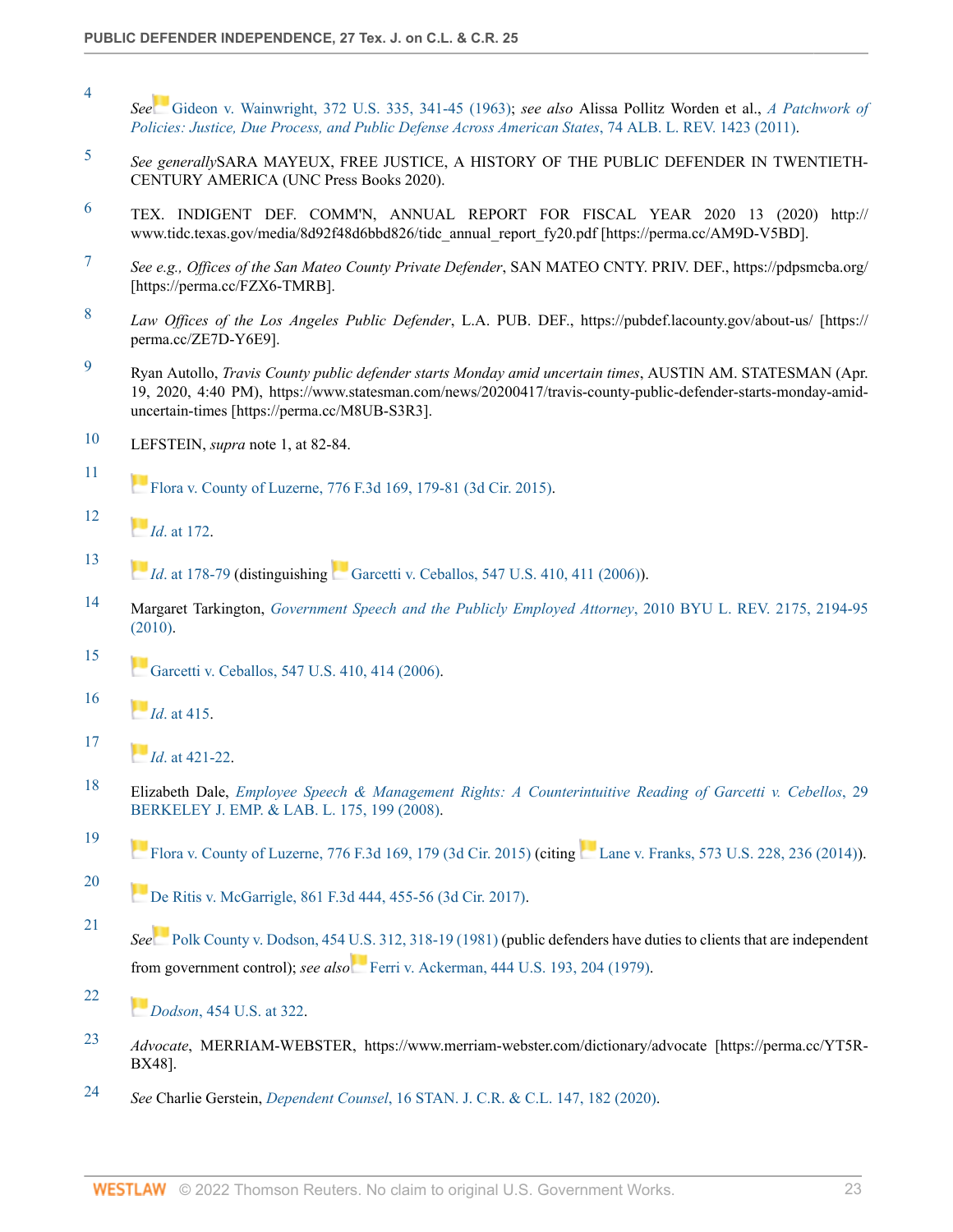- <span id="page-23-0"></span>[25](#page-2-15) Dale, *supra* note 18, at 210.
- <span id="page-23-1"></span>[26](#page-2-16) Tarkington, *supra* note 14, at 2194-95.
- <span id="page-23-2"></span>[27](#page-3-0) *See* [Strickland v. Washington, 466 U.S. 668, 688 \(1984\)](http://www.westlaw.com/Link/Document/FullText?findType=Y&serNum=1984123336&pubNum=0000780&originatingDoc=I9bcecfaa9c4911ec9f24ec7b211d8087&refType=RP&fi=co_pp_sp_780_688&originationContext=document&vr=3.0&rs=cblt1.0&transitionType=DocumentItem&contextData=(sc.Search)#co_pp_sp_780_688); *see also* [Padilla v. Kentucky, 559 U.S. 356, 372-73 \(2010\)](http://www.westlaw.com/Link/Document/FullText?findType=Y&serNum=2021655200&pubNum=0000780&originatingDoc=I9bcecfaa9c4911ec9f24ec7b211d8087&refType=RP&fi=co_pp_sp_780_372&originationContext=document&vr=3.0&rs=cblt1.0&transitionType=DocumentItem&contextData=(sc.Search)#co_pp_sp_780_372); *see also*MODEL RULES OF PRO. CONDUCT r. 1.1 (AM. BAR ASS'N 1983) ("A lawyer shall provide competent representation to a client. Competent representation requires the legal knowledge, skill, thoroughness and preparation reasonably necessary for the representation.").
- <span id="page-23-3"></span>[28](#page-3-1) *See* Brandon Buskey, *[When Public Defenders Strike: Exploring How Public Defenders Can Utilize the Lessons of Public](http://www.westlaw.com/Link/Document/FullText?findType=Y&serNum=0335878233&pubNum=0203226&originatingDoc=I9bcecfaa9c4911ec9f24ec7b211d8087&refType=LR&fi=co_pp_sp_203226_542&originationContext=document&vr=3.0&rs=cblt1.0&transitionType=DocumentItem&contextData=(sc.Search)#co_pp_sp_203226_542) [Choice Theory to Become Effective Political Actors](http://www.westlaw.com/Link/Document/FullText?findType=Y&serNum=0335878233&pubNum=0203226&originatingDoc=I9bcecfaa9c4911ec9f24ec7b211d8087&refType=LR&fi=co_pp_sp_203226_542&originationContext=document&vr=3.0&rs=cblt1.0&transitionType=DocumentItem&contextData=(sc.Search)#co_pp_sp_203226_542)*, 1 HARV. L. & POL'Y REV. 533, 542 (2007) ("Advocacy goals that a public defense office might pursue include elevating public support for criminal defense, lobbying for the legal rights of the accused, or pushing for more humane sentencing alternatives. How an office determines its mission will depend on, among other things, its needs, its resources, and its environment.").
- <span id="page-23-4"></span>[29](#page-3-2) *See, e.g.*, William H. Simon, *The Ethics of Criminal Defense*[, 91 MICH. L. REV. 1703, 1704-05 \(1993\)](http://www.westlaw.com/Link/Document/FullText?findType=Y&serNum=0103038724&pubNum=0001192&originatingDoc=I9bcecfaa9c4911ec9f24ec7b211d8087&refType=LR&fi=co_pp_sp_1192_1704&originationContext=document&vr=3.0&rs=cblt1.0&transitionType=DocumentItem&contextData=(sc.Search)#co_pp_sp_1192_1704) (arguing aggressive defense is merely another name for unethical behavior).
- <span id="page-23-5"></span>[30](#page-3-3) *See* Gerstein, *supra* note 24, at 187-89.
- <span id="page-23-6"></span>[31](#page-3-4) *See*GENEVIEVE CITRIN RAY & LILLIAN TUTTLE, AM. U. SCH. OF PUB. AFFAIRS, RIGHT TO COUNSEL NATIONAL CAMPAIGN: STAKEHOLDER ENGAGEMENT REPORT 5 (Oct. 2020) ("Public defenders provide a wealth of information, balance, and an alternative perspective to criminal justice reform conversations."), https:// www.american.edu/spa/jpo/upload/au\_whitepaperreport\_final.pdf [https://perma.cc/Y9AT-AAQ2].
- <span id="page-23-7"></span>[32](#page-3-5) *See* Bruce J. Havighurst & Peter MacDougall, *[The Representations of Indigent Criminal Defendants in the Federal](http://www.westlaw.com/Link/Document/FullText?findType=Y&serNum=0110388029&pubNum=0003084&originatingDoc=I9bcecfaa9c4911ec9f24ec7b211d8087&refType=LR&fi=co_pp_sp_3084_582&originationContext=document&vr=3.0&rs=cblt1.0&transitionType=DocumentItem&contextData=(sc.Search)#co_pp_sp_3084_582) District Courts*[, 76 HARV. L. REV. 579, 582-83 \(1963\)](http://www.westlaw.com/Link/Document/FullText?findType=Y&serNum=0110388029&pubNum=0003084&originatingDoc=I9bcecfaa9c4911ec9f24ec7b211d8087&refType=LR&fi=co_pp_sp_3084_582&originationContext=document&vr=3.0&rs=cblt1.0&transitionType=DocumentItem&contextData=(sc.Search)#co_pp_sp_3084_582).
- <span id="page-23-8"></span>[33](#page-3-6) Benjamin Mueller, *Lawyers Who Appeared in Anti-Police Video Are Forced to Resign*, N.Y. TIMES (Feb. 4, 2015), https://www.nytimes.com/2015/02/05/nyregion/lawyers-who-appeared-in-anti-police-video-are-forced-toresign.html [https://perma.cc/4RA2-AFEL].
- <span id="page-23-9"></span>[34](#page-3-7) *Id*.
- <span id="page-23-10"></span>[35](#page-3-8) *Cf*. Gerstein, *supra* note 24, at 157-69 (there are other dynamics that can make criminal defense lawyers subservient to judges and prosecutors).
- <span id="page-23-11"></span>[36](#page-3-9) Al Schay, *The Elimination of Death Penalty Resource Centers Congress Has Opted to Close 20 Centers in the United States*, ARK. LAW., Winter 1996, at 35.
- <span id="page-23-12"></span>[37](#page-3-10) Anthony Lewis, Opinion, *Abroad at Home; Cruel And Reckless*, N.Y. TIMES (Aug. 11, 1995), https://www.nytimes.com/1995/08/11/opinion/abroad-at-home-cruel-and-reckless.htm?searchResultPosition=1 [https://perma.cc/4HM3-9FPJ]; *see also* John B. Arango, *Defense Services for the Poor: Uncertain Future for Death Penalty Resource Centers*, CRIM. JUST., Winter 1996, at 36-37.
- <span id="page-23-13"></span>[38](#page-4-0) Alison Mitchell, *Mayor Moves To Cut Role Of Legal Aid*, N.Y. TIMES (Oct. 6, 1994), https:// www.nytimes.com/1994/10/06/nyregion/mayor-moves-to-cut-role-of-legal-aid.html [https://perma.cc/6UL5-VTC6].
- <span id="page-23-14"></span>[39](#page-4-1) *See* David Firestone, *Giuliani Moves to Reduce Legal Aid Society's Role*, N.Y. TIMES (Oct. 21, 1995), https://www.nytimes.com/1995/10/21/nyregion/giuliani-moves-to-reduce-legal-aid-society-s-role.html [https:// perma.cc/6AFB-WZFQ].
- <span id="page-23-15"></span>[40](#page-4-2) Julie Bykowicz & Tricia Bishop, *Top MD. Public Defender is Fired*, BALT. SUN (Aug. 22, 2009), https:// www.baltimoresun.com/news/bs-xpm-2009-08-22-0908210179-story.html # [https://perma.cc/XFT2-4SGQ].
- <span id="page-23-16"></span>[41](#page-4-3) *Id*.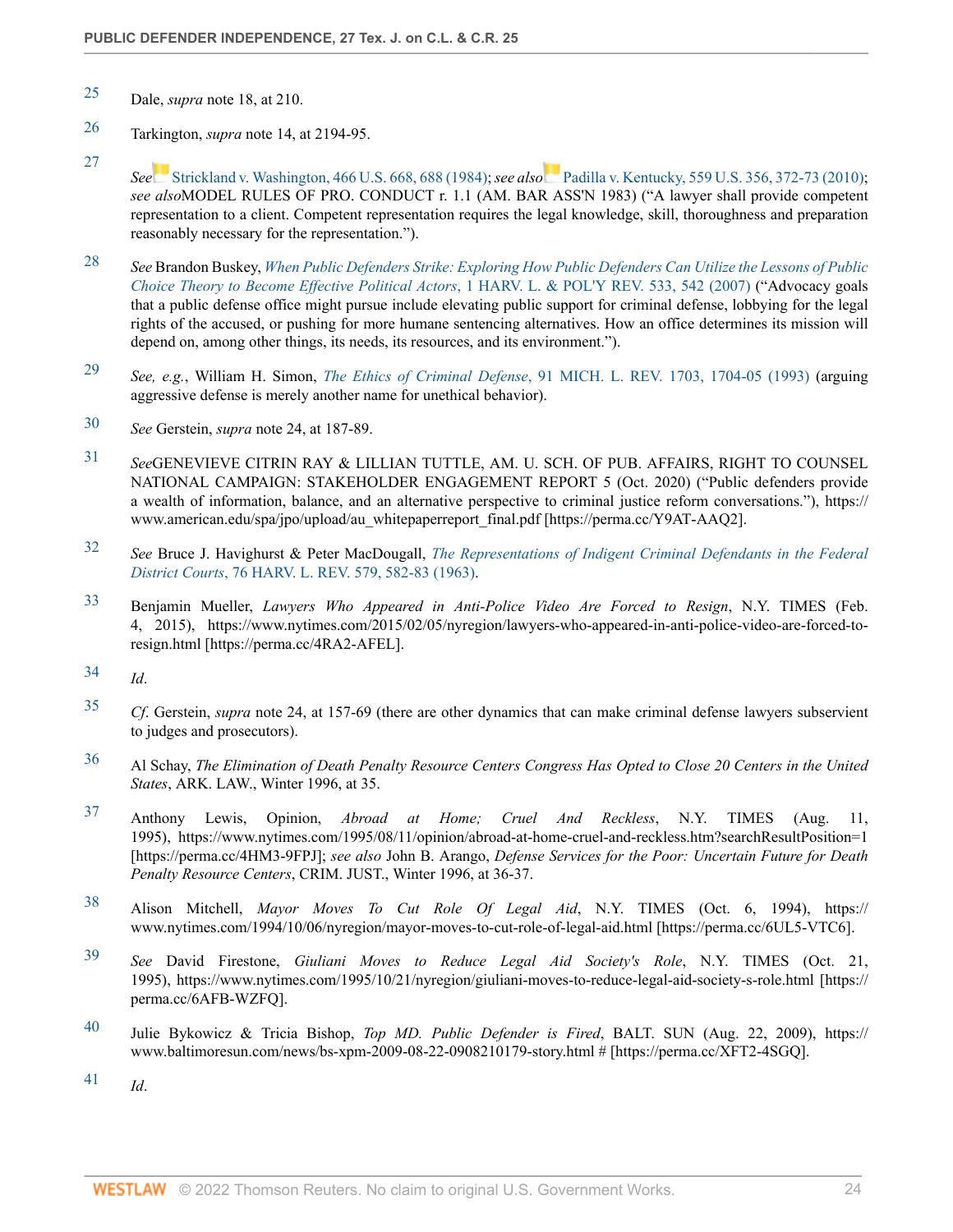- <span id="page-24-0"></span>[42](#page-4-4) *See* Kim Taylor-Thompson, *[Individual Actor v. Institutional Player: Alternating Visions of the Public Defender](http://www.westlaw.com/Link/Document/FullText?findType=Y&serNum=0107094201&pubNum=0001146&originatingDoc=I9bcecfaa9c4911ec9f24ec7b211d8087&refType=LR&originationContext=document&vr=3.0&rs=cblt1.0&transitionType=DocumentItem&contextData=(sc.Search))*, 84 [GEO. L.J. 2419 \(1996\)](http://www.westlaw.com/Link/Document/FullText?findType=Y&serNum=0107094201&pubNum=0001146&originatingDoc=I9bcecfaa9c4911ec9f24ec7b211d8087&refType=LR&originationContext=document&vr=3.0&rs=cblt1.0&transitionType=DocumentItem&contextData=(sc.Search)) (describes the dichotomy between the roles a public defender plays in the criminal justice system as both individual advocate and institutional participant for criminal defense).
- <span id="page-24-1"></span>[43](#page-4-5) [Polk County v. Dodson, 454 U.S. 312, 318-19 \(1981\)](http://www.westlaw.com/Link/Document/FullText?findType=Y&serNum=1981152298&pubNum=0000780&originatingDoc=I9bcecfaa9c4911ec9f24ec7b211d8087&refType=RP&fi=co_pp_sp_780_318&originationContext=document&vr=3.0&rs=cblt1.0&transitionType=DocumentItem&contextData=(sc.Search)#co_pp_sp_780_318) (finding a public defender performs legal functions for clients that are independent from government control).
- <span id="page-24-2"></span>[44](#page-4-6) *See e.g.*, MODEL RULES OF PRO. RESP. r. 5.4 (c) (AM. BAR ASS'N 2002) ("A lawyer shall not permit a person who recommends, employs, or pays the lawyer to render legal services for another to direct or regulate the lawyer's professional judgment in rendering such legal services.").
- <span id="page-24-3"></span>[45](#page-4-7) [Mitchell v. United States, 259 F.2d 787, 793 \(D.C. Cir. 1958\)](http://www.westlaw.com/Link/Document/FullText?findType=Y&serNum=1958103180&pubNum=0000350&originatingDoc=I9bcecfaa9c4911ec9f24ec7b211d8087&refType=RP&fi=co_pp_sp_350_793&originationContext=document&vr=3.0&rs=cblt1.0&transitionType=DocumentItem&contextData=(sc.Search)#co_pp_sp_350_793) ("An accused bound to tactical decisions approved by a judge would not get the due process of law we have heretofore known.").
- <span id="page-24-4"></span>[46](#page-4-8) *See* Richard A. Oppel Jr., *His Clients Weren't Complaining. But the Judge Said This Lawyer Worked Too Hard.*, N.Y. TIMES (Mar. 29, 2018), https://www.nytimes.com/2018/03/29/us/indigent-defense-lawyer-texas.html [https:// perma.cc/5TN6-R7UG].
- <span id="page-24-5"></span>[47](#page-4-9) *See* Angela Morris, *Lawyer Settles With Judge Accused of Cutting His Caseload for Criticizing Indigent Defense Appointments*, TEX. LAWYER (Apr. 24, 2019), https://www.law.com/texaslawyer/2019/04/24/lawyer-settles-withjudge-accused-of-cutting-his-caseload-for-criticizing-indigent-defense-appointments/ [https://perma.cc/NSL9-SGV9]; *see also*[Willey v. Ewing, No. 3:18-CV-00081, 2018 WL 7115180, at \\*6 \(S.D. Tex. Dec. 17, 2018\),](http://www.westlaw.com/Link/Document/FullText?findType=Y&serNum=2047400284&pubNum=0000999&originatingDoc=I9bcecfaa9c4911ec9f24ec7b211d8087&refType=RP&originationContext=document&vr=3.0&rs=cblt1.0&transitionType=DocumentItem&contextData=(sc.Search)) *report and recommendation adopted*, [2019 WL 313432 \(S.D. Tex. Jan. 24, 2019\).](http://www.westlaw.com/Link/Document/FullText?findType=Y&serNum=2047398476&pubNum=0000999&originatingDoc=I9bcecfaa9c4911ec9f24ec7b211d8087&refType=RP&originationContext=document&vr=3.0&rs=cblt1.0&transitionType=DocumentItem&contextData=(sc.Search))
- <span id="page-24-6"></span>[48](#page-4-10) ALEC KARAKATSAIS, *The Distribution of Legal Labor, in*USUAL CRUELTY: THE COMPLICITY OF LAWYERS IN THE CRIMINAL INJUSTICE SYSTEM 160, 160-61 (New Press 2019).
- <span id="page-24-7"></span>[49](#page-4-11) *See* David E. Patton, *[The Structure of Federal Public Defense: A Call for Independence](http://www.westlaw.com/Link/Document/FullText?findType=Y&serNum=0455195562&pubNum=0001111&originatingDoc=I9bcecfaa9c4911ec9f24ec7b211d8087&refType=LR&fi=co_pp_sp_1111_338&originationContext=document&vr=3.0&rs=cblt1.0&transitionType=DocumentItem&contextData=(sc.Search)#co_pp_sp_1111_338)*, 102 CORNELL L. REV. 335, [338 \(2017\)](http://www.westlaw.com/Link/Document/FullText?findType=Y&serNum=0455195562&pubNum=0001111&originatingDoc=I9bcecfaa9c4911ec9f24ec7b211d8087&refType=LR&fi=co_pp_sp_1111_338&originationContext=document&vr=3.0&rs=cblt1.0&transitionType=DocumentItem&contextData=(sc.Search)#co_pp_sp_1111_338).
- <span id="page-24-8"></span>[50](#page-4-12) **[Powell v. Alabama, 287 U.S. 45, 61 \(1932\)](http://www.westlaw.com/Link/Document/FullText?findType=Y&serNum=1932123464&pubNum=0000780&originatingDoc=I9bcecfaa9c4911ec9f24ec7b211d8087&refType=RP&fi=co_pp_sp_780_61&originationContext=document&vr=3.0&rs=cblt1.0&transitionType=DocumentItem&contextData=(sc.Search)#co_pp_sp_780_61).**
- <span id="page-24-9"></span>[51](#page-4-13) AMY BACH, ORDINARY INJUSTICE: HOW AMERICA HOLDS COURT 34-37 (Metropolitan Books 2009).
- <span id="page-24-10"></span>[52](#page-4-14) *See id*. at 12-17.
- <span id="page-24-11"></span>[53](#page-4-15) *Id*. at 34-37.

<span id="page-24-12"></span>[54](#page-4-16)

<span id="page-24-13"></span>[55](#page-4-17)

- [MacKenna v. Ellis, 280 F.2d 592, 599 \(5th Cir. 1960\)](http://www.westlaw.com/Link/Document/FullText?findType=Y&serNum=1960102609&pubNum=0000350&originatingDoc=I9bcecfaa9c4911ec9f24ec7b211d8087&refType=RP&fi=co_pp_sp_350_599&originationContext=document&vr=3.0&rs=cblt1.0&transitionType=DocumentItem&contextData=(sc.Search)#co_pp_sp_350_599) (finding divided loyalty resulted in a lack of independence).
- *See* [Ferri v. Ackerman, 444 U.S. 193, 204 \(1979\)](http://www.westlaw.com/Link/Document/FullText?findType=Y&serNum=1979135198&pubNum=0000780&originatingDoc=I9bcecfaa9c4911ec9f24ec7b211d8087&refType=RP&fi=co_pp_sp_780_204&originationContext=document&vr=3.0&rs=cblt1.0&transitionType=DocumentItem&contextData=(sc.Search)#co_pp_sp_780_204) (supporting that clients are owed loyalty from their appointed counsel); *see also* Maurice Chammah, *Bad Blood: lawyer v. Court. Guess Who Wins?*, THE MARSHALL PROJECT (Jan. 16, 2015, 4:57 PM), https://www.themarshallproject.org/2015/01/16/bad-blood [https://perma.cc/5Z4B-TLEW] (supporting that clients are due loyalty from counsel even in the face of judicial rebuke).
- <span id="page-24-14"></span>[56](#page-5-0) Radley Balko, Opinion, *A Pennsylvania county fired its two top public defenders for doing their jobs*, WASH. POST (Mar. 2, 2020), https://www.washingtonpost.com/opinions/2020/03/02/pennsylvania-county-fired-its-two-top-publicdefenders-doing-their-jobs/ [https://perma.cc/FY2Y-JHVR].
- <span id="page-24-15"></span>[57](#page-5-1) *See* Margareth Etienne, *[The Ethics of Cause Lawyering: An Empirical Examination of Criminal Defense Lawyers As](http://www.westlaw.com/Link/Document/FullText?findType=Y&serNum=0306262949&pubNum=0001173&originatingDoc=I9bcecfaa9c4911ec9f24ec7b211d8087&refType=LR&fi=co_pp_sp_1173_1201&originationContext=document&vr=3.0&rs=cblt1.0&transitionType=DocumentItem&contextData=(sc.Search)#co_pp_sp_1173_1201) Cause Lawyers*[, 95 J. CRIM. L. & CRIMINOLOGY 1195, 1201 \(2005\)](http://www.westlaw.com/Link/Document/FullText?findType=Y&serNum=0306262949&pubNum=0001173&originatingDoc=I9bcecfaa9c4911ec9f24ec7b211d8087&refType=LR&fi=co_pp_sp_1173_1201&originationContext=document&vr=3.0&rs=cblt1.0&transitionType=DocumentItem&contextData=(sc.Search)#co_pp_sp_1173_1201).
- <span id="page-24-16"></span>[58](#page-5-2) EVE BRENSIKE PRIMUS, *Defense Counsel and Public Defense, in*REFORMING CRIMINAL JUSTICE: PRETRIAL AND TRIAL PROCESSES 121, 121-45 (E. Luna ed., 2017), https://repository.law.umich.edu/book\_chapters/113 [https://perma.cc/GPD5-YTPC].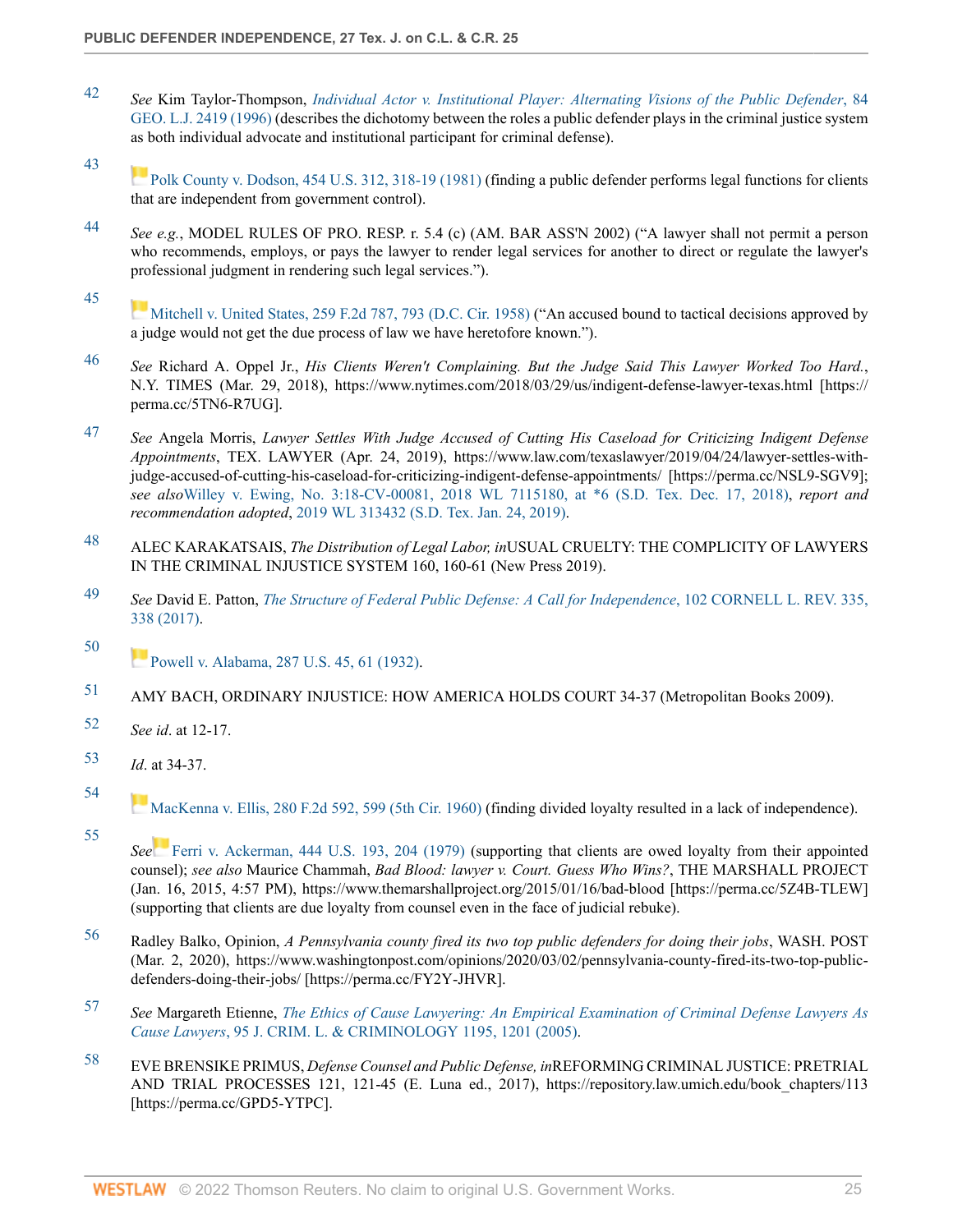- <span id="page-25-0"></span>[59](#page-5-3) *See* [Ake v. Oklahoma, 470 U.S. 68 \(1985\)](http://www.westlaw.com/Link/Document/FullText?findType=Y&serNum=1985110070&pubNum=0000780&originatingDoc=I9bcecfaa9c4911ec9f24ec7b211d8087&refType=RP&originationContext=document&vr=3.0&rs=cblt1.0&transitionType=DocumentItem&contextData=(sc.Search)) (regarding funding for experts); *see also* [United States v. Germany, 32](http://www.westlaw.com/Link/Document/FullText?findType=Y&serNum=1963110736&pubNum=0000344&originatingDoc=I9bcecfaa9c4911ec9f24ec7b211d8087&refType=RP&originationContext=document&vr=3.0&rs=cblt1.0&transitionType=DocumentItem&contextData=(sc.Search)) [F.R.D. 421 \(M.D. Ala. 1963\)](http://www.westlaw.com/Link/Document/FullText?findType=Y&serNum=1963110736&pubNum=0000344&originatingDoc=I9bcecfaa9c4911ec9f24ec7b211d8087&refType=RP&originationContext=document&vr=3.0&rs=cblt1.0&transitionType=DocumentItem&contextData=(sc.Search)) (regarding funding for investigators).
- <span id="page-25-1"></span>[60](#page-5-4) *See* Ellen C. Yaroshefsky, *[Duty of Outrage: The Defense Lawyer's Obligation to Speak Truth to Power to the Prosecutor](http://www.westlaw.com/Link/Document/FullText?findType=Y&serNum=0451414834&pubNum=0001160&originatingDoc=I9bcecfaa9c4911ec9f24ec7b211d8087&refType=LR&fi=co_pp_sp_1160_1214&originationContext=document&vr=3.0&rs=cblt1.0&transitionType=DocumentItem&contextData=(sc.Search)#co_pp_sp_1160_1214) [and the Court When the Criminal Justice System is Unjust](http://www.westlaw.com/Link/Document/FullText?findType=Y&serNum=0451414834&pubNum=0001160&originatingDoc=I9bcecfaa9c4911ec9f24ec7b211d8087&refType=LR&fi=co_pp_sp_1160_1214&originationContext=document&vr=3.0&rs=cblt1.0&transitionType=DocumentItem&contextData=(sc.Search)#co_pp_sp_1160_1214)*, 44 HOFSTRA L. REV. 1207, 1214-15 (2016).
- <span id="page-25-2"></span>[61](#page-5-5) *See, e.g.*,[Wilbur v. City of Mount Vernon, 989 F. Supp. 2d 1122, 1123-25 \(W.D. Wash. 2013\).](http://www.westlaw.com/Link/Document/FullText?findType=Y&serNum=2032198222&pubNum=0004637&originatingDoc=I9bcecfaa9c4911ec9f24ec7b211d8087&refType=RP&fi=co_pp_sp_4637_1123&originationContext=document&vr=3.0&rs=cblt1.0&transitionType=DocumentItem&contextData=(sc.Search)#co_pp_sp_4637_1123)
- <span id="page-25-3"></span>[62](#page-5-6) *See* Stephen B. Bright, *[Legal Representation for the Poor: Can Society Afford This Much Injustice?](http://www.westlaw.com/Link/Document/FullText?findType=Y&serNum=0356827692&pubNum=0001196&originatingDoc=I9bcecfaa9c4911ec9f24ec7b211d8087&refType=LR&fi=co_pp_sp_1196_691&originationContext=document&vr=3.0&rs=cblt1.0&transitionType=DocumentItem&contextData=(sc.Search)#co_pp_sp_1196_691)*, 75 MO. L. REV. [683, 691 \(2010\)](http://www.westlaw.com/Link/Document/FullText?findType=Y&serNum=0356827692&pubNum=0001196&originatingDoc=I9bcecfaa9c4911ec9f24ec7b211d8087&refType=LR&fi=co_pp_sp_1196_691&originationContext=document&vr=3.0&rs=cblt1.0&transitionType=DocumentItem&contextData=(sc.Search)#co_pp_sp_1196_691).
- <span id="page-25-4"></span>[63](#page-5-7) Radley Balko, Opinion, *Louisiana's indigent defense system is broken. A new bill may only make it worse*, WASH. POST (June 1, 2021, 12:10 PM), https://www.washingtonpost.com/opinions/2021/06/01/louisianas-indigent-defense-systemis-broken-new-bill-may-only-make-it-worse/ [https://perma.cc/4DYH-JEG4].
- <span id="page-25-5"></span>[64](#page-5-8) *See*LA. PUBLIC DEFENDER BOARD, THE STATE WE'RE IN, http://lpdb.la.gov/About/txt-files/pdf/LPDB%20Fact %20Sheet.pdf [https://perma.cc/8D2S-RG7F].
- <span id="page-25-6"></span>[65](#page-5-9) Eli Hager, *When There's Only One Public Defender in Town*, THE MARSHALL PROJECT (Sept. 9, 2016, 7:00 AM), https://www.themarshallproject.org/2016/09/09/what-happens-when-there-s-only-one-public-defender [https:// perma.cc/63AG-HY2P].
- <span id="page-25-7"></span>[66](#page-5-10) HOUPPERT, *supra* note 1, at 157; [LA. STAT. ANN. § 15:168](http://www.westlaw.com/Link/Document/FullText?findType=L&pubNum=1000011&cite=LARS15%3a168&originatingDoc=I9bcecfaa9c4911ec9f24ec7b211d8087&refType=LQ&originationContext=document&vr=3.0&rs=cblt1.0&transitionType=DocumentItem&contextData=(sc.Search)).
- <span id="page-25-8"></span>[67](#page-5-11) Matt Sledge, *Orleans Public Defenders to cut services, freeze hiring in face of revenue shortfall*, NEW ORLEANS ADVOC. (May 5, 2019), https://www.nola.com/news/courts/article\_6e6bbaf3-2bff-5dfd-8701-91a9c7cee9fb.html [https://perma.cc/3334-JPCH].
- <span id="page-25-9"></span>[68](#page-5-12) Samantha Sunne, *Why Your Right To A Public Defender May Come With A Fee*, NAT'L PUB. RADIO (May 29, 2014, 10:01 AM), https://www.npr.org/2014/05/29/316735545/ [https://perma.cc/B8DS-9B8W].
- <span id="page-25-10"></span>[69](#page-5-13) Tina Peng, Opinion, *I'm a public defender. It's impossible for me to do a good job representing my clients*, WASH. POST (Sept. 3, 2015), https://www.washingtonpost.com/opinions/our-public-defender-system-isnt-just-broken--itsunconstitutional/2015/09/03/aadf2b6c-519b-lle5-9812-92d5948a40f8\_story.html?utm\_term=.217593d44b25 [https:// perma.cc/JSE5-P8R4]; *see generally* Jonathan A. Rapping, *[Directing the Winds of Change: Using Organizational](http://www.westlaw.com/Link/Document/FullText?findType=Y&serNum=0342356098&pubNum=0137656&originatingDoc=I9bcecfaa9c4911ec9f24ec7b211d8087&refType=LR&originationContext=document&vr=3.0&rs=cblt1.0&transitionType=DocumentItem&contextData=(sc.Search)) Culture to Reform Indigent Defense*[, 9 LOY. J. PUB. INT. L. 177 \(2008\)](http://www.westlaw.com/Link/Document/FullText?findType=Y&serNum=0342356098&pubNum=0137656&originatingDoc=I9bcecfaa9c4911ec9f24ec7b211d8087&refType=LR&originationContext=document&vr=3.0&rs=cblt1.0&transitionType=DocumentItem&contextData=(sc.Search)).
- <span id="page-25-11"></span>[70](#page-5-14) *See* [State v. Peart, 621 So. 2d 780, 790-91 \(La. Sup. Ct. 1993\).](http://www.westlaw.com/Link/Document/FullText?findType=Y&serNum=1993138882&pubNum=0000735&originatingDoc=I9bcecfaa9c4911ec9f24ec7b211d8087&refType=RP&fi=co_pp_sp_735_790&originationContext=document&vr=3.0&rs=cblt1.0&transitionType=DocumentItem&contextData=(sc.Search)#co_pp_sp_735_790)
- <span id="page-25-12"></span>[71](#page-5-15) [State v. Covington, 318 So. 3d 21, 22-27 \(La. Sup. Ct. 2020\)](http://www.westlaw.com/Link/Document/FullText?findType=Y&serNum=2052556771&pubNum=0003926&originatingDoc=I9bcecfaa9c4911ec9f24ec7b211d8087&refType=RP&fi=co_pp_sp_3926_22&originationContext=document&vr=3.0&rs=cblt1.0&transitionType=DocumentItem&contextData=(sc.Search)#co_pp_sp_3926_22) (holding expert witnesses and a study were insufficient to establish that defender case volumes led to ineffective assistance of counsel).
- <span id="page-25-13"></span>[72](#page-5-16) Ben Myers, *Orleans public defender's office to begin refusing serious felony cases Tuesday*, NEW ORLEANS ADVOC. (July 19, 2019, 9:19 AM), https://www.nola.com/news/crime\_police/article\_ab6df9bc-39d3-5616-a413 baaee50bfb04.html [https://perma.cc/TFT2-LEG6].
- <span id="page-25-14"></span>[73](#page-5-17) Jed Lipinski, *The trials and travails of a New Orleans public defender*, NEW ORLEANS ADVOC. (July 19, 2019, 10:35 AM), https://www.nola.com/news/crime\_police/article\_cbfe2bcc-3ae9-520f-bd52-d3ba28a4fc69.html [https:// perma.cc/Z4HD-4Z5J].
- <span id="page-25-15"></span>[74](#page-5-18) Eli Hager, *Why Getting Sued Could Be the Best Thing to Happen to New Orleans' Public Defenders*, THE MARSHALL PROJECT (Jan. 28, 2016), https://www.themarshallproject.org/2016/01/28/why-getting-sued-could-be-the-best-thingto-happen-to-new-orleans-public-defenders [https://perma.cc/SBD2-UUPG]; *see also* Editorial, *Federal Oversight on Public Defense*, N.Y. TIMES (Sept. 7, 2013), https://www.nytimes.com/2013/09/08/opinion/sunday/federal-oversighton-public-defense.html [https://perma.cc/U6SC-PAGD] ("The disadvantage may be nowhere more glaring than in New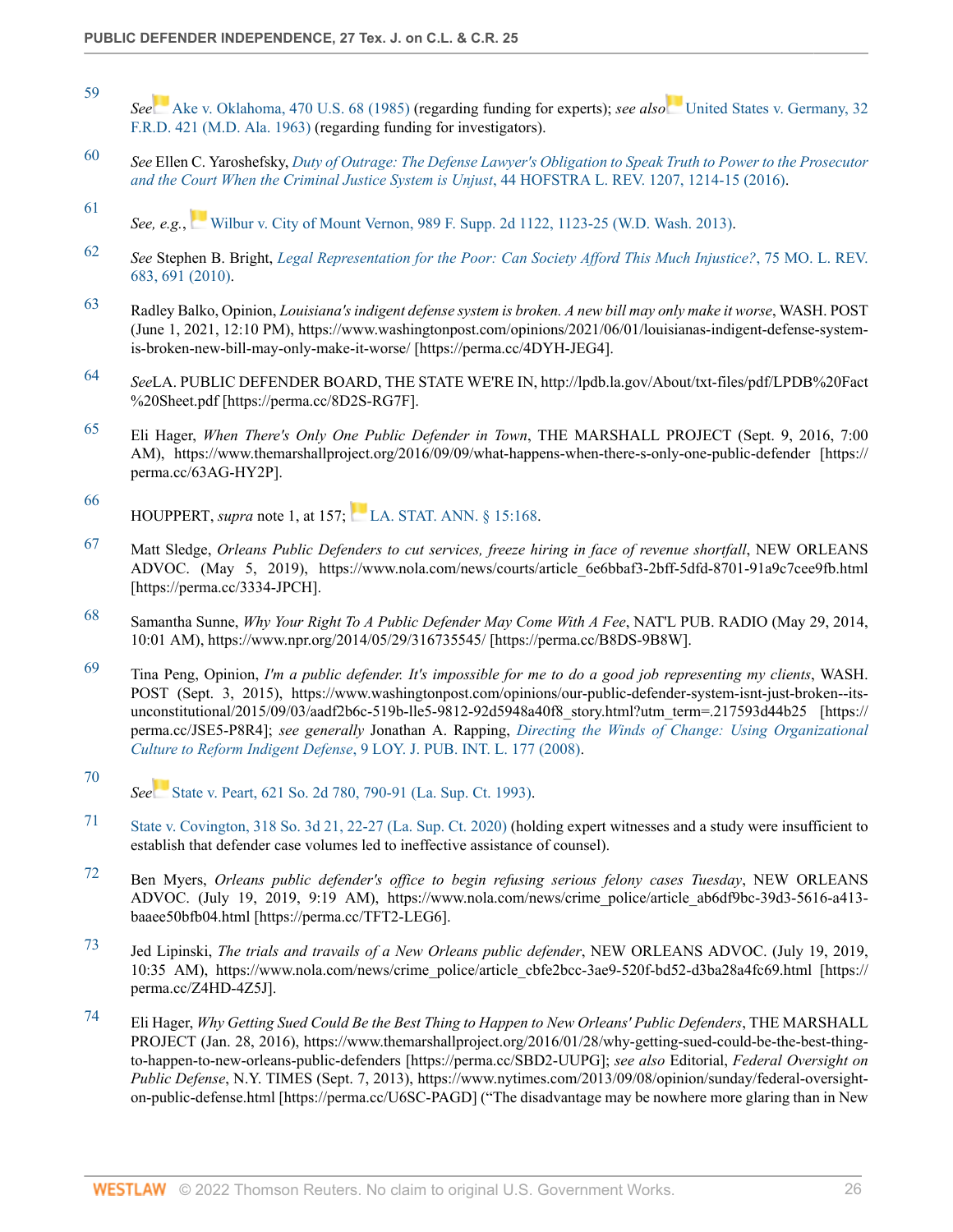Orleans, where indigent people sit in jail uncharged, sometimes for months, waiting for a lawyer whose workload far exceeds any reasonable standard.").

- <span id="page-26-0"></span>[75](#page-5-19) Hager, *supra* note 74.
- <span id="page-26-1"></span>[76](#page-5-20) [Lozano v. Cir. Ct. of Sixth Jud. Dist., 2020 WY 44, ¶ 59, 460 P.3d 721, 738 \(Wyo. Sup. Ct. 2020\).](http://www.westlaw.com/Link/Document/FullText?findType=Y&serNum=2050679540&pubNum=0004645&originatingDoc=I9bcecfaa9c4911ec9f24ec7b211d8087&refType=RP&fi=co_pp_sp_4645_738&originationContext=document&vr=3.0&rs=cblt1.0&transitionType=DocumentItem&contextData=(sc.Search)#co_pp_sp_4645_738)
- <span id="page-26-2"></span>[77](#page-6-0) Statement of Interest of the United States at 9, [Wilbur v. City of Mount Vernon, 989 F. Supp. 2d 1122 \(W.D. Wash.](http://www.westlaw.com/Link/Document/FullText?findType=Y&serNum=2032198222&pubNum=0004637&originatingDoc=I9bcecfaa9c4911ec9f24ec7b211d8087&refType=RP&originationContext=document&vr=3.0&rs=cblt1.0&transitionType=DocumentItem&contextData=(sc.Search)) [2013\)](http://www.westlaw.com/Link/Document/FullText?findType=Y&serNum=2032198222&pubNum=0004637&originatingDoc=I9bcecfaa9c4911ec9f24ec7b211d8087&refType=RP&originationContext=document&vr=3.0&rs=cblt1.0&transitionType=DocumentItem&contextData=(sc.Search)) (No. C11-1100RSL).
- <span id="page-26-3"></span>[78](#page-6-1) David Carroll & Scott Wallace, *[The Implementation and Impact of Indigent Defense Standards](http://www.westlaw.com/Link/Document/FullText?findType=Y&serNum=0304523297&pubNum=0100404&originatingDoc=I9bcecfaa9c4911ec9f24ec7b211d8087&refType=LR&fi=co_pp_sp_100404_251&originationContext=document&vr=3.0&rs=cblt1.0&transitionType=DocumentItem&contextData=(sc.Search)#co_pp_sp_100404_251)*, 31 S. U. L. REV. 245, [251 \(2004\)](http://www.westlaw.com/Link/Document/FullText?findType=Y&serNum=0304523297&pubNum=0100404&originatingDoc=I9bcecfaa9c4911ec9f24ec7b211d8087&refType=LR&fi=co_pp_sp_100404_251&originationContext=document&vr=3.0&rs=cblt1.0&transitionType=DocumentItem&contextData=(sc.Search)#co_pp_sp_100404_251).
- <span id="page-26-4"></span>[79](#page-6-2) *See*DOTTIE CARMICHAEL ET AL., PUBLIC POLICY RESEARCH INSTITUTE, GUIDELINES FOR INDIGENT DEFENSE CASELOADS, A REPORT TO THE TEXAS INDIGENT DEFENSE COMMISSION (2015), http://www.tidc.texas.gov/media/8d85e69fd4fc841/guidelines-for-indigent-defense-caseloads-01222015.pdf [https:// perma.cc/59L6-2WLL]; *see also*RUBIN BROWN, THE MISSOURI PROJECT: A STUDY OF THE MISSOURI PUBLIC DEFENDER SYSTEM AND ATTORNEY WORKLOAD STANDARDS (2014), https://www.aclu.org/sites/ default/files/field\_document/Ex007-The-Missouri-Project-2014-Public-Defender-Study.pdf [https://perma.cc/X2K5-UAVJ].
- <span id="page-26-5"></span>[80](#page-6-3) ABA Comm. On Ethics & Pro. Resp., Formal Op. 06-441 (2006).
- <span id="page-26-6"></span>[81](#page-6-4) *See*NORMAN LEFSTEIN, A.B.A. STANDING COMM. ON LEGAL AID & INDIGENT DEFENDANTS, SECURING REASONABLE CASELOADS: ETHICS AND LAW IN PUBLIC DEFENSE 16-17 (2011).
- <span id="page-26-7"></span>[82](#page-6-5) *Id*.
- <span id="page-26-8"></span>[83](#page-6-6) Buskey, *supra* note 28, at 533.
- <span id="page-26-9"></span>[84](#page-6-7) ABA STANDING COMM. ON LEGAL AID & INDIGENT DEFENDANTS, TEN PRINCIPLES OF A PUBLIC DEFENSE DELIVERY SYSTEM 2 (2002), https://www.americanbar.org/content/dam/aba/ administrative/legal\_aid\_indigent\_defendants/ls\_sclaid\_def\_tenprinciplesbooklet.pdf. [https://perma.cc/8LCW-PNU6] (footnotes omitted) [hereinafter ABA TEN PRINCIPLES].
- <span id="page-26-10"></span>[85](#page-6-8) Caroline S. Cooper, *[The ABA "Ten Principles of A Public Defense Delivery System": How Close Are We to Being Able](http://www.westlaw.com/Link/Document/FullText?findType=Y&serNum=0432135999&pubNum=0003105&originatingDoc=I9bcecfaa9c4911ec9f24ec7b211d8087&refType=LR&fi=co_pp_sp_3105_1201&originationContext=document&vr=3.0&rs=cblt1.0&transitionType=DocumentItem&contextData=(sc.Search)#co_pp_sp_3105_1201) to Put Them into Practice?*[, 78 ALB. L. REV. 1193, 1201 \(2015\)](http://www.westlaw.com/Link/Document/FullText?findType=Y&serNum=0432135999&pubNum=0003105&originatingDoc=I9bcecfaa9c4911ec9f24ec7b211d8087&refType=LR&fi=co_pp_sp_3105_1201&originationContext=document&vr=3.0&rs=cblt1.0&transitionType=DocumentItem&contextData=(sc.Search)#co_pp_sp_3105_1201).
- <span id="page-26-11"></span>[86](#page-6-9) NAT'L ASS'N FOR PUB. DEFENSE, JUSTICE: THERE'S NO JUSTICE WITHOUT US 4 (2018), https:// www.publicdefenders.us/files/NAPD-AnnualReport2018-WEB%20FINAL.pdf [https://perma.cc/2TX2-2EAZ].
- <span id="page-26-12"></span>[87](#page-6-10) NAT'L ASS'N FOR PUB. DEFENSE, NATIONAL ASSOCIATION FOR PUBLIC DEFENSE FOUNDATIONAL PRINCIPLES 2 (2017), https://www.publicdefenders.us/foundationalprinciples [https://perma.cc/LNM6-WXE2].
- <span id="page-26-13"></span>[88](#page-7-0) Andrew Cohen & Clare Sestanovich, *A Courtroom Divided*, THE MARSHALL PROJECT (Mar. 30, 2015), https:// www.themarshallproject.org/2015/03/30/a-courtroom-divided [https://perma.cc/DM3B-HNMQ].
- <span id="page-26-14"></span>[89](#page-7-1) *See* Timothy Williams, *Courts Sidestep the Law, and South Carolina's Poor Go to Jail*, N.Y. TIMES (Oct. 12, 2017), https://www.nytimes.com/2017/10/12/us/south-carolina-jail-no-lawyer.html [https://perma.cc/DN89-2HGB].
- <span id="page-26-15"></span>[90](#page-7-2) *See* Meagan Flynn, *Judge Accuses Harris County Public Defenders of Flouting Rules*, HOU. PRESS (Oct. 27, 2016), https://www.houstonpress.com/news/judge-accuses-harris-county-public-defenders-of-floutingrules-8894288ar [https://perma.cc/W8TD-6FQB].
- <span id="page-26-16"></span>[91](#page-7-3) *See* Joe Patrice, *Rather Than Accept Responsibility, Local Judge Punishes Lawyers For Pointing Out Her Mistakes*, ABOVE THE LAW (July 29, 2019, 11:17 AM), https://abovethelaw.com/2019/07/rather-than-accept-responsibilitylocal-judge-punishes-lawyers-for-pointing-out-her-mistakes/ [https://perma.cc/45U2-E8QN].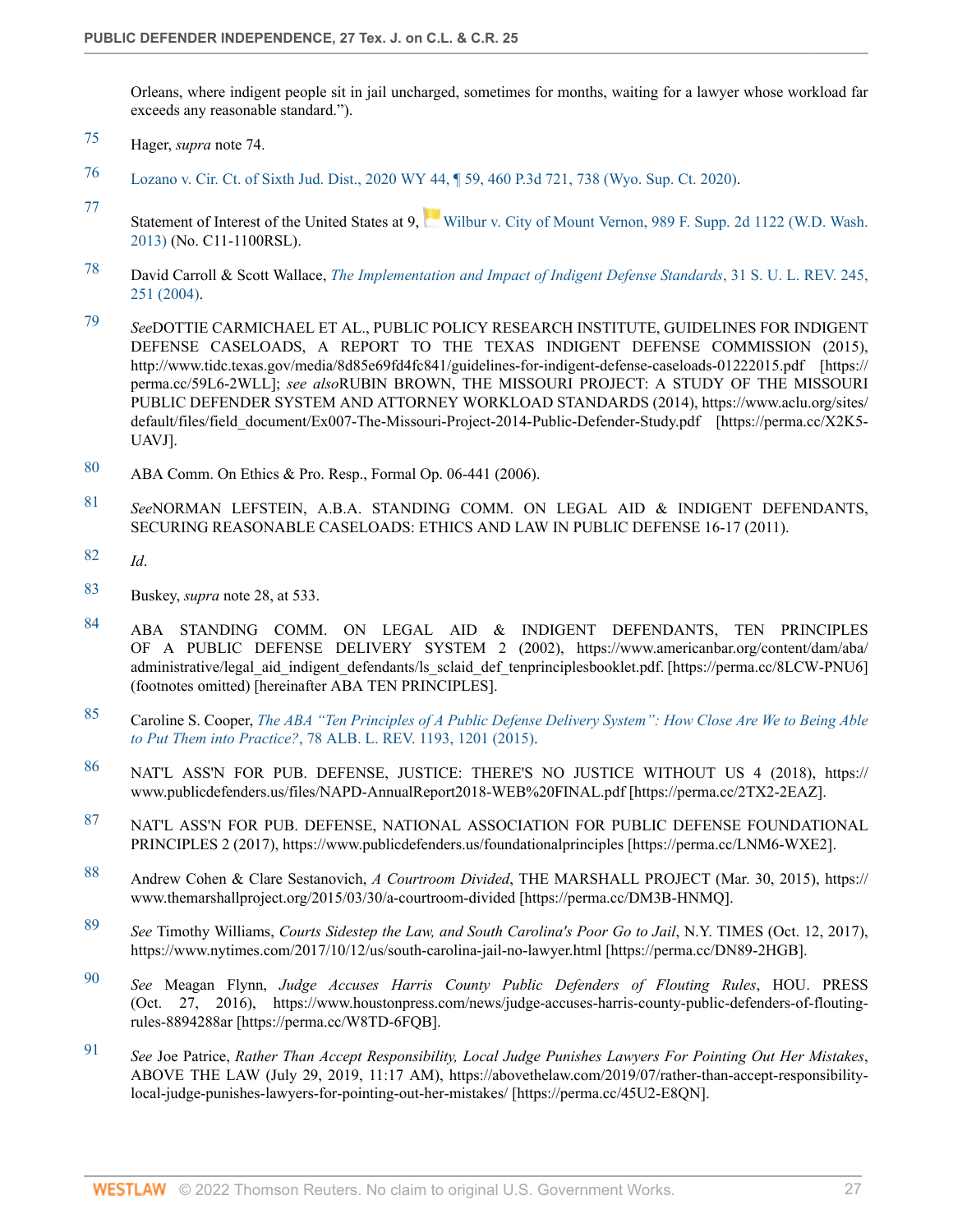<span id="page-27-0"></span>[92](#page-7-4)

- *See* [Burnette v. Terrell, 232 Ill. 2d 522, 905 N.E.2d 816 \(Ill. Sup. Ct. 2009\)](http://www.westlaw.com/Link/Document/FullText?findType=Y&serNum=2018394714&pubNum=0000578&originatingDoc=I9bcecfaa9c4911ec9f24ec7b211d8087&refType=RP&originationContext=document&vr=3.0&rs=cblt1.0&transitionType=DocumentItem&contextData=(sc.Search)) (concluding that a judge could not gratuitously remove assistant public defenders from cases).
- <span id="page-27-1"></span>[93](#page-7-5) *See* [United States v. Gonzalez-Lopez, 548 U.S. 140 \(2006\)](http://www.westlaw.com/Link/Document/FullText?findType=Y&serNum=2009431170&pubNum=0000780&originatingDoc=I9bcecfaa9c4911ec9f24ec7b211d8087&refType=RP&originationContext=document&vr=3.0&rs=cblt1.0&transitionType=DocumentItem&contextData=(sc.Search)) (depriving a defendant of chosen counsel was structural error and not subject to review for harmlessness).
- <span id="page-27-2"></span>[94](#page-7-6) Draft of Amended ABA Ten Principles of a Public Defense Delivery System, A.B.A. (on file with author).
- <span id="page-27-3"></span>[95](#page-7-7) *See*JONATHAN RAPPING, GIDEON'S PROMISE: A PUBLIC DEFENDER MOVEMENT TO TRANSFORM CRIMINAL JUSTICE 198-99 (2020).
- <span id="page-27-4"></span>[96](#page-7-8) CHARLES J. OGLETREE JR. ET AL., REPORT OF THE COMMITTEE TO REVIEW THE CRIMINAL JUSTICE ACT 44-46 (1993), https://nyw.fd.org/cja/Report%20*o*f%C20Committee%C20to%C20Review%C20CJA%20-%20Jan %201993.pdf [https://perma.cc/5ZE9-XBWK].
- <span id="page-27-5"></span>[97](#page-7-9) Max Brantley, *Judge Barry Sims agrees to recommended 30-day suspension from bench for treatment of public defenders*, ARK. TIMES (May 21, 2021, 1:21 PM), https://arktimes.com/arkansas-blog/2021/05/21/ judge-barry-sims-agrees-to-recommended-30-day-suspension-from-bench-for-treatment-of-public-defenders [https:// perma.cc/CA9D-L9L3].
- <span id="page-27-6"></span>[98](#page-7-10) Radley Balko, Opinion, *California DA threatens whistleblower complaint against public defender over protest blog posts*, WASH. POST (June 19, 2020), https://www.washingtonpost.com/opinions/2020/06/19/california-da-threatenswhistleblower-complaint-against-public-defender-over-protest-blog-posts/ [https://perma.cc/3DLA-TU7M].
- <span id="page-27-7"></span>[99](#page-7-11) David Greenwald, *A Year after Attack on Public Defender, DA's Office Making Changes in Effort to Decrease Racial Disparities*, DAVIS VANGUARD (June 9, 2021), https://www.davisvanguard.org/2021/06/a-year-after-attack-onpublic-defender-das-office-making-changes-in-effort-to-decrease-racial-disparities/ [https://perma.cc/SAK5-GJD2].
- <span id="page-27-8"></span>[100](#page-8-2) Aviva Shen, *New Orleans DA bullies public defenders for doing their job*, THE APPEAL (Oct. 18, 2017), https:// theappeal.org/new-orleans-da-bullies-public-defenders-for-doing-their-job/ [https://perma.cc/3GG4-25DY].
- <span id="page-27-9"></span>[101](#page-8-3) Editorial, *Rollins' attack on CPCS unfounded and unfair*, MASS. LAWS. WEEKLY (May 14, 2020), https:// masslawyersweekly.com/2020/05/14/rollins-attack-on-cpcs-unfounded-and-unfair/ [https://perma.cc/PGY8-WE6L].
- <span id="page-27-10"></span>[102](#page-8-4) Andrea Estes, *Rachael Rollins retreats from attack on 'overwhelmingly privileged' public defenders after strong backlash*, BOS. GLOBE (May 7, 2020, 1:14 PM), https://www.bostonglobe.com/2020/05/07/metro/rachael-rollinsretreats-attack-overwhemingly-privileged-public-defenders-after-strong-backlash/ [https://perma.cc/V8XA-JTEU].
- <span id="page-27-11"></span>[103](#page-8-5) *See Guidelines for Legal Defense Systems in the United States, Guideline 2.11 Functions of the Defender Commission*, NAT'L LEGAL AID AND DEF. ASS'N, https://www.nlada.org/defender-standards/guidelines-legal-defense-systems/ black-letter [https://perma.cc/JKF3-GKJT] ("The Commission should not interfere with the discretion, judgment and zealous advocacy of defender attorneys in specific cases.").
- <span id="page-27-12"></span>[104](#page-8-6) Manny Araujo, *New public defender set to start amid questions about hiring process*, HUMBOLDT TIMES-STANDARD (July 18, 2018, 6:30 AM), https://www.times-standard.com/2017/02/18/new-public-defender-set-to-startamid-questions-about-hiring-process/ [https://perma.cc/25JZ-99PU].
- <span id="page-27-13"></span>[105](#page-8-7) *Orange County Supervisors Appoint New Public Defender*, MY NEWS L.A. (May 11, 2021), https://mynewsla.com/orange-county/2021/05/11/orange-county-supervisors-appoint-new-public-defender-2/ [https:// perma.cc/MDZ8-T4P5].
- <span id="page-27-14"></span>[106](#page-8-8) Jordan Smith, *Anatomy of a Snitch Scandal: How Orange County Prosecutors Covered Up Rampant Misuse of Jailhouse Informants*, INTERCEPT (May 14, 2016, 8:57 AM), https://theintercept.com/2016/05/14/orange-countyscandal-jailhouse-informants/ [https://perma.cc/2Y59-MT2E].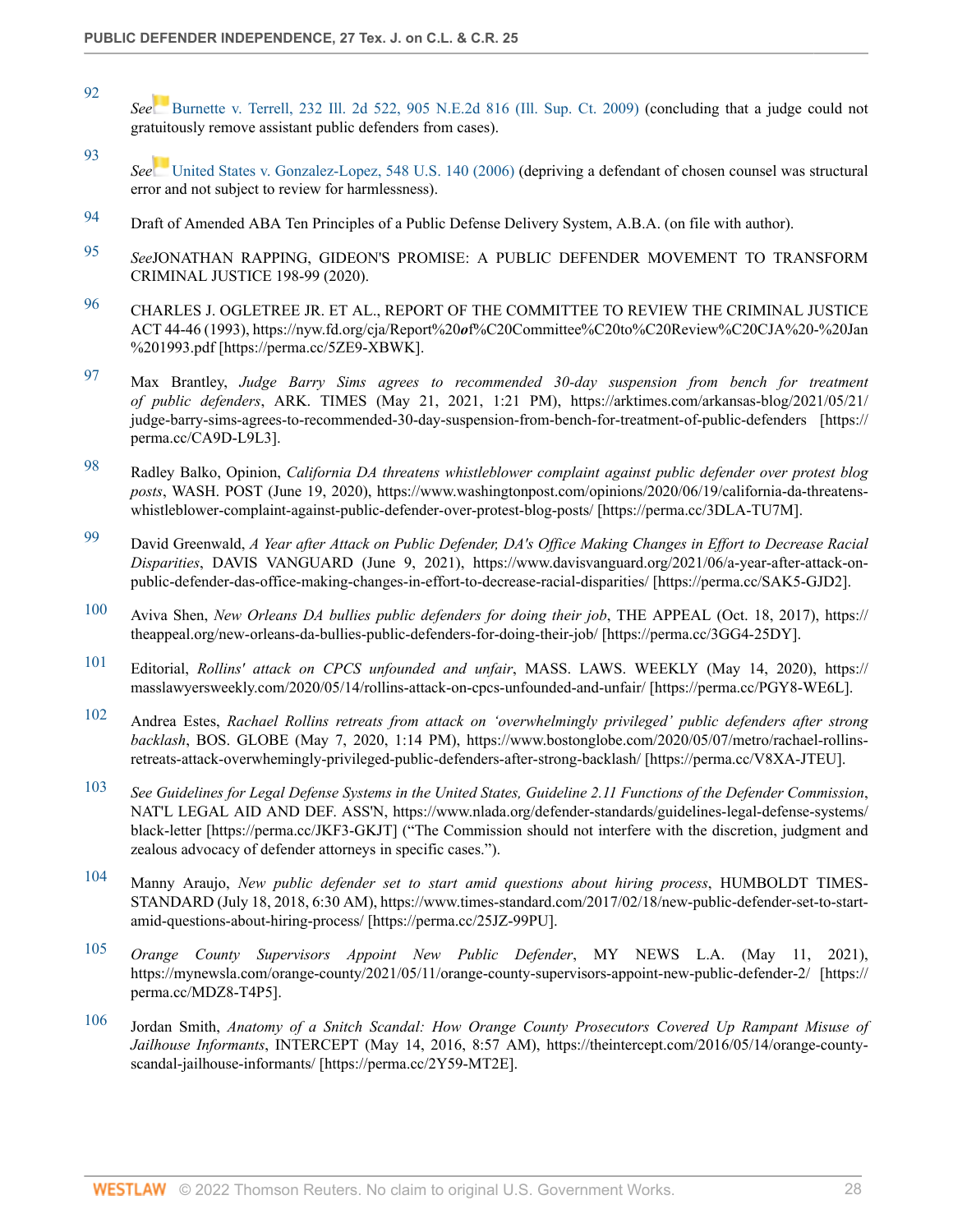- <span id="page-28-0"></span>[107](#page-8-9) *See, e.g.*, Bruce Rushton, *Court lacks diversity, lawyer says: resigns after passed over for public defender post*, ILL. TIMES (May 14, 2020), https://www.illinoistimes.com/springfield/court-lacks-diversity-lawyer-says/Content? oid=l2152020 [https://perma.cc/CGM9-8PT2].
- <span id="page-28-1"></span>[108](#page-8-10) *But see* [Burnette v. Stroger, 389 Ill.App.3d 321, 905 N.E.2d 939 \(Ill. App. Ct. 2009\)](http://www.westlaw.com/Link/Document/FullText?findType=Y&serNum=2018521470&pubNum=0000578&originatingDoc=I9bcecfaa9c4911ec9f24ec7b211d8087&refType=RP&originationContext=document&vr=3.0&rs=cblt1.0&transitionType=DocumentItem&contextData=(sc.Search)) (county official could not ignore statute giving chief defender autonomy over staff).
- <span id="page-28-2"></span>[109](#page-8-11) *See* Matthew Clair, *Unequal Before the Law: How did we end up with our current system of public defenders?*, NATION (Dec. 14, 2020), https://www.thenation.com/article/society/sara-mayeux-free-justice-publicdefenders/ [https://perma.cc/H55G-XXXZ].
- <span id="page-28-3"></span>[110](#page-8-12) Greg Land, *Rally Decries Atlanta Judges' Alleged Push to Boot Public Defender*, LAW.COM, (Oct. 13, 2017, 8:10 PM), https://www.law.com/dailyreportonline/sites/dailyreportonline/2017/10/13/rally-decries-atlantajudges-alleged-push-to-boot-public-defender/?back=law [https://perma.cc/X5XD-7LS9].
- <span id="page-28-4"></span>[111](#page-8-13) Rochelle Olson, *State Board declines reappointment of Hennepin County Public Defender Mary Moriarty*, STAR TRIB. (Sept. 30, 2020), https://www.startribune.com/state-panel-declines-reappointment-of-hennepin-county-publicdefender/572588112/ [https://perma.cc/4D9L-87MD].
- <span id="page-28-5"></span>[112](#page-8-14) Chuck Goudie, Barb Markoff, Christine Tressel & Ross Weidner, *Former Cook County Public Defender Amy Campanelli says she has no regrets*, ABC7 (May 20, 2021), https://abc7chicago.com/amy-campanelli-cook-countypublic-defender-toni-preckwinkle-board/10669613/ [https://perma.cc/6S6H-Y9RL].
- <span id="page-28-6"></span>[113](#page-9-0) *A puzzling suspension with no defense*, MANKATO FREE PRESS (Jan. 8, 2020), https://www.man-katofreepress.com/opinion/editorials/our-view-public-defender-a-puzzling-suspension-withno-defense/article\_fe5e4cda-3154-11ea-8308-d7bf49705ec8.html [https://perma.cc/8SQ2-USMB].
- <span id="page-28-7"></span>[114](#page-9-1) Rochelle Olson, *Mary Moriarty, Hennepin, County's top public defender, surprised by suspension*, STAR TRIB. (Dec. 14, 2019), https://www.startribune.com/mary-moriarty-hennepin-county-s-top-public-defender-surprisedby-suspension/566444432/ [https://perma.cc/XU94-GAHD].
- <span id="page-28-8"></span>[115](#page-9-2) Olson, *supra* note 111.
- <span id="page-28-9"></span>[116](#page-9-3) Olson, supra note 114.
- <span id="page-28-10"></span>[117](#page-9-4) *See About Us*, MINN. BD. OF PUB. DEF., https://www.pubdef.state.mn.us/about-us [https://perma.cc/9QP6-YJLX] (last visited July 8, 2021).
- <span id="page-28-11"></span>[118](#page-9-5) Susan-Elizabeth Littlefield, *'We Are Upset About The Suspension Of Mary Moriarty': Group Defends Hennepin County's Top Public Defender*, CBS MINN. (Jan. 6, 2020, 5:02 PM), https://minnesota.cbslocal.com/2020/01/0a6/ we-are-upset-about-the-suspension-of-mary-moriarty-group-defends-hennepin-countys-top-public-defender/ [https:// perma.cc/98UX-MS4T].
- <span id="page-28-12"></span>[119](#page-9-6) Mel Reeves, *Chief public defender's 'star chamber' suspension widely denounced*, MINN. SPOKESMAN RECORDER (Feb. 26, 2020), https://spokesman-recorder.com/2020/02/26/chief-public-defenders-star-chamber-suspension-widelydenounced/ [https://perma.cc/E4Z8-3JLF].
- <span id="page-28-13"></span>[120](#page-9-7) *See id*.
- <span id="page-28-14"></span>[121](#page-9-8) *id*.
- <span id="page-28-15"></span>[122](#page-9-9) *See* Olson, *supra* note 111.
- <span id="page-28-16"></span>[123](#page-9-10) *Id.*; *see also Ellison seeks review of public defender's suspension*, ASSOCIATED PRESS (Jan. 8, 2020), https:// minnlawyer.com/2020/01/08/ellison-seeks-review-of-public-defenders-suspension/ [https://perma.cc/EA2W-65W3].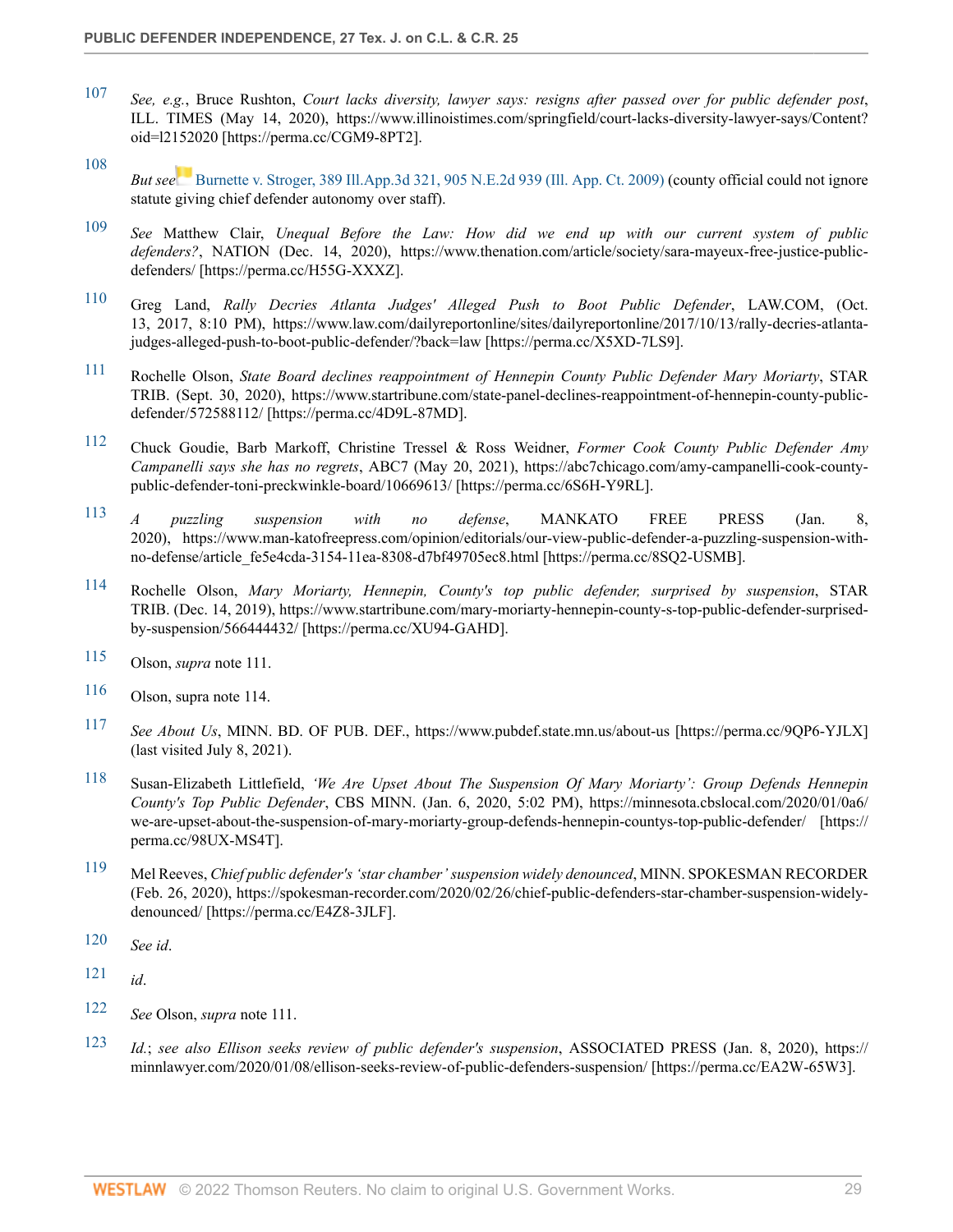- <span id="page-29-0"></span>[124](#page-9-11) *See* Brian J. Ostrom & Jordan Bowman, *Examining the Effectiveness of Indigent Defense Team Services: A Multisite Evaluation of Holistic Defense in Practice*, NAT'L CTR. FOR STATE CTS. (2019), https://www.ojp.gov/pdffiles1/nij/ grants/254549.pdf [https://perma.cc/V8JE-DJM7].
- <span id="page-29-1"></span>[125](#page-9-12) Letter from Brian J. Ostram to Minnesota Board of Public Defense (Mar. 11, 2020) (on file with author).
- <span id="page-29-2"></span>[126](#page-9-13) *Mary Moriarty, Hennepin County's Chief Public Defender, Reinstated After 3-Month Suspension*, CBS MINN. WCCO (Mar. 25, 2020, 11:35 PM), https://minnesota.cbslocal.com/2020/03/25/mary-moriarty-hennepin-countys-chief-publicdefender-reinstated-after-3-month-suspension/ [https://perma.cc/HQP9-GF2C].
- <span id="page-29-3"></span>[127](#page-9-14) *See* Chao Xiong, *Hennepin County chief public defender is reprimanded over social media posts*, STAR TRIB. (Apr. 15, 2020), https://www.startribune.com/hennepin-county-chief-public-defender-must-consult-with-supervisorson-social-media-posts-as-part-of-discipline/569672302/ [https://perma.cc/5AKC-KNR2].
- <span id="page-29-4"></span>[128](#page-9-15) David Chanen, *Hennepin County prosecutor won't charge people caught with small amounts of marijuana*, STAR TRIB. (Mar. 15, 2019) ("'Mike has to be about transparency and the understanding of what the policy is,' said Moriarty, who attended the hearing. 'This is about fundamental fairness issues."'), https://www.startribune.com/ hennepin-county-attorney-won-t-prosecute-people-caught-with-small-amounts-of-marijuana/507174002/ # [https:// perma.cc/A35D-JB8B].
- <span id="page-29-5"></span>[129](#page-9-16) Olson, *supra* note 111.
- <span id="page-29-6"></span>[130](#page-10-2) Andy Mannix, *State board agrees to pay \$300,000 to former Chief Hennepin County Public Defender*, STAR TRIB. (June 22, 2021, 3:47 PM), https://www.startribune.com/state-board-agrees-to-pay-300-000-to-former-chief-hennepincounty-public-defender/600070882/ [https://perma.cc/WE53-B8WW].
- <span id="page-29-7"></span>[131](#page-10-3) Id.
- <span id="page-29-8"></span>[132](#page-10-4) Megan Crepeau, *Reform advocate Sharone Mitchell's appointment as Cook County public defender made official*, CHI. TRIB. (Mar. 18, 2021, 2:39 PM), https://www.chicagotribune.com/news/criminal-justice/ct-sharone-mitchellappointed-public-defender-20210318-sz3sfc5nejgufhn3*o*ax27wde6e-story.html [https://perma.cc/NJY4-TQSJ].
- <span id="page-29-9"></span>[133](#page-10-5) [55 ILL. COMP. STAT. 5/3-4004.1 \(1991\)](http://www.westlaw.com/Link/Document/FullText?findType=L&pubNum=1000008&cite=ILSTC55S5%2f3-4004.1&originatingDoc=I9bcecfaa9c4911ec9f24ec7b211d8087&refType=LQ&originationContext=document&vr=3.0&rs=cblt1.0&transitionType=DocumentItem&contextData=(sc.Search)).
- <span id="page-29-10"></span>[134](#page-10-6) [55 ILL. COMP. STAT. 5/3-4004 \(1991\).](http://www.westlaw.com/Link/Document/FullText?findType=L&pubNum=1000008&cite=ILSTC55S5%2f3-4004&originatingDoc=I9bcecfaa9c4911ec9f24ec7b211d8087&refType=LQ&originationContext=document&vr=3.0&rs=cblt1.0&transitionType=DocumentItem&contextData=(sc.Search))
- <span id="page-29-11"></span>[135](#page-10-7) Crepeau, *supra* note 135.
- <span id="page-29-12"></span>[136](#page-10-8) *Id*.
- <span id="page-29-13"></span>[137](#page-10-9) *Id*.
- <span id="page-29-14"></span>[138](#page-10-10) Andrew Sullender, *County names new public defender--'progressive,' pragmatist, 'administrator of justice' and 'good guy,'*CHI. SUN-TIMES (Mar. 18, 2021, 5:35 PM), https://chicago.sun-times.com/politics/2021/3/18/22338896/cookcounty-public-defender-sharone-mitchell-preckwinkle-campanelli [https://perma.cc/N92K-U343].
- <span id="page-29-15"></span>[139](#page-10-11) Katie Moore, *Missouri public defender system expects funding increase to aid massive caseloads*, KAN. CITY STAR (June 23, 2021), https://www.kansascity.com/news/state/missouri/article252281973.html [https://perma.cc/ D38Y-M9QW].
- <span id="page-29-16"></span>[140](#page-10-12) Dan Margolies, *Head Of Missouri's Embattled Public Defender System Resigns*, NAT'L PUB. RADIO KCUR (Oct. 3, 2019, 4:08 PM), https://www.kcur.org/government/2019-10-03/head-of-missouris-embattled-public-defender-systemresigns [https://perma.cc/DM9G-7ZBJ].
- <span id="page-29-17"></span>[141](#page-10-13) Ian Cummings, *KC public defenders say high caseloads mean losing their licenses, going to jail, or quitting*, KAN. CITY STAR (Oct. 22, 2017) https://www.kansascity.com/news/politics-government/article179852406.html#storylink=cpy [https://perma.cc/9NES-TP3R].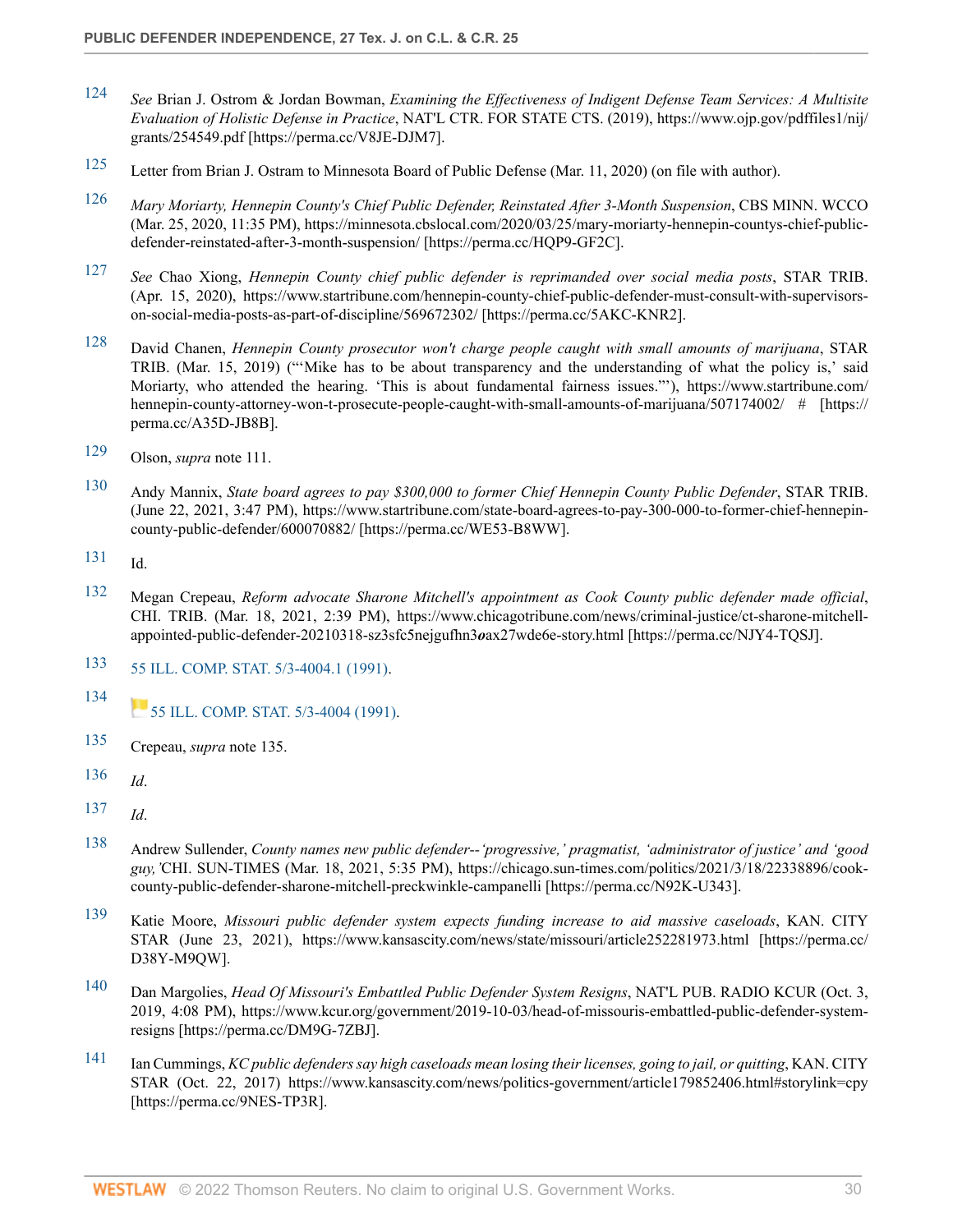- <span id="page-30-0"></span>[142](#page-11-1) *Id*.
- <span id="page-30-1"></span>[143](#page-11-2) State *ex rel*[. Missouri Public Defender Comm'n v. Waters, 370 S.W.3d 592, 611-12 \(Mo. Sup. Ct. 2012\)](http://www.westlaw.com/Link/Document/FullText?findType=Y&serNum=2028320714&pubNum=0004644&originatingDoc=I9bcecfaa9c4911ec9f24ec7b211d8087&refType=RP&fi=co_pp_sp_4644_611&originationContext=document&vr=3.0&rs=cblt1.0&transitionType=DocumentItem&contextData=(sc.Search)#co_pp_sp_4644_611) (en banc).
- <span id="page-30-2"></span>[144](#page-11-3) *See* [United States. v. Alvarez, 580 F.2d 1251, 1254-55 \(5th Cir.1978\).](http://www.westlaw.com/Link/Document/FullText?findType=Y&serNum=1978119718&pubNum=0000350&originatingDoc=I9bcecfaa9c4911ec9f24ec7b211d8087&refType=RP&fi=co_pp_sp_350_1254&originationContext=document&vr=3.0&rs=cblt1.0&transitionType=DocumentItem&contextData=(sc.Search)#co_pp_sp_350_1254)
- <span id="page-30-3"></span>[145](#page-11-4) *See* Dave Helling, *Defenseless: Missouri justice system violates the Constitution every day*, KAN. CITY STAR (Dec. 15, 2019, 1:42 PM), https://www.kansascity.com/opinion/article237130749.html [https://perma.cc/TUL2-QF9H].
- <span id="page-30-4"></span>[146](#page-11-5) *U.S. County Populations 2021*, WORLD POPULATION REVIEW, https://worldpopulationreview.com/us-counties [https://perma.cc/QQ55-RVPB].
- <span id="page-30-5"></span>[147](#page-11-6) *The 200 Largest Cities in the United States by Population 2021*, WORLD POPULATION REVIEW, Https:// worldpopulationreview.com/us-cities [https://perma.cc/J8T3-FMW9].
- <span id="page-30-6"></span>[148](#page-11-7) Editorial, Opinion, *Good first step: Tough legal veteran will launch Harris County Public Defender Office*, HOU. CHRON. (Nov. 14, 2010), https://www.chron.com/opinion/editorials/article/Good-first-step-Tough-legal-veteran-willlaunch-1613536.php [https://perma.cc/MSZ6-EMKB].
- <span id="page-30-7"></span>[149](#page-11-8) Neel U. Sukhatme & Jay Jenkins, *[Pay to Play? Campaign Finance and the Incentive Gap in the Sixth Amendment's](http://www.westlaw.com/Link/Document/FullText?findType=Y&serNum=0503795096&pubNum=0001133&originatingDoc=I9bcecfaa9c4911ec9f24ec7b211d8087&refType=LR&fi=co_pp_sp_1133_782&originationContext=document&vr=3.0&rs=cblt1.0&transitionType=DocumentItem&contextData=(sc.Search)#co_pp_sp_1133_782) Right to Counsel*[, 70 DUKE L. J. 775, 782 \(2021\)](http://www.westlaw.com/Link/Document/FullText?findType=Y&serNum=0503795096&pubNum=0001133&originatingDoc=I9bcecfaa9c4911ec9f24ec7b211d8087&refType=LR&fi=co_pp_sp_1133_782&originationContext=document&vr=3.0&rs=cblt1.0&transitionType=DocumentItem&contextData=(sc.Search)#co_pp_sp_1133_782).
- <span id="page-30-8"></span>[150](#page-11-9) *E.g.*, [Burdine v. Johnson, 262 F.3d 336, 338 \(5th Cir. 2001\)](http://www.westlaw.com/Link/Document/FullText?findType=Y&serNum=2001698962&pubNum=0000506&originatingDoc=I9bcecfaa9c4911ec9f24ec7b211d8087&refType=RP&fi=co_pp_sp_506_338&originationContext=document&vr=3.0&rs=cblt1.0&transitionType=DocumentItem&contextData=(sc.Search)#co_pp_sp_506_338) ("Burdine's court-appointed attorney slept repeatedly throughout the guilt-innocence phase of his 1984 capital murder trial.").
- <span id="page-30-9"></span>[151](#page-11-10) Adam Liptak, *A lawyer best known for losing capital cases*, N.Y. TIMES (May, 17, 2010), https:// www.nytimes.com/2010/05/18/us/18bar.html?searchResultPosition=1 [https://perma.cc/74F5-HBDL] ("An analysis in The Houston Chronicle last year found that he had represented 2,000 felony defendants in 2007 and 2008--far above the caseload limits recommended by bar associations and other groups that take criminal defense work seriously.").
- <span id="page-30-10"></span>[152](#page-11-11) JESSICA S. HENRY, SMOKE BUT NO FIRE: CONVICTING THE INNOCENT OF CRIMES THAT NEVER HAPPENED 121 (U. of Cal. Press 2020).
- <span id="page-30-11"></span>[153](#page-11-12) *See e.g., The Plea: Interview with Judge Michael McSpadden*, PBS FRONTLINE (June 17, 2004), https://www.pbs.org/ wgbh/pages/frontline/shows/plea/interviews/mcspadden.html [https://perma.cc/X3HW-SKHS] ("But the great amount of cases, the burglary cases, the possession of drug cases--They're standard as far as the plea bargains. And the judge will go along with most of them.").
- <span id="page-30-12"></span>[154](#page-11-13) *See* Gary Polland, *GOP Leaders Say No Way To Public Defenders System in Harris County*, TEX. CONSERVATIVE REV., (Nov. 13, 2009), http://www.texasconservativereview.com/vol8n17.html [https:// perma.cc/8AZD-9XBQ]; *cf*. Editorial, *Public defender's office deserves public support*, HOU. CHRON. (May 11, 2012, 9:11 PM), https://www.chron.com/opinion/editorials/article/Editorial-Public-defender-s-office-deserves-3552921.php [https://perma.cc/7G4Q-AK9K].
- <span id="page-30-13"></span>[155](#page-11-14) Jo DePrang, *Study Shows Why Houston's Public Defender Program is Worth the Cost*, TEX. OBSERVER (Nov. 7, 2013, 1:15 PM), https://www.texasobserver.org/study-shows-why-houstons-public-defender-program-is-worth-thecost/ [https://perma.cc/D26K-H8RP] ("Comparing results between the public defender and traditionally appointed counsel doesn't just make the former look good--it makes the latter look terrible.").
- <span id="page-30-14"></span>[156](#page-11-15) *E.g.*, Stephen B. Bright, *[Independence of Counsel: An Essential Requirement for Competent Counsel and a Working](http://www.westlaw.com/Link/Document/FullText?findType=Y&serNum=0469710585&pubNum=0001161&originatingDoc=I9bcecfaa9c4911ec9f24ec7b211d8087&refType=LR&fi=co_pp_sp_1161_885&originationContext=document&vr=3.0&rs=cblt1.0&transitionType=DocumentItem&contextData=(sc.Search)#co_pp_sp_1161_885) Adversary System*[, 55 HOUS. L. REV. 853, 885 \(2018\).](http://www.westlaw.com/Link/Document/FullText?findType=Y&serNum=0469710585&pubNum=0001161&originatingDoc=I9bcecfaa9c4911ec9f24ec7b211d8087&refType=LR&fi=co_pp_sp_1161_885&originationContext=document&vr=3.0&rs=cblt1.0&transitionType=DocumentItem&contextData=(sc.Search)#co_pp_sp_1161_885)

*[I](https://1.next.westlaw.com/Link/RelatedInformation/Flag?documentGuid=I4c4dbf002ea311e79de0d9b9354e8e59&transitionType=InlineKeyCiteFlags&originationContext=docHeaderFlag&Rank=0&ppcid=id0a2fc8910fa4581bfdf149172d797b5&contextData=(sc.Search) )d*[. at 1067-68](http://www.westlaw.com/Link/Document/FullText?findType=Y&serNum=2041579140&pubNum=0007903&originatingDoc=I9bcecfaa9c4911ec9f24ec7b211d8087&refType=RP&fi=co_pp_sp_7903_1067&originationContext=document&vr=3.0&rs=cblt1.0&transitionType=DocumentItem&contextData=(sc.Search)#co_pp_sp_7903_1067).

<span id="page-30-16"></span>[158](#page-11-17)

<span id="page-30-15"></span>[<sup>157</sup>](#page-11-16) [ODonnell v. Harris County, Texas, 251 F. Supp. 3d 1052, 1059-60 \(2017\)](http://www.westlaw.com/Link/Document/FullText?findType=Y&serNum=2041579140&pubNum=0007903&originatingDoc=I9bcecfaa9c4911ec9f24ec7b211d8087&refType=RP&fi=co_pp_sp_7903_1059&originationContext=document&vr=3.0&rs=cblt1.0&transitionType=DocumentItem&contextData=(sc.Search)#co_pp_sp_7903_1059).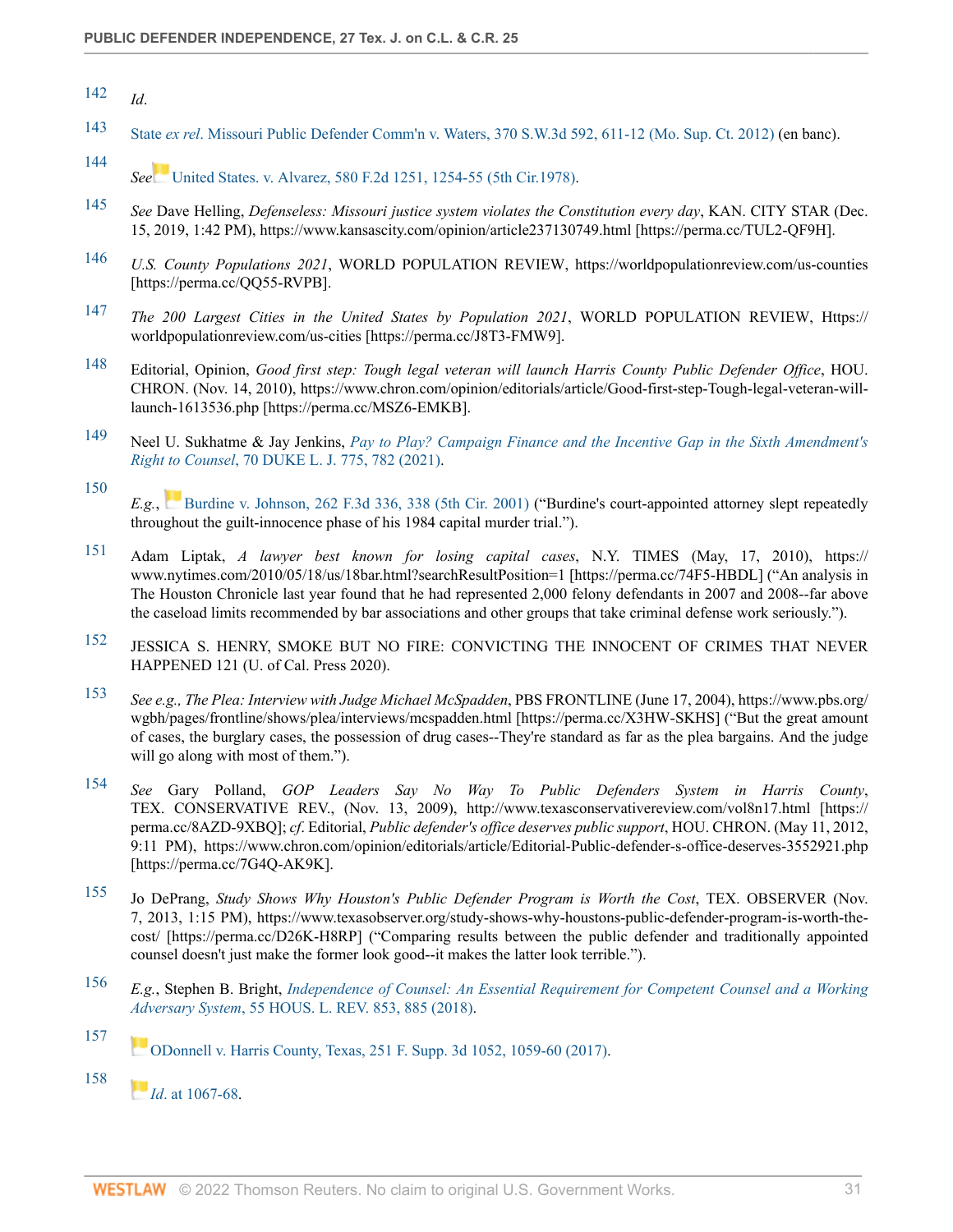- <span id="page-31-0"></span>[159](#page-11-18) *See* Gabrielle Banks, *Democratic election gains may spark Harris County bail lawsuit settlement*, HOUS. CHRON. (Nov. 15, 2018, 8:28 AM), https://www.chron.com/news/houston-texas/houston/aiticle/Democratic-election-gainsmay-spark-Harris-County-13389574.php [https://perma.cc/PP4N-Y2JK].
- <span id="page-31-1"></span>[160](#page-11-19) Zach Despart, *Radack accuses public defender of helping lawyers in bail lawsuit against county*, HOUS. CHRON. (June 9, 2018, 4:40 PM), https://www.chron.com/news/houston-texas/houston/article/Radack-accuses-public-defenderof-helping-lawyers-12980050.php [https://perma.cc/FT28-Y6EM]; *see also*RAPPING, *supra* note 95, 198-99 (2020) ("In Houston, Alex Bunin found himself threatened with termination by an angry county commissioner after he was accused by the county attorney of helping a group of criminal justice reformers in a lawsuit challenging unconstitutional bail practices in the county.").
- <span id="page-31-2"></span>[161](#page-11-20) Letter from NAPD Steering Committee to Harris County Attorney Vince Ryan (June 18, 2018), https://www.publicdefenders.us/files/NAPD\_letterhead\_Harris%20County%20Commission\_June %2018%202018\_SIGNED.pdf [https://perma.cc/U4YP-N6RF].
- <span id="page-31-3"></span>[162](#page-11-21) Zach Despart, *Harris County defense lawyers rally in support of public defender under investigation*, HOUS. CHRON. (June 12, 2018, 7:31 AM), https://www.houstonchronicle.com/news/houston-texas/houston/article/Harris-County-defense-lawyers-rally-in-support-of-12985831.php [https://perma.cc/7SRL-ZS73].
- <span id="page-31-4"></span>[163](#page-12-1) *Id*.
- <span id="page-31-5"></span>[164](#page-12-2) Editorial, *Attacks on Harris County's chief public defender misguided*, HOUS. CHRON. (June 12, 2018, 9:36 AM), https://www.houstonchronicle.com/opinion/editorials/article/Attacks-on-Harris-County-s-chiefpublic-12985668.php [https://perma.cc/VGN8-N297].
- <span id="page-31-6"></span>[165](#page-12-3) Harris County Public Defender Board Report (Nov. 5, 2018) (on file with author).
- <span id="page-31-7"></span>[166](#page-12-4) *See* Mihir Zaveri, *Lina Hidalgo, a 27-Year-Old Latina, Will Lead Harris County, Texas' Biggest*, N.Y. TIMES (Nov. 8, 2018), https://www.nytimes.com/2018/11/08/us/politics/lina-hidalgo-harris-county.html [https://perma.cc/96WH-KK5G].
- <span id="page-31-8"></span>[167](#page-12-5) Brian Rogers, *Republican judges swept out by voters in Harris County election*, HOUS. CHRON. (Nov. 10,2018, 4:57 PM), https://www.chron.com/news/houston-texas/houston/article/GOP-Free-Zone-Republican-judges-swept-outby-13376806.php [https://perma.cc/56UX-VSYZ].
- <span id="page-31-9"></span>[168](#page-12-6) Zach Despart, *Proposed bail lawsuit settlement includes child care, phones, rides for poor defendants*, HOUS. CHRON. (Apr. 12, 2019), https://www.houstonchronicle.com/news/houston-texas/houston/article/Proposedbail-lawsuit-settlement-includes-child-13764225.php?cmpid=gsa-chron-result [https://perma.cc/EFH3-V7MQ].
- <span id="page-31-10"></span>[169](#page-12-7) *Map of Montgomery County, PA, and surrounding counties*, MONTGOMERY CNTY., https://www.montcopa.org/ DocumentCenter/View/2318/Montgomery-County-and-neighboring-counties?bidId= [https://perma.cc/S9RL-JUKC].
- <span id="page-31-11"></span>[170](#page-12-8) Max Mitchell, *Montco Pushes Back Against Allegations of Wrongful Firings in Public Defender's Office*, LEGAL INTELLIGENCER (May 26, 2020), https://www.law.com/thelegalintelligencer/2020/05/26/montco-pushesback-against-allegations-of-wrongful-firings-in-public-defenders-office/ [https://perma.cc/BV8U-YXVF].
- <span id="page-31-12"></span>[171](#page-12-9) [Brief for the Montgomery Office of the Pub. Def. as Amicus Curiae Supporting Petitioners, The Phila. Cmty. Bail](http://www.westlaw.com/Link/Document/FullText?findType=Y&serNum=2050437904&pubNum=0007903&originatingDoc=I9bcecfaa9c4911ec9f24ec7b211d8087&refType=RP&originationContext=document&vr=3.0&rs=cblt1.0&transitionType=DocumentItem&contextData=(sc.Search)) [Fund, et al. v. Arraignment Court Magistrates of the First Judicial Dist. of the Commonwealth of Pa., 440 F.Supp 3d](http://www.westlaw.com/Link/Document/FullText?findType=Y&serNum=2050437904&pubNum=0007903&originatingDoc=I9bcecfaa9c4911ec9f24ec7b211d8087&refType=RP&originationContext=document&vr=3.0&rs=cblt1.0&transitionType=DocumentItem&contextData=(sc.Search)) [415 \(E.D. Pa. 2020\),](http://www.westlaw.com/Link/Document/FullText?findType=Y&serNum=2050437904&pubNum=0007903&originatingDoc=I9bcecfaa9c4911ec9f24ec7b211d8087&refType=RP&originationContext=document&vr=3.0&rs=cblt1.0&transitionType=DocumentItem&contextData=(sc.Search)) https://context-cdn.washingtonpost.com/notes/prod/default/documents/09fa0a56-cf60-46ff-838ae5cfbabf901e/note/6ca47933-5a75-46a6-8c29-11648464db9d.pdf#page=1 [https://perma.cc/3M2N-38H9] (no docket number available because the brief was withdrawn).
- <span id="page-31-13"></span>[172](#page-12-10) *Id*.
- <span id="page-31-14"></span>[173](#page-12-11) Telephone Interview with Dean Beer, Chief Pub. Defender, Montgomery Cnty., Pa. (July 23, 2021).

<span id="page-31-15"></span>[174](#page-12-12) *Id*.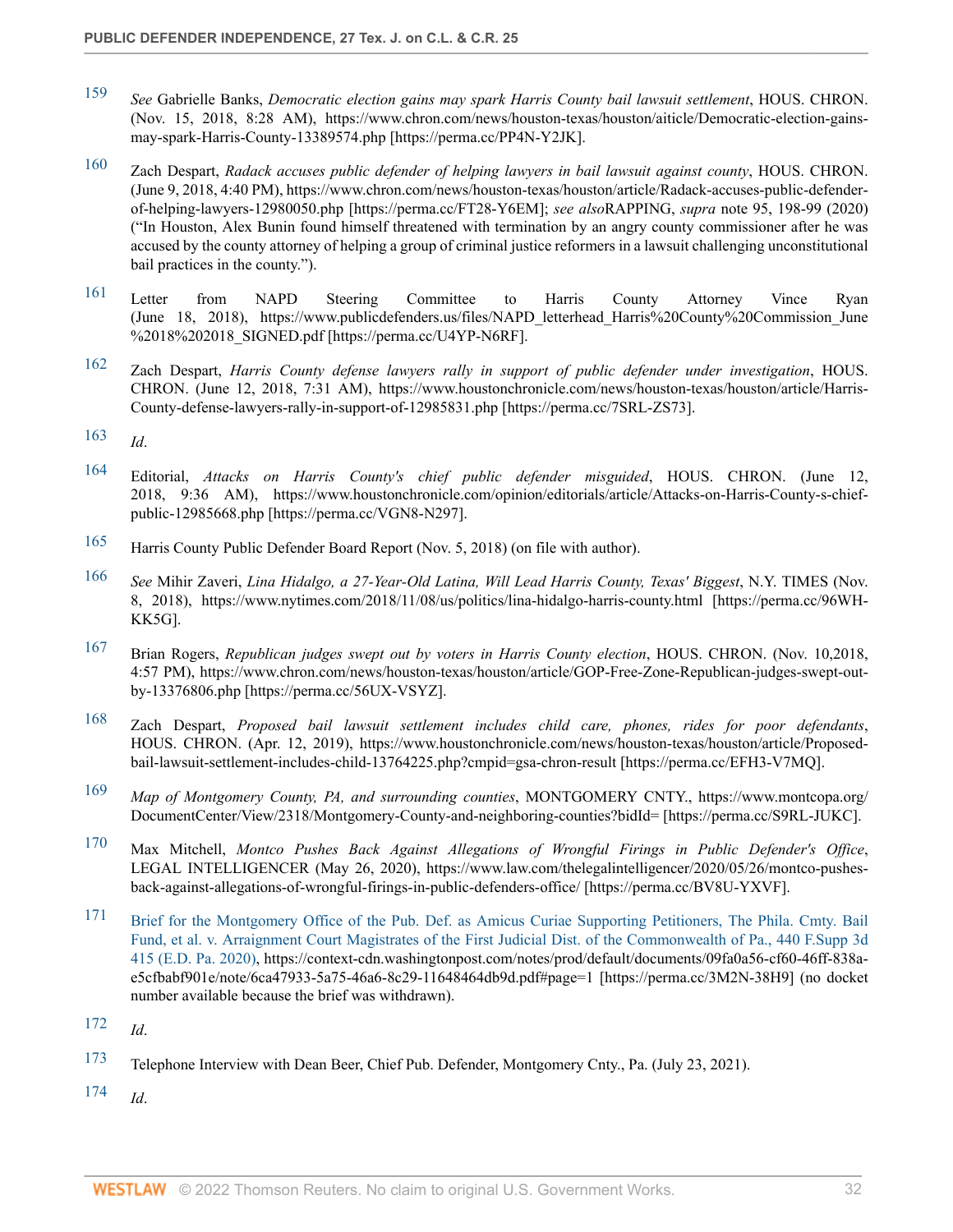- <span id="page-32-1"></span>[176](#page-12-14) Jo Ciavaglia, *Montgomery County faces suits over public defender terminations*, THE INTELLIGENCER (May 27, 2020, 10:04 AM), https://www.the-intell.com/story/news/state/2020/05/27/montgomery-county-faces-suitsover/1143810007/ [https://perma.cc/4GXE-X99E].
- <span id="page-32-2"></span>[177](#page-12-15) Vinny Vella, *Protesters descend on Montgomery County commissioners meeting to oppose public defenders' firings*, PHILA. INQUIRER (Mar. 5, 2020), https://www.inquirer.com/news/montgomery-county-public-defenderscommissioners-protest-dean-beer-keisha-hudson-20200305.html [https://perma.cc/B2VD-MBCB].
- <span id="page-32-3"></span>[178](#page-12-16) QUATTRONE CTR. FOR THE FAIR ADMIN. OF JUST., RECOMMENDATIONS FOR MONTGOMERY COUNTY TO ACHIEVE GREATER INDEPENDENCE IN INDIGENT DEFENSE Provision (2020) [hereinafter QUATTRONE REPORT].
- <span id="page-32-4"></span>[179](#page-12-17) Telephone interview with Marrisa Bluestine, Assistant Director, Quattrone Ctr. for the Fair Admin. of Just. (June 1, 2021).
- <span id="page-32-5"></span>[180](#page-12-18) *See id*.
- <span id="page-32-6"></span>[181](#page-13-2) Max Mitchell, *Montgomery County to Pay \$310K to Settle Claims From Former Public Defenders in Row Over Bail Policies*, LEGAL INTELLIGENCER (Mar. 19, 2021, 2:42 PM), https://www.law.com/thelegalintelligencer/2021/03/19/montgomery-county-to-pay-310k-to-settle-claims-fromformer-public-defenders-in-row-over-bail-policies/ [https://perma.cc/AAF7-EB3C].
- <span id="page-32-7"></span>[182](#page-13-3) Defendant's Memorandum of Law in Support of their Motion to Dismiss Plaintiff's Complaint Pursuant to Rules 12(b) (6) and 12(b)(1) at 3, Dean Beer v. Montgomery County et al, (No. 2:20-cv-01486) (E.D. Pa. 2020).
- <span id="page-32-8"></span>[183](#page-13-4) *See*STEPHEN AND SANDRA SHELLER CTR. FOR SOCIAL JUST. & TEMPLE U., BEASLEY SCH. OF LAW, STRENGTHENING THE OFFICE OF THE PUBLIC DEFENDER: ANALYSIS AND RECOMMENDATIONS FOR MONTGOMERY COUNTY (Apr. 2021), https://www2.law.temple.edu/csj/publication/strengthening-the-officeof-the-public-defender-analysis-and-recommendations-for-montgomery-county/ [https://perma.cc/BVF5-X5JH].
- <span id="page-32-9"></span>[184](#page-13-5) QUATTRONE REPORT, *supra* note 180.
- <span id="page-32-10"></span>[185](#page-13-6) *ACLU of Pennsylvania files complaint alleging violations of Sunshine Act in Montgomery County public defender firings*, ACLU PA. (Mar. 23, 2020), https://www.aclupa.org/en/press-re-leases/aclu-pennsylvania-files-complaintalleging-violations-sunshine-act-montgomery-county [https://perma.cc/T3XL-HV8Y].
- <span id="page-32-11"></span>[186](#page-13-7) *Montgomery County commissioners amend public transparency policy following ACLU-PA lawsuit*, ACLU PA. (July 12, 2021), https://www.aclupa.org/en/press-releases/montgomery-county-com-missioners-amend-public-transparencypolicy-following-aclu-pa [https://perma.cc/W396-SR9B].
- <span id="page-32-12"></span>[187](#page-13-8) Vinny Vella, *ACLU lawyers say they're being barred from interviews at the Montgomery County jail in retaliation for earlier investigations*, PHILA. INQUIRER (May 20, 2021), https://www.inquirer.com/news/aclu-lawsuit-vistinginmates-montgomery-county-jail-20210520.html [https://perma.cc/UYR9-D4KU].
- <span id="page-32-13"></span>[188](#page-13-9) AD HOC COMM. TO REVIEW THE CRIM. JUST. ACT, 2017 REPORT OF THE AD HOC COMMITTEE TO REVIEW THE CRIMINAL JUSTICE ACT, EXECUTIVE SUMMARY 28, https://cjastudy.fd.org/sites/default/ files/public-resources/Ad%20Hoc%C20Report%C20June%202018.pdf [https://perma.cc/4TBW-E8WC] [hereinafter CARDONE REPORT]; *cf*. David E. Patton, *[Federal Public Defense in an Age of Inquisition](http://www.westlaw.com/Link/Document/FullText?findType=Y&serNum=0391126682&pubNum=0001292&originatingDoc=I9bcecfaa9c4911ec9f24ec7b211d8087&refType=LR&originationContext=document&vr=3.0&rs=cblt1.0&transitionType=DocumentItem&contextData=(sc.Search))*, 122 YALE L.J. 2578 [\(2013\)](http://www.westlaw.com/Link/Document/FullText?findType=Y&serNum=0391126682&pubNum=0001292&originatingDoc=I9bcecfaa9c4911ec9f24ec7b211d8087&refType=LR&originationContext=document&vr=3.0&rs=cblt1.0&transitionType=DocumentItem&contextData=(sc.Search)) (arguing the federal system has not met the goals of *Gideon v. Wainwright, supra* note 4).

#### <span id="page-32-14"></span>[189](#page-13-10) [18 U.S.C. § 3006A](http://www.westlaw.com/Link/Document/FullText?findType=L&pubNum=1000546&cite=18USCAS3006A&originatingDoc=I9bcecfaa9c4911ec9f24ec7b211d8087&refType=LQ&originationContext=document&vr=3.0&rs=cblt1.0&transitionType=DocumentItem&contextData=(sc.Search)).

<span id="page-32-15"></span>[190](#page-13-11) *See About DSO*, DEF. SERVS. OFF., https://www.fd.org/node/96 [https://perma.cc/6Z65-D322] (last visited Nov. 4, 2021).

<span id="page-32-0"></span>[<sup>175</sup>](#page-12-13) *Id*.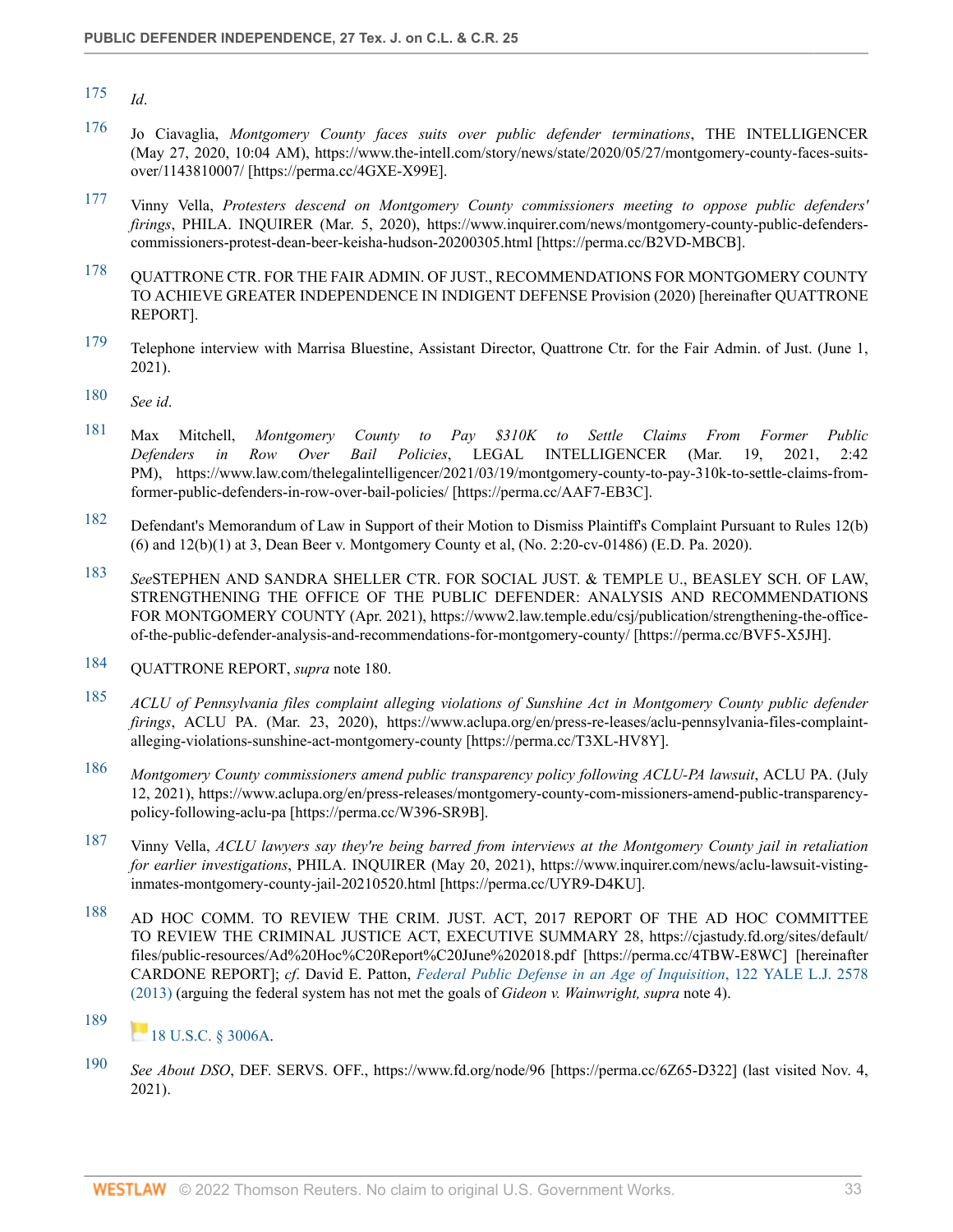- <span id="page-33-0"></span>[191](#page-13-12) *See* Norman L. Reimer, *A Fundamental Flaw in the Federal Indigent Defense System: Lack of Independence from Judicial Control*, CHAMPION (Aug. 2015) at 9.
- <span id="page-33-1"></span>[192](#page-13-13) NAT'L ASS'N OF CRIM. DEF. LAWYERS, FEDERAL INDIGENT DEFENSE 2015: THE INDEPENDENCE IMPERATIVE 8-10 (2015), https://www.nacdl.org/Document/FederalIndigentDefense2015IndependenceIm [https:// perma.cc/UMQ5-L65W] [hereinafter FEDERAL INDIGENT DEFENSE 2015].
- <span id="page-33-2"></span>[193](#page-13-14) *See* Patton, *supra* note 49, at 338.
- <span id="page-33-3"></span>[194](#page-13-15) CARDONE REPORT, supra note 189, at 28
- <span id="page-33-4"></span>[195](#page-13-16) *Id*. at X.
- <span id="page-33-5"></span>[196](#page-14-1) *Id*. at XX.
- <span id="page-33-6"></span>[197](#page-14-2) *Governance & the Judicial Conference*, U.S. CTS., https://www.uscourts.gov/about-federal-courts/governance-judicialconference [https://perma.cc/4CFZ-V9HT] (last visited Nov. 4, 2021).
- <span id="page-33-7"></span>[198](#page-14-3) Memorandum from Pamela Hamrin, Judicial Conference Addresses Criminal Justice Act Issues in Cardone Report (Sept. 13, 2018) (on file with author).
- <span id="page-33-8"></span>[199](#page-14-4) Memorandum from James Duff, Director AO, Judicial Conference Action on Criminal Justice Act Policies (Aug. 14, 2019) (on file with author).
- <span id="page-33-9"></span>[200](#page-14-5) *State Counsel for Offenders, What We Do*, TEX. DEP'T OF CRIM. JUST., https://www.tdcj.texas.gov/tbcj/scfo/ what we do.html [https://perma.cc/5NFB-PJR7] (last visited June 30, 2021).
- <span id="page-33-10"></span>[201](#page-14-6) *Inside TDCJ*, TEX. DEP'T OF CRIM. JUST., https://www.tdcj.texas.gov/kss\_inside.html [https://perma.cc/EXN5- JY5W] (last visited June 30, 2021).
- <span id="page-33-11"></span>[202](#page-14-7) *Texas Board of Criminal Justice - Overview*, TEX. DEP'T OF CRIM. [JUS](https://1.next.westlaw.com/Link/RelatedInformation/Flag?documentGuid=N89C39D203B9011DC9C2FC0BFE82D04E5&transitionType=InlineKeyCiteFlags&originationContext=docHeaderFlag&Rank=0&ppcid=id0a2fc8910fa4581bfdf149172d797b5&contextData=(sc.Search) )T., https://www.tdcj.texas.gov/tbcj/index.html [https://perma.cc/L7WF-AG24] (last visited June 30, 2021); *see also* [TEX. CODE CRIM. PROC. ANN. art. 26.051](http://www.westlaw.com/Link/Document/FullText?findType=L&pubNum=1000172&cite=TXCMART26.051&originatingDoc=I9bcecfaa9c4911ec9f24ec7b211d8087&refType=LQ&originationContext=document&vr=3.0&rs=cblt1.0&transitionType=DocumentItem&contextData=(sc.Search)) [\(West 2007\).](http://www.westlaw.com/Link/Document/FullText?findType=L&pubNum=1000172&cite=TXCMART26.051&originatingDoc=I9bcecfaa9c4911ec9f24ec7b211d8087&refType=LQ&originationContext=document&vr=3.0&rs=cblt1.0&transitionType=DocumentItem&contextData=(sc.Search))
- <span id="page-33-12"></span>[203](#page-14-8) Michael Barajas, *Lawyers Seek to Reform 'Ethical Minefield' of Public Defender's Office Controlled by Texas Prison System*, TEX. OBSERVER (Apr. 24, 2018, 2:18 PM), https://www.texasobserver.org/lawyers-seek-to-reform-ethicalminefield-of-public-defenders-office-controlled-by-texas-prison-system/ [https://perma.cc/Y7QR-7RJ8].
- <span id="page-33-13"></span> $^{204}$  $^{204}$  $^{204}$  STATE BAR OF TEX. LEGAL SERVS. TO THE POOR IN CRIM. MATTERS COMM., REVIEW OF THE OPERATIONS OF STATE COUNSEL FOR OFFENDERS REPORT (2017), https://www.prisonlegal-news.org/media/publications/ State Bar of Texas Legal Services to the Poor in Criminal Matters Committee --Review of the Operations of State Counsel for Offenders 2017.pdf [https://perma.cc/ZW3T-Y5DB] [hereinafter *SCFO Report*].
- <span id="page-33-14"></span>[205](#page-14-10) *See*[TEX. GOV'T CODE ANN. § 41.302 \(West 2007\)](http://www.westlaw.com/Link/Document/FullText?findType=L&pubNum=1000176&cite=TXGTS41.302&originatingDoc=I9bcecfaa9c4911ec9f24ec7b211d8087&refType=LQ&originationContext=document&vr=3.0&rs=cblt1.0&transitionType=DocumentItem&contextData=(sc.Search)).
- <span id="page-33-15"></span>[206](#page-14-11) *SCFO Report, supra* note 205, at 4 (over a quarter of the currently employed SCFO lawyers completed the survey); *see also* Appendix A.
- <span id="page-33-16"></span>[207](#page-14-12) *See*ABA TEN PRINCIPLES, *supra* note 84.
- <span id="page-33-17"></span>[208](#page-14-13) *SCFO Report, supra* note 205, at 8
- <span id="page-33-18"></span>[209](#page-14-14) *Id*. at 10.
- <span id="page-33-19"></span>[210](#page-14-15) *Id*. at 33.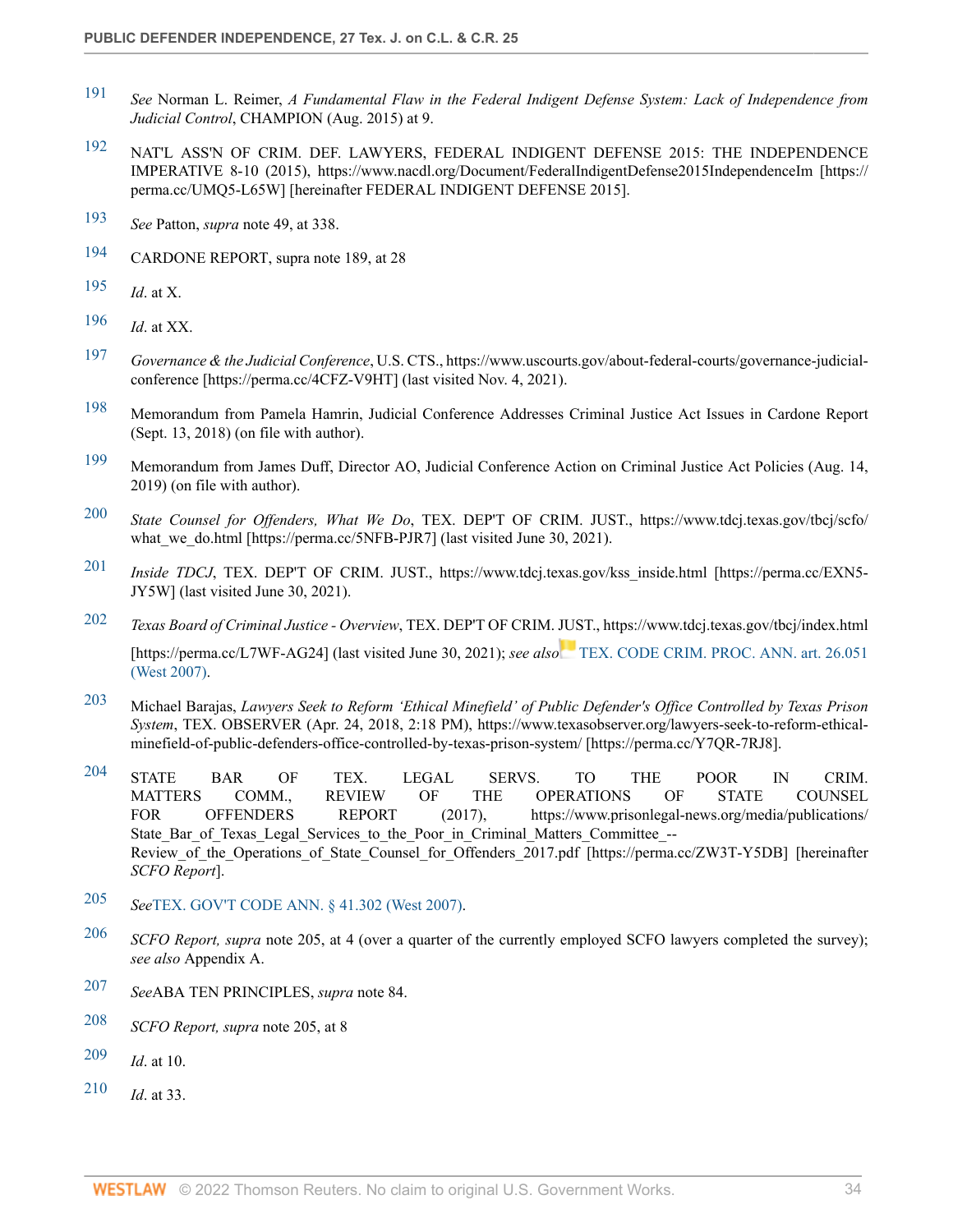- <span id="page-34-0"></span>[211](#page-14-16) *Id*. at 32.
- <span id="page-34-1"></span>[212](#page-14-17) *Id*. at 12.
- <span id="page-34-2"></span>[213](#page-14-18) *SCFO Report, supra* note 205, at 29.
- <span id="page-34-3"></span>[214](#page-15-2) *Id*. at 8-10.
- <span id="page-34-4"></span>[215](#page-15-3) *Id*. at 7-12.
- <span id="page-34-5"></span>[216](#page-15-4) *Id*.
- <span id="page-34-6"></span>[217](#page-15-5) *See SCFO Report, supra* note 205.
- <span id="page-34-7"></span>[218](#page-15-6) Mike Ward, *New report: Convict attorneys shouldn't work for prison system*, HOUS. CHRON. (Jan. 12, 2018, 11:15 AM), https://www.chron.com/news/politics/texas/article/New-report-Convict-attorneys-shouldn-t-workfor-12493469.php [https://perma.cc/ALS2-ED87].
- <span id="page-34-8"></span>[219](#page-15-7) Barajas, *supra* note 204.
- <span id="page-34-9"></span>[220](#page-15-8) *Mission & Purpose*, THE PUB. DEF. SERV. FOR THE DIST. OF COLUMBIA, https://www.pdsdc.org/about-us/ mission-puipose [https://perma.cc/S23A-J4PR] (last visited July 8, 2021).
- <span id="page-34-10"></span>[221](#page-15-9) *See*NAT'L LEGAL AID & DEF. ASS'N, PDS: A MODEL OF CLIENT-CENTERED REPRESENTATION (2008), https://cjastudy.fd.org/sites/default/files/hearing-archives/minneapolis-minnesota/pdf/ julialeightonnlada-report-pds.pdf [https://perma.cc/PA4D-SSR4].
- <span id="page-34-11"></span>[222](#page-15-10) *See* Radley Balko, Opinion, *The government wants to move the D.C. public defender's office. That could be disastrous.*, WASH. POST (Dec. 12, 2019), https://www.washingtonpost.com/opinions/2019/12/12/government-wants-move-dcpublic-defenders-office-that-could-be-disastrous/ [https://perma.cc/67UD-HWVY].
- <span id="page-34-12"></span>[223](#page-15-11) *About Us*, THE BRONX DEF., https://www.bronxdefenders.org/who-we-are/ [https://perma.cc/4F2X-X8J5] (last visited July 8, 2021).
- <span id="page-34-13"></span>[224](#page-15-12) *Id*.
- <span id="page-34-14"></span>[225](#page-15-13) *Id*.
- <span id="page-34-15"></span>[226](#page-15-14) *See*DAVID FEIGE, INDEFENSIBLE: ONE LAWYER'S JOURNEY INTO THE INFERNO OF AMERICAN JUSTICE 141 (2006).
- <span id="page-34-16"></span>[227](#page-15-15) *History of the Office of the State Public Defender*, OFF. OF THE COLO. STATE PUB. DEF., https:// www.coloradodefenders.us/information/history-of-the-office-of-the-state-public-defender-2/ [https://perma.cc/F4HY-TAVL] (last visited Dec. 25, 2021).
- <span id="page-34-17"></span>[228](#page-15-16) *See What we do*, OFF. OF THE COLO. STATE PUB. DEF., https://www.coloradodefenders.us/information/what-wedo/ [https://perma.cc/MQ4M-QT52] (last visited Dec. 25, 2021).
- <span id="page-34-18"></span>[229](#page-15-17) *See e.g.*, Lauren Gambino, *Colorado shooting trial: "He tried to murder a theater full of people to make himself feel better*," THE GUARDIAN (Apr. 27, 2015), https://www.theguardian.com/us-news/2015/apr/27/james-holmes-trialcolorado-aurora-theater-shooting [https://perma.cc/QZB3-YW3U].
- <span id="page-34-19"></span>[230](#page-15-18) *See*PRIMUS, *supra* note 58, at 142-45.
- <span id="page-34-20"></span>[231](#page-16-3) CARDONE REPORT, *supra* note 189, at 243-53.
- <span id="page-34-21"></span>[232](#page-16-4) *See* Andrea D. Lyon, *Dean's Desk: The United States needs a defender general*, IND. LAWYER (Oct. 18, 2016), https://www.theindianalawyer.com/articles/41749-deans-desk-the-united-states-needs-a-defender-general [https://perma.cc/L77J-9BD2].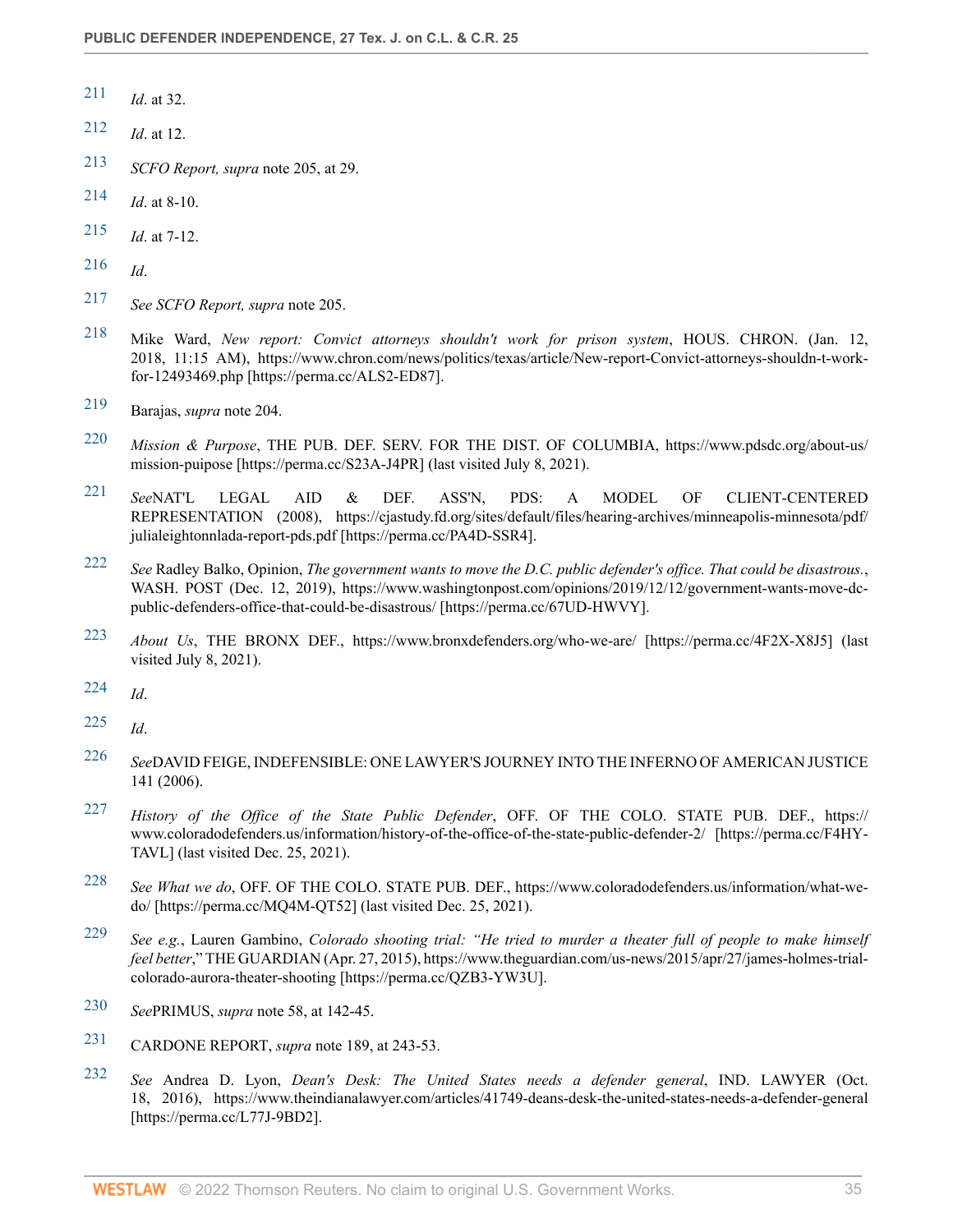- <span id="page-35-0"></span>[233](#page-16-5) *About Us*, BUREAU OF JUST. ASSISTANCE, https://bja.ojp.gov/about [https://perma.cc/NG69-ZZYJ] (last modified Sept. 16, 2021).
- <span id="page-35-1"></span>[234](#page-16-6) *See*MAYEUX, *supra* note 5, at 16-17.
- <span id="page-35-2"></span>[235](#page-16-7) Daniel Epps & William Ortman, *The Defender General*[, 168 U. PA. L. REV. 1469, 1471-74 \(2020\).](http://www.westlaw.com/Link/Document/FullText?findType=Y&serNum=0503931461&pubNum=0001268&originatingDoc=I9bcecfaa9c4911ec9f24ec7b211d8087&refType=LR&fi=co_pp_sp_1268_1471&originationContext=document&vr=3.0&rs=cblt1.0&transitionType=DocumentItem&contextData=(sc.Search)#co_pp_sp_1268_1471)
- <span id="page-35-3"></span>[236](#page-16-8) S. 330, 115th Cong. (2017-2018).
- <span id="page-35-4"></span>[237](#page-16-9) *See*MODEL RULES OF PRO. CONDUCT, r. 6.3 (AM. BAR ASS'N 1983).
- <span id="page-35-5"></span>[238](#page-16-10) *See* George Yubas, *[Statewide Public Defender Organizations: An Appealing Alternative](http://www.westlaw.com/Link/Document/FullText?findType=Y&serNum=0306383240&pubNum=0001239&originatingDoc=I9bcecfaa9c4911ec9f24ec7b211d8087&refType=LR&fi=co_pp_sp_1239_160&originationContext=document&vr=3.0&rs=cblt1.0&transitionType=DocumentItem&contextData=(sc.Search)#co_pp_sp_1239_160)*, 29 STAN. L. REV. 157, 160 [\(1976\).](http://www.westlaw.com/Link/Document/FullText?findType=Y&serNum=0306383240&pubNum=0001239&originatingDoc=I9bcecfaa9c4911ec9f24ec7b211d8087&refType=LR&fi=co_pp_sp_1239_160&originationContext=document&vr=3.0&rs=cblt1.0&transitionType=DocumentItem&contextData=(sc.Search)#co_pp_sp_1239_160)
- <span id="page-35-6"></span>[239](#page-16-11) *See* Schay, *supra riots* 36, at 35.
- <span id="page-35-7"></span>[240](#page-16-12) CARDONE REPORT, *supra* note 189, at 243-47.
- <span id="page-35-8"></span>[241](#page-16-13) *See e.g.*, TEX. INDIGENT DEFENSE COMM'N., http://www.tidc.texas.gov/ [https://perma.cc/J6G5-9Y8U]; VA. INDIGENT DEFENSE COMM'N., http://www.vadefenders.org/ [https://perma.cc/4WN-ASSH].
- <span id="page-35-9"></span>[242](#page-16-14) *See* Irene Oritseweyinme Joe, *Structuring the Public Defender*[, 106 IOWA L. REV. 113, 118 \(2020\)](http://www.westlaw.com/Link/Document/FullText?findType=Y&serNum=0503294044&pubNum=0001168&originatingDoc=I9bcecfaa9c4911ec9f24ec7b211d8087&refType=LR&fi=co_pp_sp_1168_118&originationContext=document&vr=3.0&rs=cblt1.0&transitionType=DocumentItem&contextData=(sc.Search)#co_pp_sp_1168_118) ("The problems continued because the vote effectively transferred the institution's supervisor to another governmental branch that not only had its own objectives in the criminal court process that could collide with the public defender's goals, but also possessed the power to discipline the public defender during such a collision.").
- <span id="page-35-10"></span>[243](#page-16-15) *Id*[. at 157](http://www.westlaw.com/Link/Document/FullText?findType=Y&serNum=0503294044&pubNum=0001168&originatingDoc=I9bcecfaa9c4911ec9f24ec7b211d8087&refType=LR&fi=co_pp_sp_1168_157&originationContext=document&vr=3.0&rs=cblt1.0&transitionType=DocumentItem&contextData=(sc.Search)#co_pp_sp_1168_157) ("Bringing the public defender up to the state level with representation of its interests in the form of an inspector general-type figure would help to make the public defender coequal to other governmental authority, and allow the institution to challenge the powers that be without fear of retaliation that could undermine its duty to serve its clients.").
- <span id="page-35-11"></span>[244](#page-17-3) Andrew Howard, *[The Public's Defender: Analyzing the Impact of Electing Public Defenders](http://www.westlaw.com/Link/Document/FullText?findType=Y&serNum=0493510197&pubNum=0233835&originatingDoc=I9bcecfaa9c4911ec9f24ec7b211d8087&refType=LR&fi=co_pp_sp_233835_177&originationContext=document&vr=3.0&rs=cblt1.0&transitionType=DocumentItem&contextData=(sc.Search)#co_pp_sp_233835_177)*, 4 COLUM. HUM. RTS. [L. REV. ONLINE 173, 177, 181 \(2020\).](http://www.westlaw.com/Link/Document/FullText?findType=Y&serNum=0493510197&pubNum=0233835&originatingDoc=I9bcecfaa9c4911ec9f24ec7b211d8087&refType=LR&fi=co_pp_sp_233835_177&originationContext=document&vr=3.0&rs=cblt1.0&transitionType=DocumentItem&contextData=(sc.Search)#co_pp_sp_233835_177)
- <span id="page-35-12"></span>[245](#page-17-4) *Demands of city pension funds are booming*, FL. TIMES-UNION (Jan. 10, 2009, 11:01 PM), https:// www.jacksonville.com/story/news/2009/01/11/demands-of-city-pension-funds-are-booming/15999335007/ [https:// perma.cc/8LAM-8HX9].
- <span id="page-35-13"></span>[246](#page-17-5) *Id*.
- <span id="page-35-14"></span>[247](#page-17-6) Andrew Pantazi, *Former public defender Matt Shirk agrees to reprimand and fine*, FL. TIMES-UNION (Apr. 6, 2017, 12:05 PM), https://www.jacksonville.com/news/metro/2017-04-06/former-public-defender-matt-shirk-agreesreprimand-and-fine [https://perma.cc/6DLR-4SMJ].
- <span id="page-35-15"></span>[248](#page-17-7) *See, e.g.*, James M. Anderson & Paul Heaton, *[How Much Difference Does the Lawyer Make? The Effect of Defense](http://www.westlaw.com/Link/Document/FullText?findType=Y&serNum=0377427019&pubNum=0001292&originatingDoc=I9bcecfaa9c4911ec9f24ec7b211d8087&refType=LR&fi=co_pp_sp_1292_159&originationContext=document&vr=3.0&rs=cblt1.0&transitionType=DocumentItem&contextData=(sc.Search)#co_pp_sp_1292_159) [Counsel on Murder Case Outcomes](http://www.westlaw.com/Link/Document/FullText?findType=Y&serNum=0377427019&pubNum=0001292&originatingDoc=I9bcecfaa9c4911ec9f24ec7b211d8087&refType=LR&fi=co_pp_sp_1292_159&originationContext=document&vr=3.0&rs=cblt1.0&transitionType=DocumentItem&contextData=(sc.Search)#co_pp_sp_1292_159)*, 122 YALE L.J. 154, 159 (2012); *see also*MAGGIE BAILEY, UNIV. N.C. SCH. OF GOV'T, CRIM. JUST. INNOVATION LAB, EMPIRICAL RESEARCH ON THE EFFECTIVENESS OF INDIGENT DEFENSE DELIVERY SYSTEMS 8 (2021) ("Taken together, the studies discussed here suggest that, when compared to public defenders, appointed counsel generally achieve less favorable outcomes for their defendants.").
- <span id="page-35-16"></span>[249](#page-17-8) *See, e.g.*, A.B.A. STANDING COMM. ON LEGAL AID AND INDIGENT DEF., THE INDIANA STUDY: AN ANALYSIS OF THE INDIANA PUBLIC DEFENSE SYSTEM AND ATTORNEY WORKLOAD STANDARDS (July 24, 2020), https://www.in.gov/publicdefender/files/FINAL-FINAL-FINAL-WORKLOAD-STUDY.pdf [https:// perma.cc/RP6M-8RAA] (following study models employed in Missouri and Texas).
- <span id="page-35-17"></span>[250](#page-17-9) *See*TEX. INDIGENT DEF. COMM'N, PUBLIC DEFENDER PRIMER, 25 (Oct. 2020), http://www.tidc.texas.gov/ media/8d87ba4dc5f2348/public-defender-primer.pdf [https://perma.cc/MQV8-EY2W].
- <span id="page-35-18"></span>[251](#page-17-10) *See* Janet Moore, Maria Sandys & Raj Jayadev, *[Make Them Hear You: Participatory Defense and the Struggle for](http://www.westlaw.com/Link/Document/FullText?findType=Y&serNum=0432136004&pubNum=0003105&originatingDoc=I9bcecfaa9c4911ec9f24ec7b211d8087&refType=LR&fi=co_pp_sp_3105_1282&originationContext=document&vr=3.0&rs=cblt1.0&transitionType=DocumentItem&contextData=(sc.Search)#co_pp_sp_3105_1282) Criminal Justice Reform*[, 78 ALB. L. REV. 1281, 1282-83 \(2015\).](http://www.westlaw.com/Link/Document/FullText?findType=Y&serNum=0432136004&pubNum=0003105&originatingDoc=I9bcecfaa9c4911ec9f24ec7b211d8087&refType=LR&fi=co_pp_sp_3105_1282&originationContext=document&vr=3.0&rs=cblt1.0&transitionType=DocumentItem&contextData=(sc.Search)#co_pp_sp_3105_1282)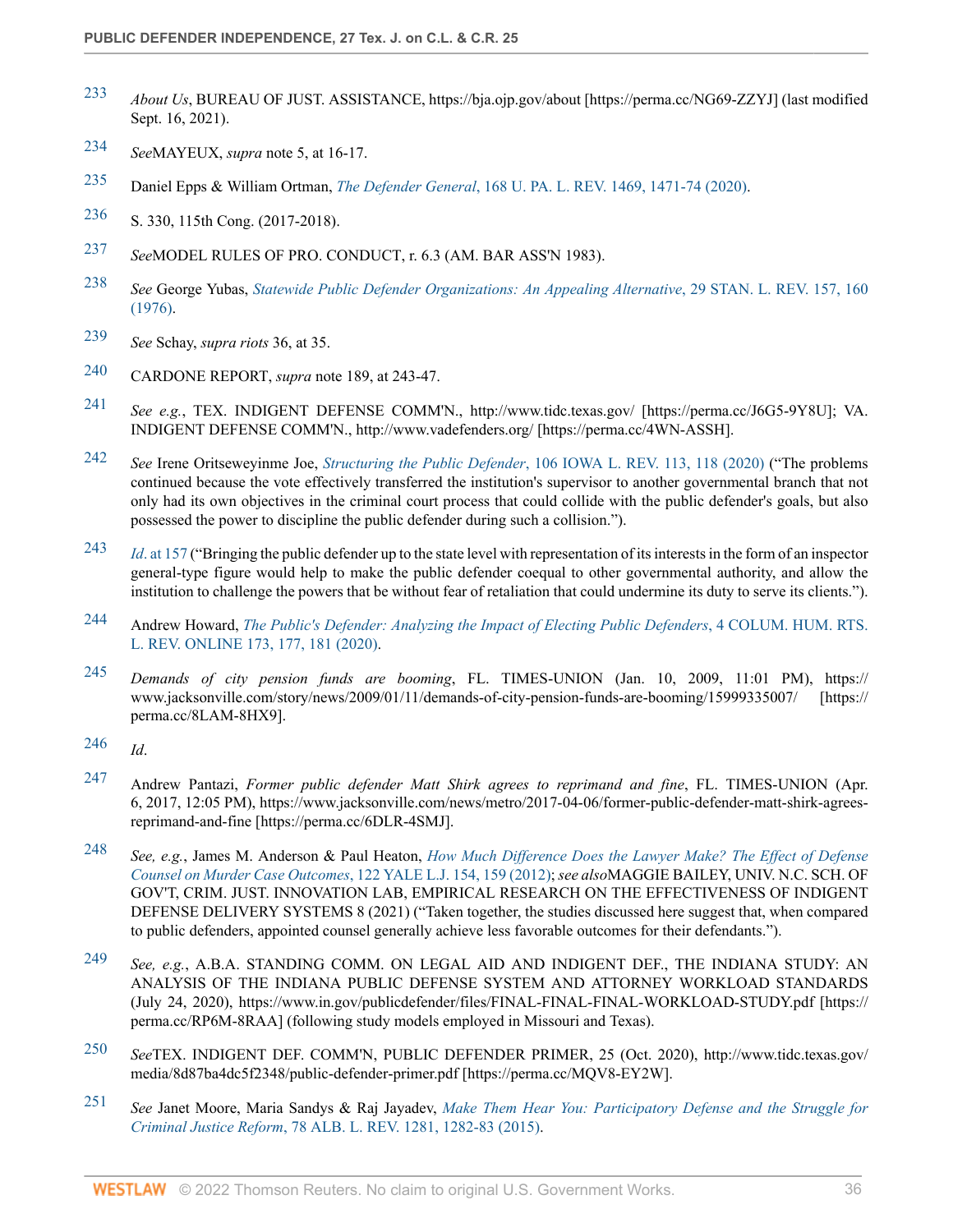- <span id="page-36-0"></span>[252](#page-17-11) MATTHEW CLAIR, PRIVILEGE AND PUNISHMENT: HOW RACE AND CLASS MATTER IN CRIMINAL COURT 84-85 (Princeton Univ. Press 2020).
- <span id="page-36-1"></span>[253](#page-17-12) MELANCA CLARK & EMILY SAVNER, COMMUNITY ORIENTED DEFENSE: STRONGER PUBLIC DEFENDERS (2010), https://www.brennancenter.org/sites/default/files/legacy/Justice/COD%20Network/Community %20Oriented%20Defense-%20Stronger%20Public%20Defenders.pdf [https://perma.cc/VMU2-E944].
- <span id="page-36-2"></span>[254](#page-18-3) Cait Clarke, *[Problem-Solving Defenders in the Community: Expanding the Conceptual and Institutional Boundaries of](http://www.westlaw.com/Link/Document/FullText?findType=Y&serNum=0296469497&pubNum=0001655&originatingDoc=I9bcecfaa9c4911ec9f24ec7b211d8087&refType=LR&fi=co_pp_sp_1655_404&originationContext=document&vr=3.0&rs=cblt1.0&transitionType=DocumentItem&contextData=(sc.Search)#co_pp_sp_1655_404) Providing Counsel to the Poor*[, 14 GEO. J. LEGAL ETHICS 401, 404 \(2001\)](http://www.westlaw.com/Link/Document/FullText?findType=Y&serNum=0296469497&pubNum=0001655&originatingDoc=I9bcecfaa9c4911ec9f24ec7b211d8087&refType=LR&fi=co_pp_sp_1655_404&originationContext=document&vr=3.0&rs=cblt1.0&transitionType=DocumentItem&contextData=(sc.Search)#co_pp_sp_1655_404).
- <span id="page-36-3"></span>[255](#page-18-4) Robin Steinberg, *Heeding* Gideon*['s Call in the Twenty-first Century: Holistic Defense and the New public Defense](http://www.westlaw.com/Link/Document/FullText?findType=Y&serNum=0389015878&pubNum=0001282&originatingDoc=I9bcecfaa9c4911ec9f24ec7b211d8087&refType=LR&fi=co_pp_sp_1282_963&originationContext=document&vr=3.0&rs=cblt1.0&transitionType=DocumentItem&contextData=(sc.Search)#co_pp_sp_1282_963) Paradigm*[, 70 WASH. & LEE L. REV. 961, 963-64 \(2013\)](http://www.westlaw.com/Link/Document/FullText?findType=Y&serNum=0389015878&pubNum=0001282&originatingDoc=I9bcecfaa9c4911ec9f24ec7b211d8087&refType=LR&fi=co_pp_sp_1282_963&originationContext=document&vr=3.0&rs=cblt1.0&transitionType=DocumentItem&contextData=(sc.Search)#co_pp_sp_1282_963).
- <span id="page-36-4"></span>[256](#page-18-5) *See* Cynthia G. Lee et al., *[The Measure of Good Lawyering: Evaluating Holistic Defense in Practice](http://www.westlaw.com/Link/Document/FullText?findType=Y&serNum=0432136000&pubNum=0003105&originatingDoc=I9bcecfaa9c4911ec9f24ec7b211d8087&refType=LR&fi=co_pp_sp_3105_1216&originationContext=document&vr=3.0&rs=cblt1.0&transitionType=DocumentItem&contextData=(sc.Search)#co_pp_sp_3105_1216)*, 78 ALB. L. REV. [1215, 1216-18 \(2015\)](http://www.westlaw.com/Link/Document/FullText?findType=Y&serNum=0432136000&pubNum=0003105&originatingDoc=I9bcecfaa9c4911ec9f24ec7b211d8087&refType=LR&fi=co_pp_sp_3105_1216&originationContext=document&vr=3.0&rs=cblt1.0&transitionType=DocumentItem&contextData=(sc.Search)#co_pp_sp_3105_1216).
- <span id="page-36-5"></span>[257](#page-18-6) *See Community Oriented Defense*, NAT'L LEGAL AID & DEF. ASS'N, https://www.nlada.org/community-orienteddefender-network [https://perma.cc/GR75-JFX4].
- <span id="page-36-6"></span>[258](#page-18-7) James M. Anderson et al., *[The Effects of Holistic Defense on Criminal Justice Outcomes](http://www.westlaw.com/Link/Document/FullText?findType=Y&serNum=0477124880&pubNum=0003084&originatingDoc=I9bcecfaa9c4911ec9f24ec7b211d8087&refType=LR&fi=co_pp_sp_3084_865&originationContext=document&vr=3.0&rs=cblt1.0&transitionType=DocumentItem&contextData=(sc.Search)#co_pp_sp_3084_865)*, 132 HARV. L. REV. 819, 865 [\(2019\)](http://www.westlaw.com/Link/Document/FullText?findType=Y&serNum=0477124880&pubNum=0003084&originatingDoc=I9bcecfaa9c4911ec9f24ec7b211d8087&refType=LR&fi=co_pp_sp_3084_865&originationContext=document&vr=3.0&rs=cblt1.0&transitionType=DocumentItem&contextData=(sc.Search)#co_pp_sp_3084_865) (holistic defense has statistically significant effect on punishment severity for defendants).
- <span id="page-36-7"></span>[259](#page-18-8) Thomas H. Reed, *Can Public Defenders be Reformers?*, CRIME REP. (Jan. 14, 2019), https:// thecrimereport.org/2019/01/14/can-public-defenders-be-reformers/ [https://perma.cc/LS9V-TA8B].
- <span id="page-36-8"></span>[260](#page-18-9) *See* Despart, *supra* note 166.
- <span id="page-36-9"></span>[261](#page-18-10) *See*FEDERAL INDIGENT DEFENSE 2015, *supra* note 193.
- <span id="page-36-10"></span>[262](#page-18-11) *Lawyers' Assistance Strike Force*, NAT'L LEGAL AID & DEF. ASS'N (June 5, 2021), https://www.nacdl.org/Content/ Lawyer-Assistance-Strike-Force [https://perma.cc/762M-RWFA].
- <span id="page-36-11"></span>[263](#page-18-12) ABA TEN PRINCIPLES, *supra* note 84.
- <span id="page-36-12"></span>[264](#page-19-2) *See*LEFSTEIN*supra* note 1, at 185-88.
- <span id="page-36-13"></span>[265](#page-19-3) MONROE FREEDMAN & ABBE SMITH, UNDERSTANDING LAWYERS' ETHICS 39 (LexisNexis 3rd Ed. 2004).
- <span id="page-36-14"></span>[266](#page-19-4) Buskey, *supra* note 28, at 543.
- <span id="page-36-15"></span>[267](#page-19-5) Nadine Frederique et al., *[What is the State of Empirical Research on Indigent Defense Nationwide? A Brief Overview](http://www.westlaw.com/Link/Document/FullText?findType=Y&serNum=0432136005&pubNum=0003105&originatingDoc=I9bcecfaa9c4911ec9f24ec7b211d8087&refType=LR&originationContext=document&vr=3.0&rs=cblt1.0&transitionType=DocumentItem&contextData=(sc.Search)) and Suggestions for Future Research*[, 78 ALB. L. REV. 1317, 1317-18 \(2015\)](http://www.westlaw.com/Link/Document/FullText?findType=Y&serNum=0432136005&pubNum=0003105&originatingDoc=I9bcecfaa9c4911ec9f24ec7b211d8087&refType=LR&originationContext=document&vr=3.0&rs=cblt1.0&transitionType=DocumentItem&contextData=(sc.Search)) ("Advocates for the right to counsel often lament that there is a crisis in indigent defense in the United States. Social science research on the right to counsel provision and indigent defense can play a significant role in ameliorating this crisis.").
- <span id="page-36-16"></span>[268](#page-19-6) Kashmir Hill, *Imagine Being on Trial. With Exonerating Evidence Trapped on Your Phone.*, N.Y. TIMES (Nov. 22, 2019), https://www.nytimes.com/2019/11/22/business/law-enforcement-public-defender-technology-gap.html [https:// perma.cc/QTN6-7GYQ].
- <span id="page-36-17"></span><sup>[269](#page-19-7)</sup> Telephone interview with Stephen Hanlon, project director of public defender workload studies in several states (Dec. 28, 2021).
- <span id="page-36-18"></span>[270](#page-19-8) *See* Lauren Sudeall Lucas, *[Public Defense Litigation: An Overview](http://www.westlaw.com/Link/Document/FullText?findType=Y&serNum=0467591310&pubNum=0002442&originatingDoc=I9bcecfaa9c4911ec9f24ec7b211d8087&refType=LR&originationContext=document&vr=3.0&rs=cblt1.0&transitionType=DocumentItem&contextData=(sc.Search))*, 51 IND. L. REV. 89 (2018).
- <span id="page-36-19"></span>[271](#page-19-9) *See e.g.*,[ODonnell v. Harris County, Texas, 251 F. Supp. 3d 1052, 1106 \(2017\)](http://www.westlaw.com/Link/Document/FullText?findType=Y&serNum=2041579140&pubNum=0007903&originatingDoc=I9bcecfaa9c4911ec9f24ec7b211d8087&refType=RP&fi=co_pp_sp_7903_1106&originationContext=document&vr=3.0&rs=cblt1.0&transitionType=DocumentItem&contextData=(sc.Search)#co_pp_sp_7903_1106) (relying upon Paul Heaton et al., *[The](http://www.westlaw.com/Link/Document/FullText?findType=Y&serNum=0456762471&pubNum=0001239&originatingDoc=I9bcecfaa9c4911ec9f24ec7b211d8087&refType=LR&originationContext=document&vr=3.0&rs=cblt1.0&transitionType=DocumentItem&contextData=(sc.Search)) [Downstream Consequences of Misdemeanor Pretrial Detention](http://www.westlaw.com/Link/Document/FullText?findType=Y&serNum=0456762471&pubNum=0001239&originatingDoc=I9bcecfaa9c4911ec9f24ec7b211d8087&refType=LR&originationContext=document&vr=3.0&rs=cblt1.0&transitionType=DocumentItem&contextData=(sc.Search))*, 69 STAN. L. REV. 711 (2017)).
- <span id="page-36-20"></span>[272](#page-19-10) *See*MAREA BEEMAN, JUSTICE MANAGEMENT INST., USING DATA TO SUSTAIN AND IMPROVE PUBLIC DEFENSE PROGRAMS (2012), https://www.americanbar.org/content/darn/aba/administrative/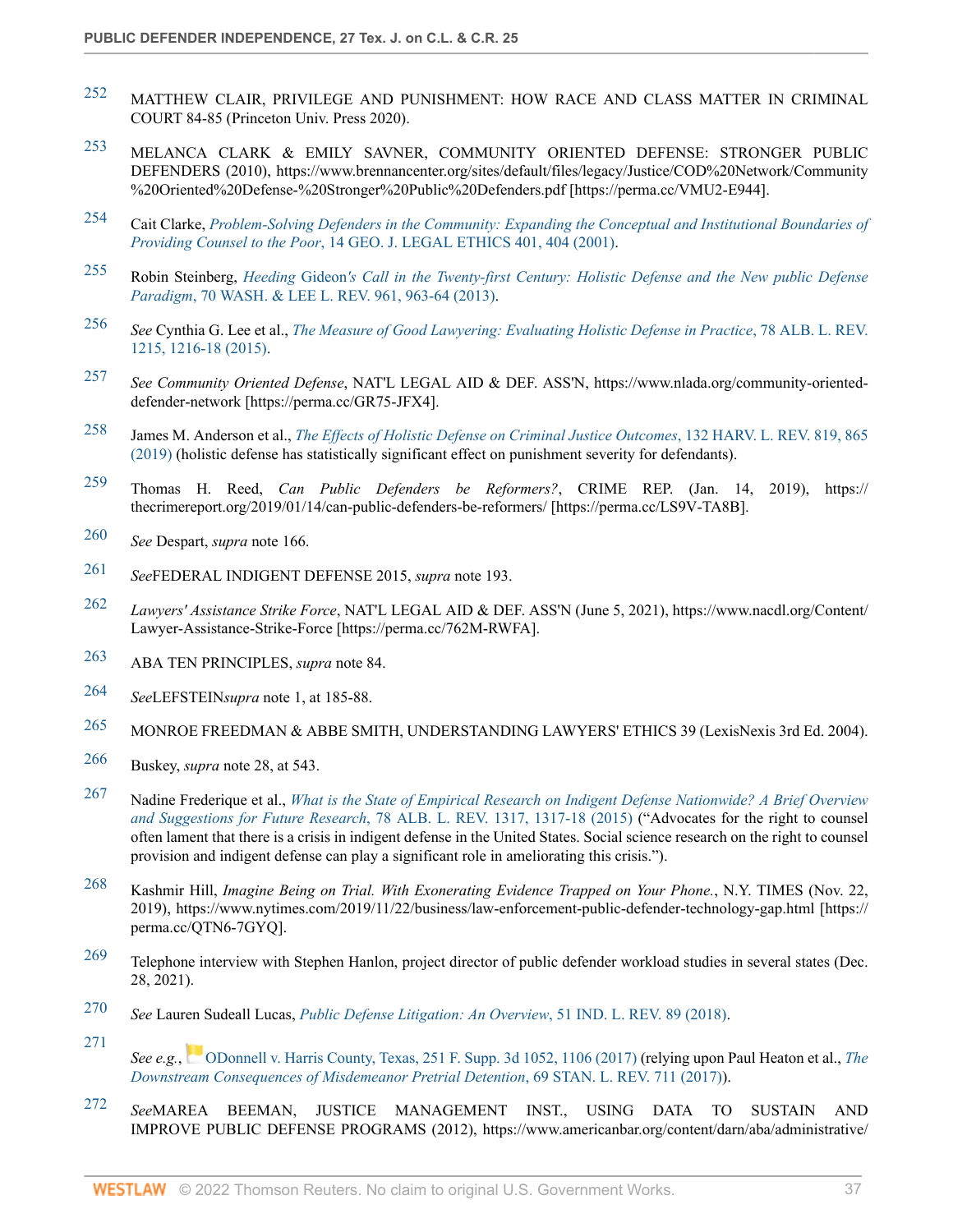legal aid indigent defendants/ls sclaid def sustaining and improving public defense.authcheckdam.pdf [https:// perma.cc/JCF4-4AEB].

- <span id="page-37-0"></span>[273](#page-19-11) *See*MAREA BEEMAN, NAT'L LEGAL AID & DEF. ASS'N, BASIC DATA EVERY DEFENDER PROGRAM NEEDS TO TRACK (2014), https://www.nlada.org/sites/default/files/pictures/BASIC%20DATA%C20TOOLKIT %2010-27-14%20Web.pdf [https://perma.cc/5UES-X5QZ].
- <span id="page-37-1"></span>[274](#page-19-12) *See*STEPHEN F. HANLON, MALIA N. BRINK, & NORMAN LEFSTEIN, A.B.A. STANDING COMM. ON LEGAL AID & INDIGENT DEF., USE OF DELPHI METHOD IN ABA SCLAID PUBLIC DEFENSE WORKLOAD STUDIES: A REPORT ON LESSONS LEARNED (2021), https://www.americanbar.org/con-tent/dam/aba/events/ legal\_aid\_indigent\_defendants/ls-sclaid-indef-delphi-method-lessons.pdf [https://perma.cc/9K9Y-9UEK].
- <span id="page-37-2"></span>[275](#page-19-13) *See* Andrew Lucas Blaize Davies, *[How Do We "Do Data" in Public Defense?](http://www.westlaw.com/Link/Document/FullText?findType=Y&serNum=0432135998&pubNum=0003105&originatingDoc=I9bcecfaa9c4911ec9f24ec7b211d8087&refType=LR&originationContext=document&vr=3.0&rs=cblt1.0&transitionType=DocumentItem&contextData=(sc.Search))*, 78 ALB. L. REV. 1179, 1179-83 (2015).
- <span id="page-37-3"></span>[276](#page-19-14) *See e.g.*, David Ovalle, *Police body-cam recording of defense attorney causes stir in Miami-Dade*, MIA. HERALD (Mar. 27, 2016, 9:14 PM) ("'You have a constitutional issue here. You cannot prepare to go to trial,' [Chief Public Defender] Martinez said. 'You cannot adequately advise your client. It's outrageous."').
- <span id="page-37-4"></span>[277](#page-19-15) *Zealous*, https://zealo.us/#mission [https://perma.cc/D7XY-KVE9] (last visited July 18, 2021) ("Zealous activates, trains, and supports public defenders, in partnership with local organizations and the people and communities they serve, to move their advocacy outside of court. Our goal is to end mass criminalization.").
- <span id="page-37-5"></span>[278](#page-19-16) *See e.g.*, Dara Kam, *South Florida public defenders testify in felon voting case that most can't pay costs*, MIA. HERALD (Apr. 28, 2020, 6:33 PM), https://www.miamiherald.com/news/politics-government/state-politics/ article242356451.html [https://perma.cc/E9TK-LUFV].
- <span id="page-37-6"></span>[279](#page-19-17) Tim McManus, *Jenkins, Long lead Players Coalition group pushing bail reform*, ESPN.COM (June 8, 2018), https://www.espn.com/blog/philadelphia-eagles/post/\_/id/25453/jenkins-long-mcleod-boost-public-defenderspush-bail-reform [https://perma.cc/FAC8-VDCR].
- <span id="page-37-7"></span>[280](#page-20-4) [Tex. Crim. Proc. Code Ann. Art. 11.074 \(West 2015\)](http://www.westlaw.com/Link/Document/FullText?findType=L&pubNum=1000172&cite=TXCMART11.074&originatingDoc=I9bcecfaa9c4911ec9f24ec7b211d8087&refType=LQ&originationContext=document&vr=3.0&rs=cblt1.0&transitionType=DocumentItem&contextData=(sc.Search)).
- <span id="page-37-8"></span>[281](#page-20-5) *Id*.

<span id="page-37-9"></span>[282](#page-20-6) Ryan Gabrielson & Topher Sanders, *How a \$2 Roadside Drug Test Sends Innocent People to Jail*, N.Y. TIMES MAG. (July 7, 2016), https://www.nytimes.com/2016/07/10/magazine/how-a-2-road-side-drug-test-sends-innocent-people-tojail.html?hpw&rref=magazine&action=click&pgtype=Homepage&module=well-region&region=bottomwell&WT.nav=bottom-well& r=0 # [https://perma.cc/LX3S-HJHA] (explaining requirement that a Texas defendant must file a writ in order to be considered for post-conviction relief).

- <span id="page-37-10"></span>[283](#page-21-6) Katherine E. Kinsey, *[It Takes a Class: An Alternative Model of Public Defense](http://www.westlaw.com/Link/Document/FullText?findType=Y&serNum=0417985762&pubNum=0001251&originatingDoc=I9bcecfaa9c4911ec9f24ec7b211d8087&refType=LR&fi=co_pp_sp_1251_220&originationContext=document&vr=3.0&rs=cblt1.0&transitionType=DocumentItem&contextData=(sc.Search)#co_pp_sp_1251_220)*, 93 TEX. L. REV. 219, 220 (2014).
- <span id="page-37-11"></span>[284](#page-21-7) [Booth v. Galveston County, No. 3:18-CV-00104, 2019 WL 3714455, at \\*1 \(S.D. Tex. Aug. 7, 2019\),](http://www.westlaw.com/Link/Document/FullText?findType=Y&serNum=2048853409&pubNum=0000999&originatingDoc=I9bcecfaa9c4911ec9f24ec7b211d8087&refType=RP&originationContext=document&vr=3.0&rs=cblt1.0&transitionType=DocumentItem&contextData=(sc.Search)) *report and recommendationadopted as modified*, [No. 3:18-CV-00104, 2019 WL 4305457 \(S.D. Tex. Sept. 11, 2019\).](http://www.westlaw.com/Link/Document/FullText?findType=Y&serNum=2049154549&pubNum=0000999&originatingDoc=I9bcecfaa9c4911ec9f24ec7b211d8087&refType=RP&originationContext=document&vr=3.0&rs=cblt1.0&transitionType=DocumentItem&contextData=(sc.Search))
- <span id="page-37-12"></span>[285](#page-21-8) Campbell Robertson, *Suit Alleges 'Scheme' in Criminal Costs Borne by New Orleans's Poor*, N.Y. TIMES (Sept. 17, 2015), https://www.nytimes.com/2015/09/18/us/suit-alleges-scheme-in-criminal-costs-borne-bynew-orleanss-poor.html?act [https://perma.cc/2X26-5PCX].
- <span id="page-37-13"></span>[286](#page-21-9) Matt Apuzzo & John Eligon, *Department of Justice Reaches Agreement With Ferguson*, N.Y. TIMES (Jan. 28, 2016), https://www.nytimes.com/2016/01/28/us/department-of-justice-reaches-agreement-with-ferguson.html [https:// perma.cc/SJ3N-5M2N].
- <span id="page-37-14"></span>[287](#page-21-10) President Biden Announces Third Slate of Judicial Nominees, 2021 DAILY COMP. PRES. DOC. (May 12, 2021), https://www.whitehouse.gov/briefing-room/statements-releases/2021/05/12/president-biden-announcesthird-slate-of-judicial-nominees/ [https://perma.cc/45BQ-TYR6].